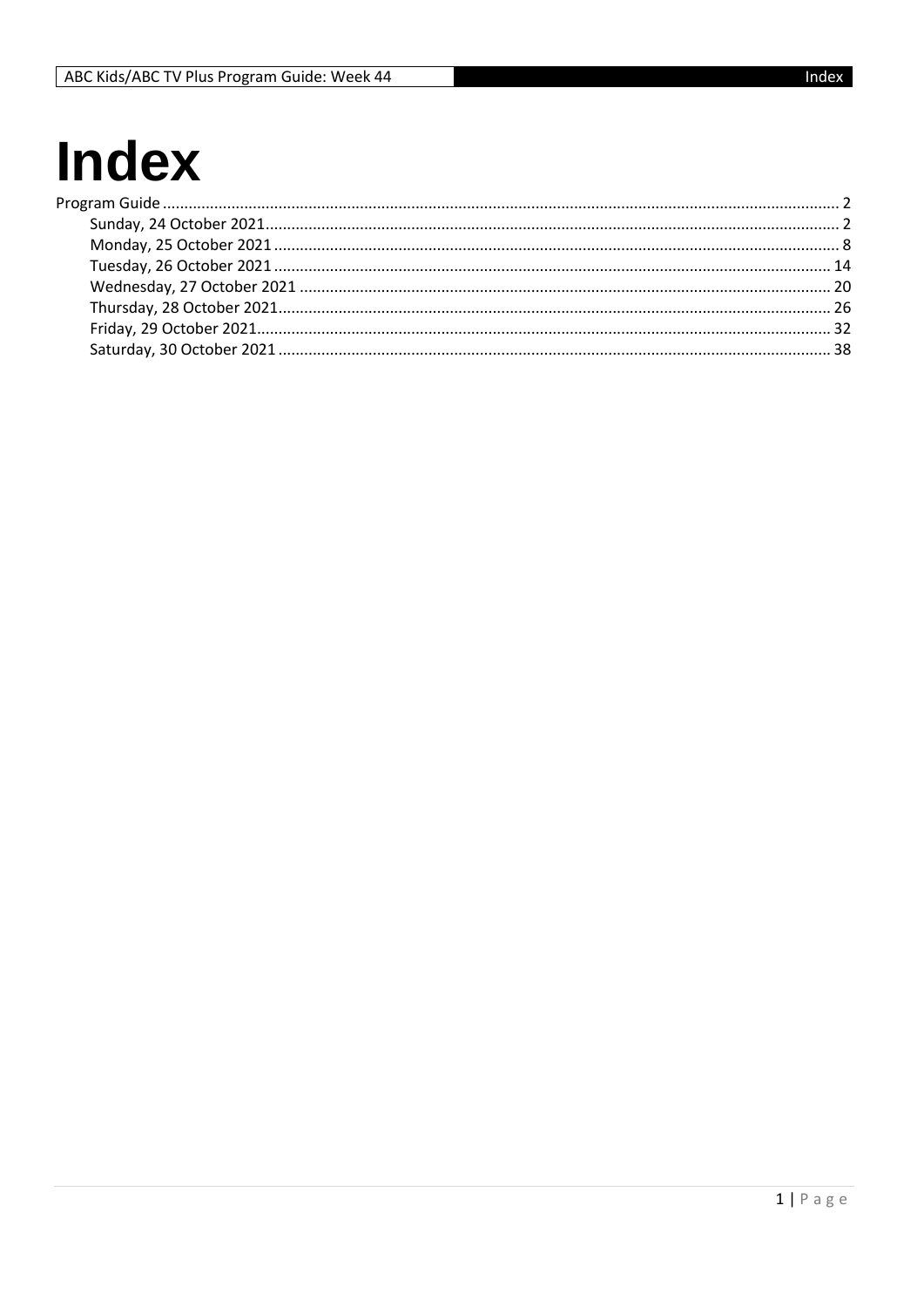## <span id="page-1-0"></span>**Program Guide**

## <span id="page-1-1"></span>**Sunday, 24 October 2021**

| 5:00am | <b>Rainbow Chicks</b>          |
|--------|--------------------------------|
|        | (CC, Repeat, G)                |
| 5:05am | <b>Five Minutes More</b>       |
|        | (CC, Repeat, G)                |
| 5:10am | <b>Sarah And Duck</b>          |
|        | (Repeat, G)                    |
| 5:20am | <b>The Hive</b>                |
|        | (Repeat, G)                    |
| 5:30am | <b>Digby Dragon</b>            |
|        | (Repeat, G)                    |
| 5:40am | Ready, Jet, Go!                |
|        | (CC, Repeat, G)                |
| 5:55am | <b>Humpty's Big Adventure</b>  |
|        | (CC, Repeat, G)                |
| 6:00am | <b>Sesame Street</b>           |
|        | (CC, Repeat, G)                |
| 6:25am | Pocoyo                         |
|        | (Repeat, G)                    |
| 6:35am | <b>Noddy Toyland Detective</b> |
|        | (CC, Repeat, G)                |
| 6:45am | <b>Bob The Builder</b>         |
|        | (CC, Repeat, G)                |
| 7:00am | <b>Charlie And Lola</b>        |
|        | (CC, Repeat, G)                |
| 7:10am | Kazoops!                       |
|        | (CC, Repeat, G)                |
| 7:20am | <b>Olobob Top</b>              |
|        | (CC, Repeat, G)                |
| 7:25am | <b>Love Monster</b>            |
|        | (Repeat, G)                    |
| 7:35am | <b>Brave Bunnies</b>           |
|        | (CC, Repeat, G)                |
| 7:40am | <b>The Wonder Gang</b>         |
| 7:55am | Peppa Pig                      |
|        | (CC, Repeat, G)                |
| 8:00am | <b>Bluey</b>                   |
|        | (CC,AD,Repeat,G)               |
| 8:10am | <b>School Of Roars</b>         |
|        | (CC, Repeat, G)                |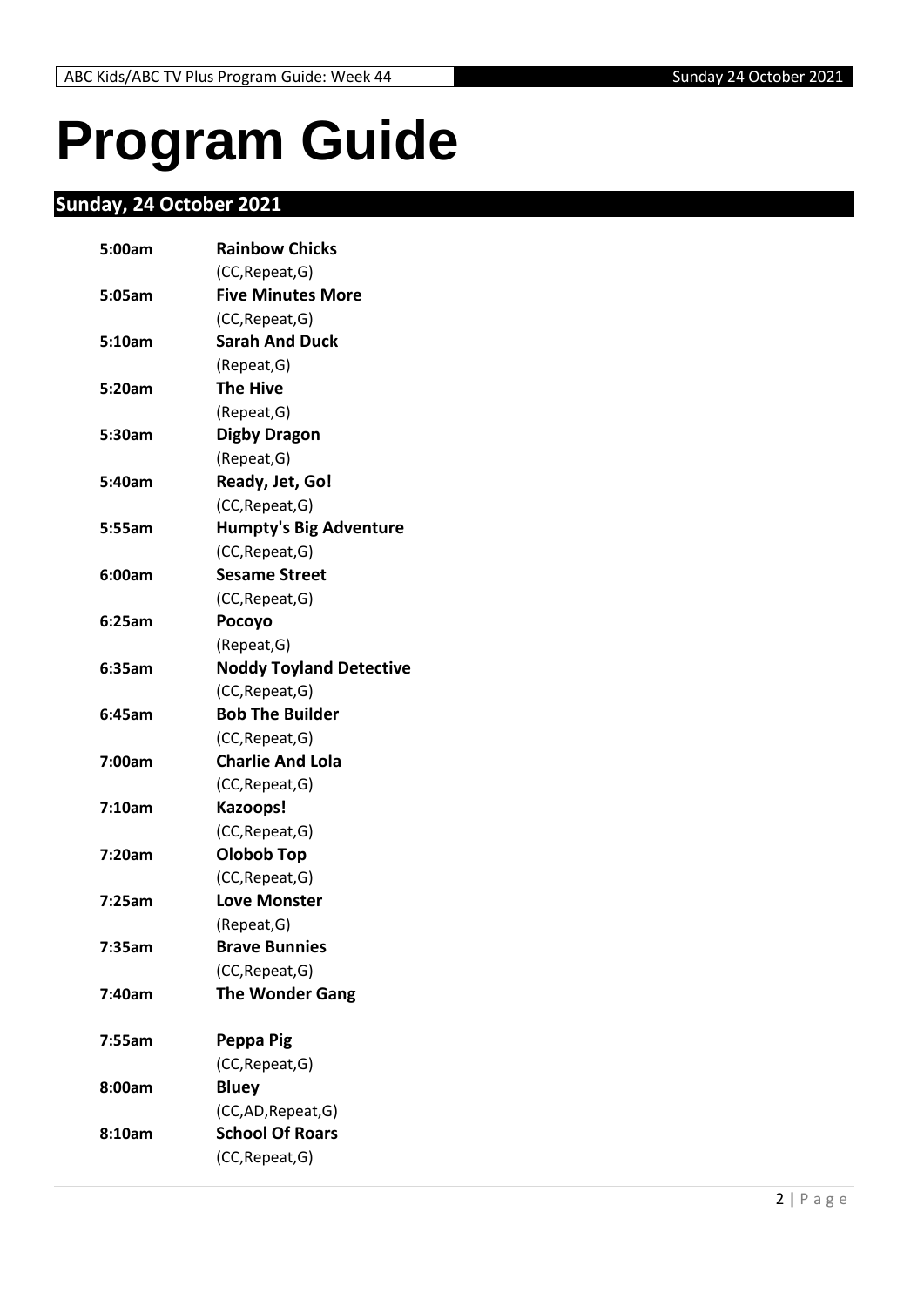| 8:20am             | The Adventures Of Paddington        |
|--------------------|-------------------------------------|
|                    | (CC,AD,Repeat,G)                    |
| 8:35am             | <b>Kiri and Lou</b>                 |
|                    | (CC, Repeat, G)                     |
| 8:40am             | <b>Pip And Posy</b>                 |
|                    | (CC,AD,Repeat,G)                    |
| 8:45am             | <b>Bananas In Pyjamas</b>           |
|                    | (CC, Repeat, G)                     |
| 9:00am             | <b>Play School</b>                  |
|                    | (CC,AD,Repeat,G)                    |
| 9:30am             | <b>Sesame Street</b>                |
|                    | (CC, Repeat, G)                     |
| 10:00am            | Emma!                               |
|                    | (CC, Repeat, G)                     |
| 10:15am            | <b>Molly And Mack</b>               |
|                    | (Repeat, G)                         |
| 10:30am            | <b>Wanda And The Alien</b>          |
|                    | (CC, Repeat, G)                     |
| 10:40am            | hoopla doopla!                      |
|                    | (CC,AD,Repeat,G)                    |
| 10:55am            | <b>Daniel Tiger's Neighbourhood</b> |
|                    | (CC, Repeat, G)                     |
| 11:05am            | <b>Baby Jake</b>                    |
|                    | (CC, Repeat, G)                     |
| 11:20am            | <b>Twirlywoos</b>                   |
|                    | (Repeat, G)                         |
| 11:35am            | <b>Big Words Small Stories</b>      |
|                    | (Repeat, G)                         |
| 11:40am            | <b>Sally &amp; Possum</b>           |
|                    | (CC, Repeat, G)                     |
| 12:00pm            | <b>Teletubbies</b>                  |
|                    | (Repeat, G)                         |
| 12:10pm            | In The Night Garden                 |
|                    | (CC, Repeat, G)                     |
| 12:40pm            | <b>Tik Tak</b>                      |
|                    | (G)                                 |
| 12:45pm            | <b>Guess How Much I Love You</b>    |
|                    | (CC, Repeat, G)                     |
| 1:05pm             | <b>Buddi</b>                        |
|                    | (AD, Repeat, G)                     |
| 1:10pm             | <b>Hoot Hoot Go!</b>                |
|                    | (CC, Repeat, G)                     |
| 1:15 <sub>pm</sub> | <b>Bing</b>                         |
|                    | (CC, Repeat, G)                     |
| 1:25pm             | Miffy's Adventures Big and Small    |
|                    | (Repeat, G)                         |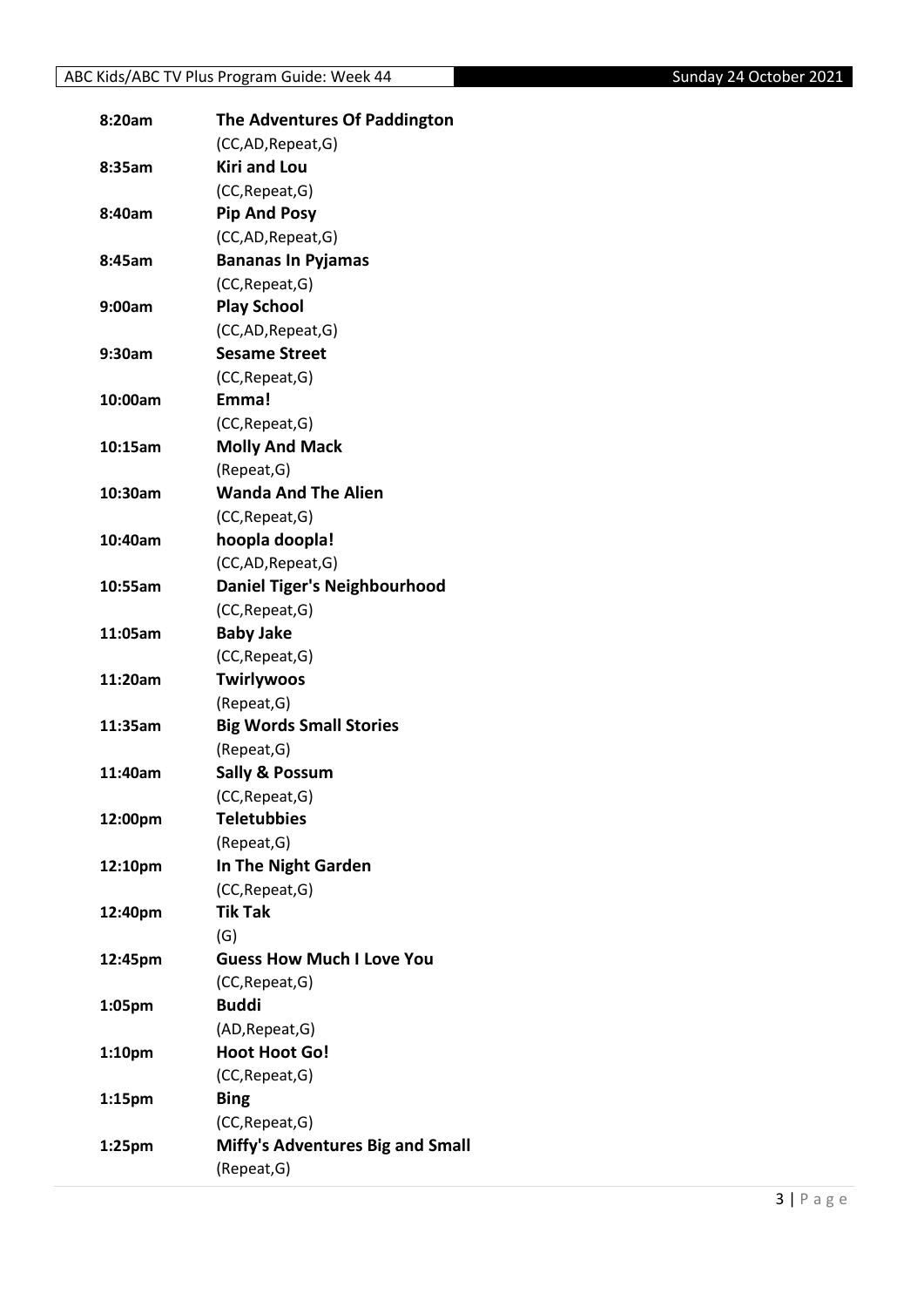| 1:40pm | <b>Pablo</b>                                                                           |
|--------|----------------------------------------------------------------------------------------|
|        | (CC, Repeat, G)                                                                        |
| 1:55pm | <b>Rusty Rivets</b>                                                                    |
|        | (CC, Repeat, G)                                                                        |
| 2:05pm | <b>Becca's Bunch</b>                                                                   |
|        | (CC, Repeat, G)                                                                        |
| 2:20pm | <b>Get Grubby TV</b>                                                                   |
|        | (CC, Repeat, G)                                                                        |
| 2:30pm | Wallykazam!                                                                            |
|        | (Repeat, G)                                                                            |
| 2:55pm | <b>Cookie Monster's Foodie Truck</b>                                                   |
|        | (Repeat, G)                                                                            |
| 3:05pm | <b>Curious George</b>                                                                  |
|        | (Repeat, G)                                                                            |
| 3:30pm | <b>Play School</b>                                                                     |
|        | (CC,AD,Repeat,G)                                                                       |
| 4:00pm | <b>Bananas In Pyjamas</b>                                                              |
|        | (CC, Repeat, G)                                                                        |
| 4:10pm | <b>The Wiggles World</b>                                                               |
|        | (Repeat, G)                                                                            |
| 4:25pm | Thomas And Friends: Big World! Big Adventures!                                         |
|        | (CC, Repeat, G)                                                                        |
| 4:35pm | <b>Book Hungry Bears</b>                                                               |
|        | (Repeat, G)                                                                            |
| 4:45pm | <b>Big Words Small Stories</b>                                                         |
|        | (Repeat, G)                                                                            |
| 4:50pm | <b>Play School Story Time</b>                                                          |
|        | (CC, Repeat, G)                                                                        |
| 5:05pm | Remy & Boo                                                                             |
|        | (CC,AD,Repeat,G)                                                                       |
| 5:15pm | Dog Loves Books                                                                        |
|        | (CC, Repeat, G)                                                                        |
| 5:20pm | <b>PJ Masks</b>                                                                        |
|        | (CC, Repeat, G)                                                                        |
| 5:35pm | <b>Nella the Princess Knight</b>                                                       |
|        | (CC, Repeat, G)                                                                        |
| 5:50pm | Peppa Pig                                                                              |
|        | (CC, Repeat, G)                                                                        |
| 5:55pm | <b>Octonauts</b>                                                                       |
|        | (CC,AD,Repeat,G)                                                                       |
| 6:10pm | <b>Hey Duggee: The Comic Badge</b>                                                     |
|        | (CC, Repeat, G)                                                                        |
|        | Duggee is reading the Squirrels one of his favourite comics. They eagerly want to know |
|        | the ending, but the comic was discontinued. Luckily Duggee has the comic badge, he can |
|        | show the Squirrels how to create their own ending.                                     |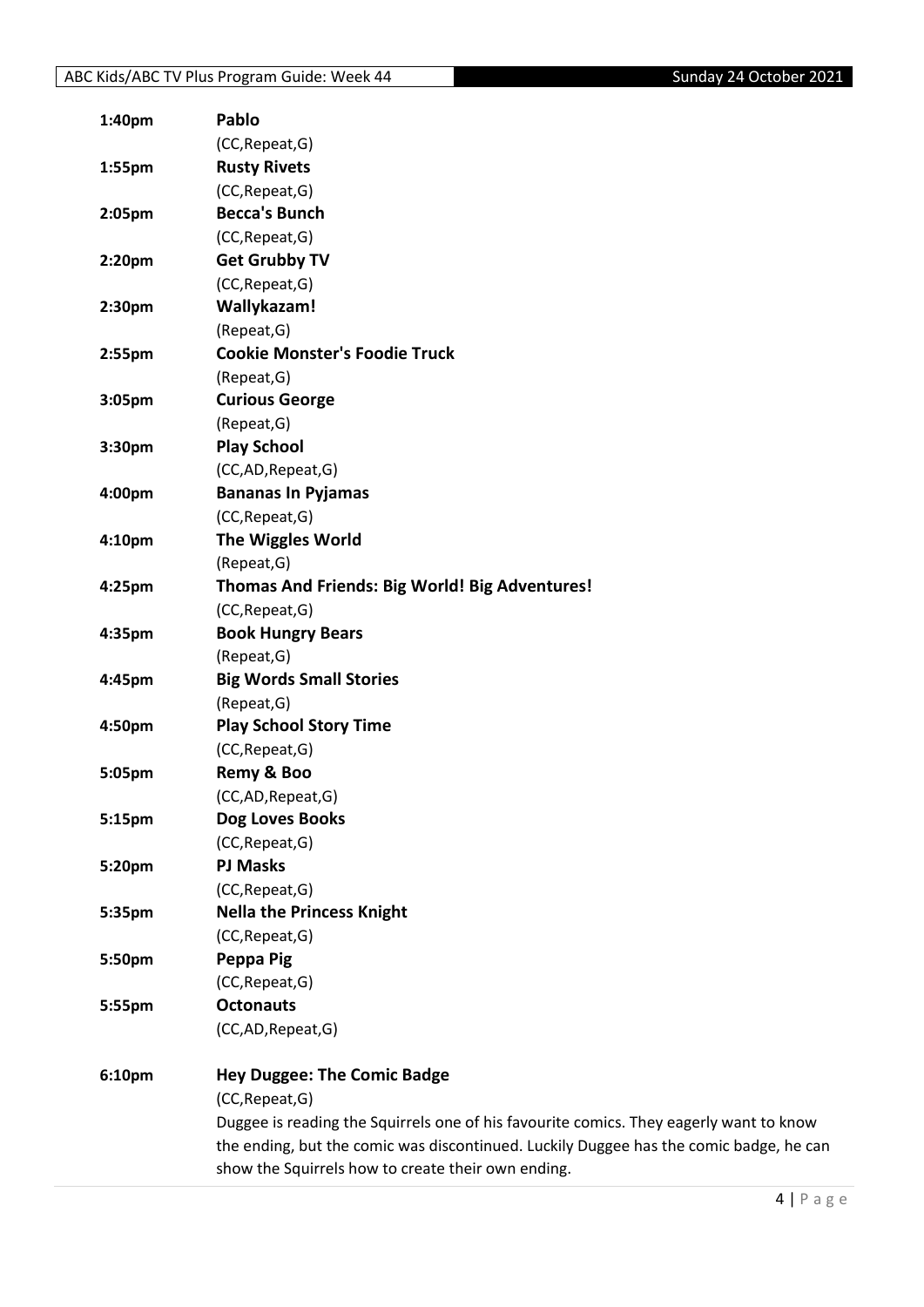| 6:20pm | <b>Bluey: The Magic Xylophone</b><br>(CC,AD, Repeat, G)                                                                                                                                                     |
|--------|-------------------------------------------------------------------------------------------------------------------------------------------------------------------------------------------------------------|
|        | As Bluey and Bingo squabble over their magic xylophone (that has the power to freeze                                                                                                                        |
|        | Dad in space and time) Dad seizes control and freezes Bluey, leaving Bingo as her only                                                                                                                      |
|        | hope.                                                                                                                                                                                                       |
| 6:25pm | <b>Shaun The Sheep: Sheep Farmer</b>                                                                                                                                                                        |
|        | (Repeat, G)                                                                                                                                                                                                 |
|        | When Timmy sees a particularly grumpy farmer giving one of the flock a hard time, he<br>decides to give him an idea of what it's like to be a sheep.                                                        |
| 6:40pm | Andy's Safari Adventures: Andy and the Bowerbird<br>(CC, Repeat, G)                                                                                                                                         |
|        | Disaster strikes at Safari World when Andy accidentally breaks a Bowerbird nest that Mr                                                                                                                     |
|        | Hammond was going to put on display. Jetting off in his safari-mobile, Andy heads to the                                                                                                                    |
|        | jungles of Papua New Guinea.                                                                                                                                                                                |
| 7:00pm | <b>Grace's Amazing Machines: Building Machines</b>                                                                                                                                                          |
|        | (CC,AD,Repeat,G)                                                                                                                                                                                            |
|        | Grace shows off three amazing machines that only have three wheels! Grace drives a                                                                                                                          |
|        | three-wheeled sports car, shows off an unusual three-wheeled tractor and then rides a<br>three-wheeled tilting motorbike!                                                                                   |
| 7:15pm | <b>Sir Mouse: Jester</b>                                                                                                                                                                                    |
|        | (CC,AD, Repeat, G)                                                                                                                                                                                          |
|        | King is looking for a jester and organises a comedy competition. Mouse is not allowed to                                                                                                                    |
|        | participate because she is not funny enough. She is not happy!                                                                                                                                              |
| 7:30pm | Spicks And Specks: Hamish Blake, David McAllister, Jade Macrae & Denise Scott<br>(CC, Repeat, PG)                                                                                                           |
|        | Adam, Myf and Alan are joined by Hamish Blake, David McAllister, Jade Macrae and                                                                                                                            |
|        | Denise Scott.                                                                                                                                                                                               |
| 8:00pm | <b>Compass: The Healer</b>                                                                                                                                                                                  |
|        | (CC,AD,Repeat,G)                                                                                                                                                                                            |
|        | A devastating accident sees talented medical student Dinesh sustain injuries that mean                                                                                                                      |
|        | he now uses a wheelchair. As he can no longer continue his studies because of his                                                                                                                           |
|        | disabilities, Dinesh takes on the medical establishment.                                                                                                                                                    |
| 8:30pm | Louis Theroux: Law & Disorder in Philadelphia                                                                                                                                                               |
|        | (CC, Repeat, M, Adult Themes, Coarse Language, Violence)                                                                                                                                                    |
|        | Louis Theroux signs up for his most dangerous assignment - patrolling the crime-ridden<br>streets of Philadelphia with local law enforcement - to find out why crime and violence in<br>the city is so bad. |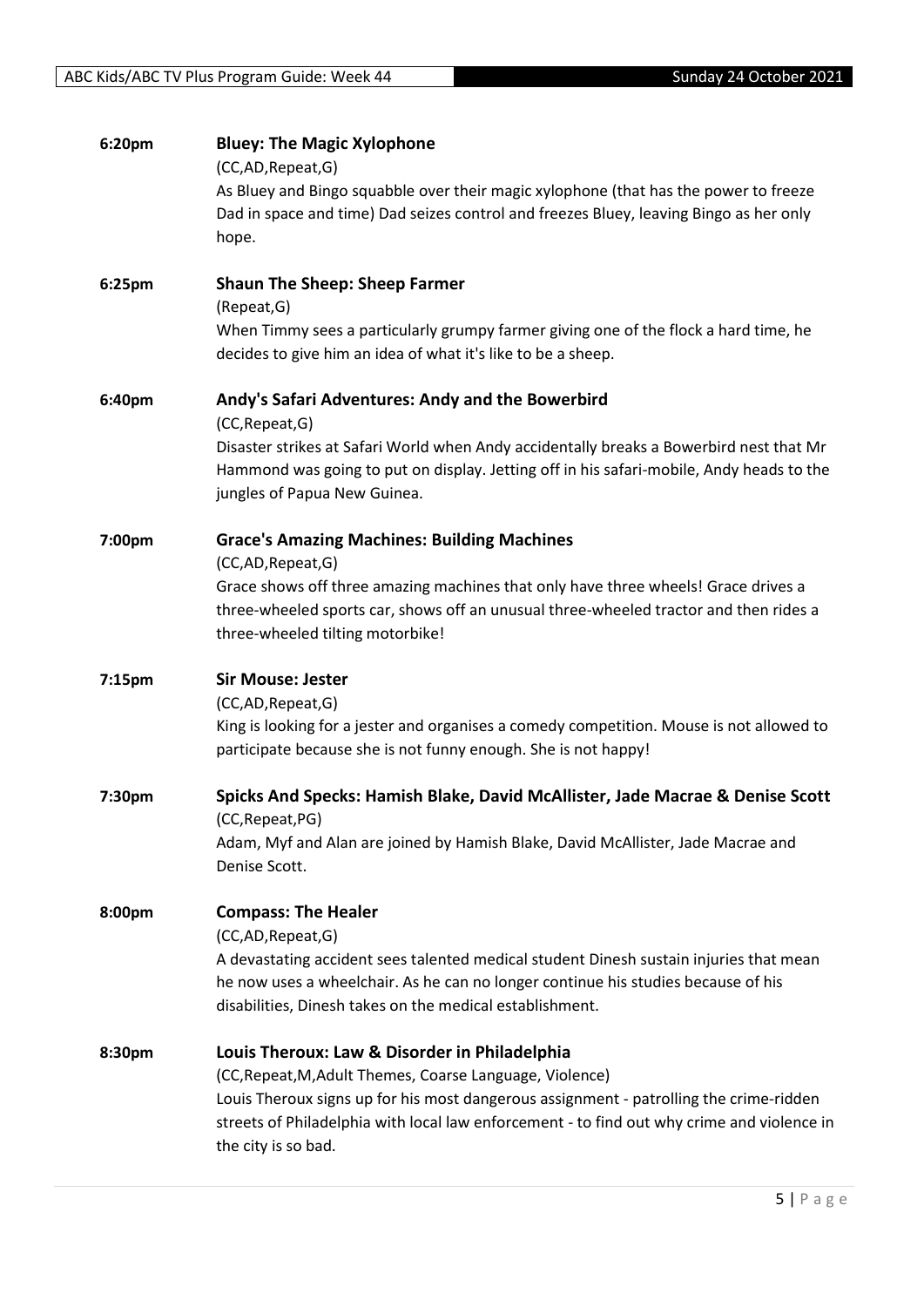| 9:30pm  | Lucy The Human Chimp<br>(CC, Repeat, PG, This program contains animal treatment that may concern some viewers)<br>Chimpanzee Lucy was raised as a human in a suburban family home where she was<br>taught to communicate. Out of an experiment filled with surprises, a beautiful friendship<br>was born.                                  |
|---------|--------------------------------------------------------------------------------------------------------------------------------------------------------------------------------------------------------------------------------------------------------------------------------------------------------------------------------------------|
| 10:40pm | <b>Big Deal</b><br>(CC, Repeat, M, Coarse Language)<br>Christiaan Van Vuuren's unlikely journey shows us why we should care, and how we<br>might work together to ensure our democracy is safeguarded from being sold to the<br>highest bidder.                                                                                            |
| 11:40pm | <b>George Clarke's Amazing Spaces</b><br>(CC, Repeat, G)<br>Whilst renovating their garage, Steve and Marie never dreamt that they would find a<br>World War Two bunker hidden underneath their garden. They decide to revolutionise<br>the damp and dark space into a home office.                                                        |
| 12:25am | <b>Bridget Christie: Stand Up For Her</b><br>(CC, Repeat, MA, Coarse Language)<br>The award-winning comedian Bridget Christie performs the best of her stand up in<br>London. Bridget illustrates all that's wrong with casual everyday sexism while extracting<br>every possible laugh along the way.                                     |
| 1:20am  | <b>Unprotected Sets: Mia Jackson</b><br>(CC, Repeat, M, Coarse Language)<br>Mia Jackson delivers hilariously snarky jokes about highly relatable subjects. She's<br>proving to audiences everywhere that she can handle herself in the "Boys Club" of<br>comedy.                                                                           |
| 1:45am  | In The Long Run<br>(CC, Repeat, M, Coarse Language)<br>Walter arranges an interview for Valentine at the factory where he works, while<br>Bagpipes jumps at a chance to avoid his and Kirsty's anniversary night out.                                                                                                                      |
| 2:10am  | <b>Review With Myles Barlow</b><br>(CC, Repeat, M, Adult Themes, Coarse Language, Sexual References, Violence)<br>Myles sets out on a mission to be truly hated by his fellow man, and the letter of the<br>week sees Myles face justice after having his day in court over allegations arising from<br>leading his own cult in episode 1. |
| 2:35am  | <b>ABC News Update</b><br>(Repeat)<br>The headlines from ABC News, updating you on the day's top stories from across<br>Australia and around the world.                                                                                                                                                                                    |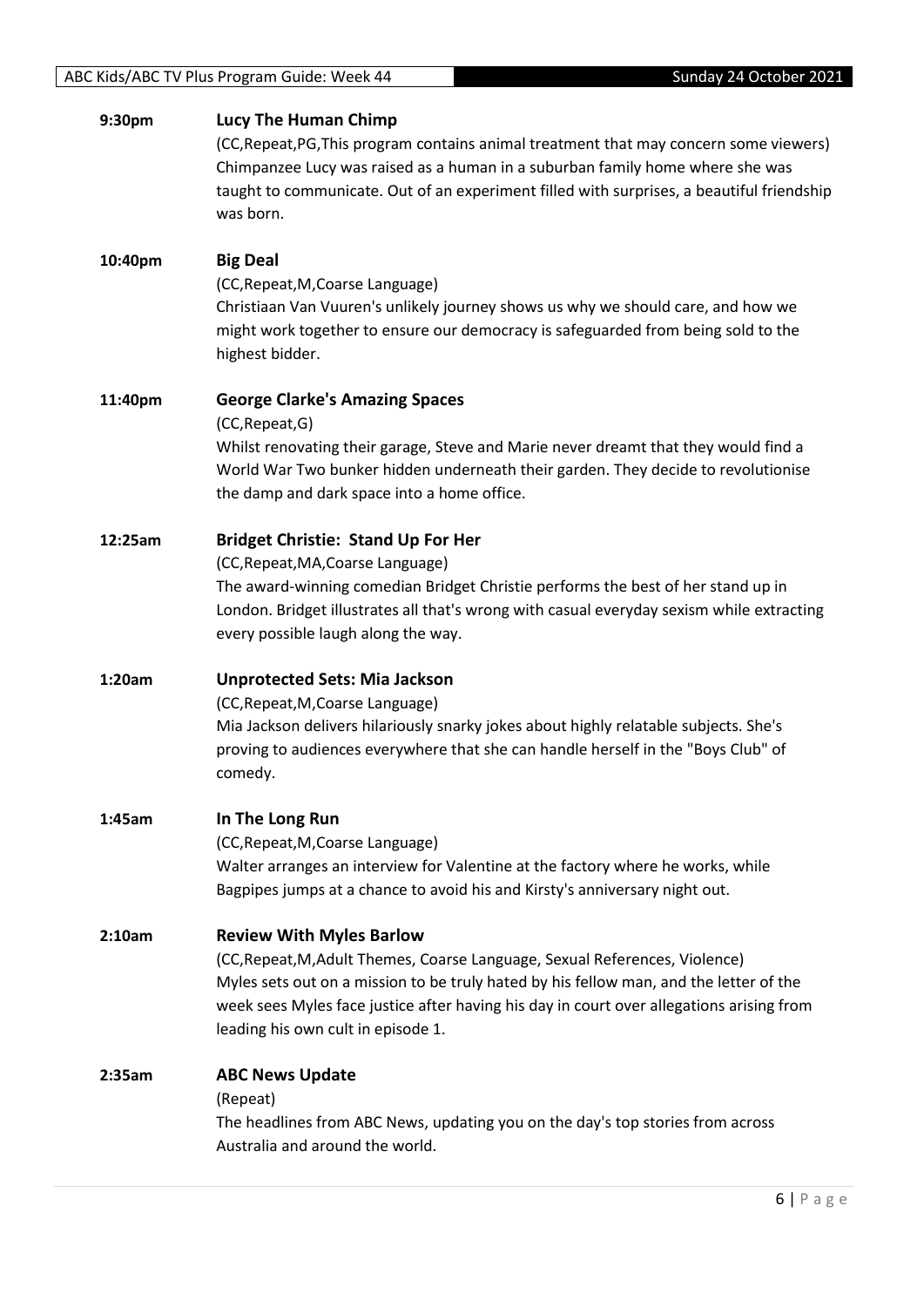#### **2:40am ABC TV Plus Programs Resume At 7.30pm**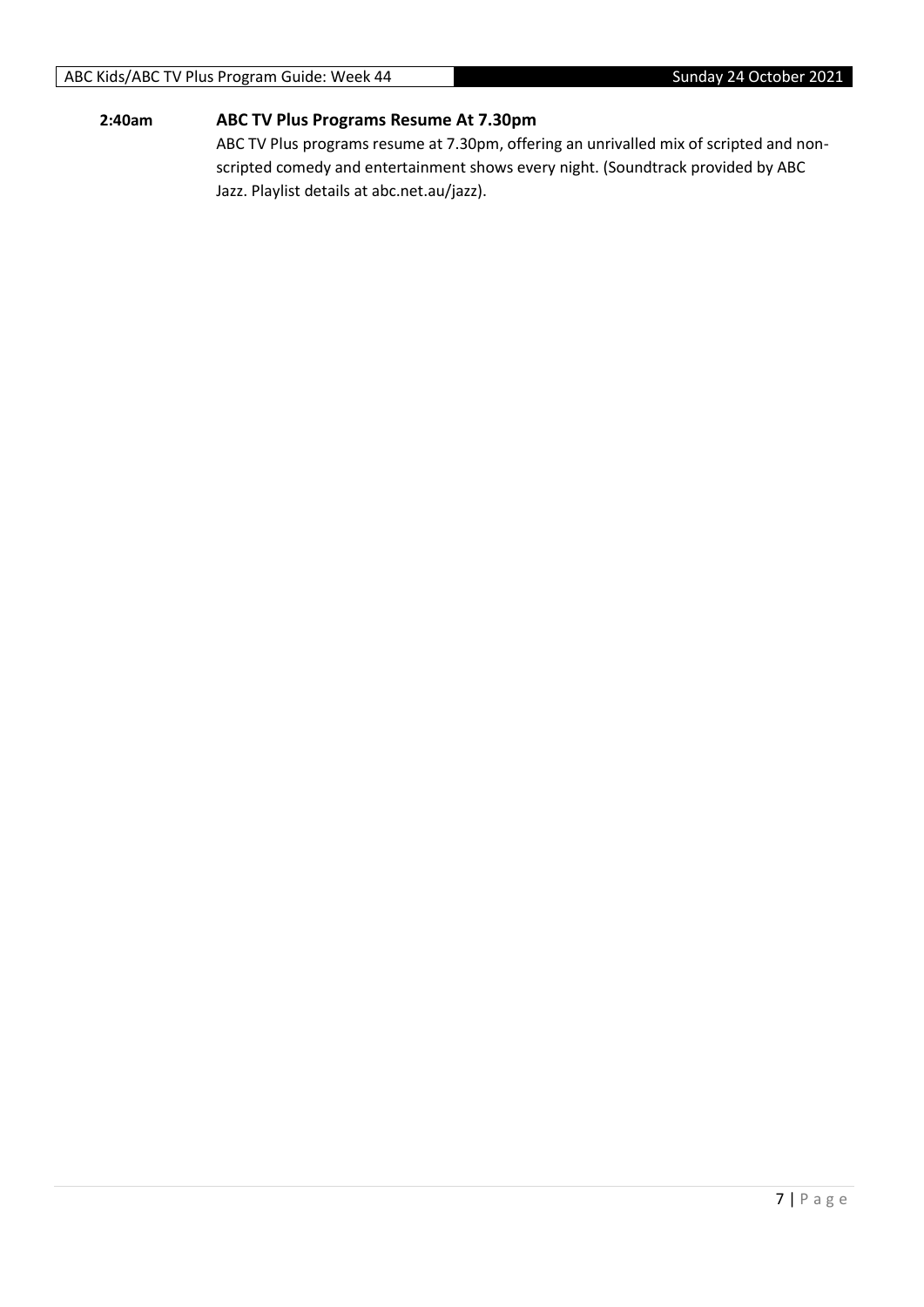## <span id="page-7-0"></span>**Monday, 25 October 2021**

| 5:00am | <b>Rainbow Chicks</b>          |
|--------|--------------------------------|
|        | (CC, Repeat, G)                |
| 5:05am | <b>Five Minutes More</b>       |
|        | (CC, Repeat, G)                |
| 5:10am | <b>Sarah And Duck</b>          |
|        | (Repeat, G)                    |
| 5:20am | <b>The Hive</b>                |
|        | (Repeat, G)                    |
| 5:30am | <b>Digby Dragon</b>            |
|        | (Repeat, G)                    |
| 5:40am | Ready, Jet, Go!                |
|        | (CC, Repeat, G)                |
| 5:55am | <b>Humpty's Big Adventure</b>  |
|        | (CC, Repeat, G)                |
| 6:00am | <b>Sesame Street</b>           |
|        | (CC, Repeat, G)                |
| 6:25am | Pocoyo                         |
|        | (Repeat, G)                    |
| 6:35am | <b>Noddy Toyland Detective</b> |
|        | (CC, Repeat, G)                |
| 6:45am | <b>Bob The Builder</b>         |
|        | (CC, Repeat, G)                |
| 7:00am | <b>Charlie And Lola</b>        |
|        | (CC, Repeat, G)                |
| 7:10am | Kazoops!                       |
|        | (CC, Repeat, G)                |
| 7:20am | Olobob Top                     |
|        | (CC, Repeat, G)                |
| 7:25am | <b>Love Monster</b>            |
|        | (Repeat, G)                    |
| 7:35am | <b>Brave Bunnies</b>           |
|        | (CC, Repeat, G)                |
| 7:40am | <b>The Wonder Gang</b>         |
|        | (G)                            |
| 7:55am | Peppa Pig                      |
|        | (CC, Repeat, G)                |
| 8:00am | <b>Bluey</b>                   |
|        | (CC,AD, Repeat, G)             |
| 8:10am | <b>School Of Roars</b>         |
|        | (CC, Repeat, G)                |
| 8:20am | Kangaroo Beach                 |
|        | (CC, Repeat, G)                |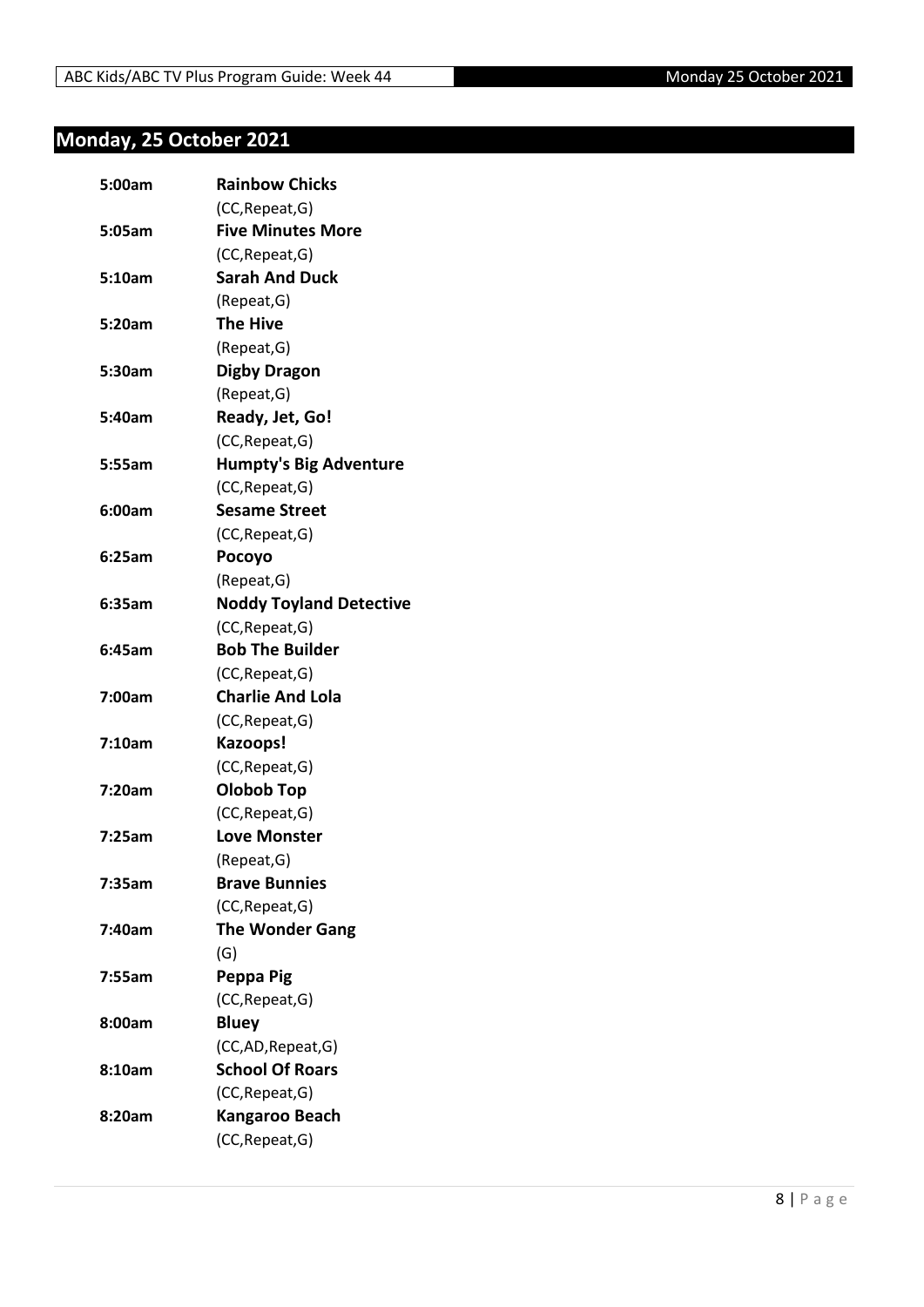| 8:35am             | <b>Kiri and Lou</b>                     |
|--------------------|-----------------------------------------|
|                    | (CC, Repeat, G)                         |
| 8:40am             | <b>Pip And Posy</b>                     |
|                    | (CC,AD, Repeat, G)                      |
| 8:45am             | <b>Bananas In Pyjamas</b>               |
|                    | (CC, Repeat, G)                         |
| 9:00am             | <b>Play School</b>                      |
|                    | (CC,AD, Repeat, G)                      |
| 9:30am             | <b>Sesame Street</b>                    |
|                    | (CC, Repeat, G)                         |
| 10:00am            | Emma!                                   |
|                    | (CC, Repeat, G)                         |
| 10:15am            | <b>Molly And Mack</b>                   |
|                    | (Repeat, G)                             |
| 10:30am            | <b>Wanda And The Alien</b>              |
|                    | (CC, Repeat, G)                         |
| 10:40am            | hoopla doopla!                          |
|                    | (CC,AD, Repeat, G)                      |
| 10:55am            | <b>Daniel Tiger's Neighbourhood</b>     |
|                    | (CC, Repeat, G)                         |
| 11:05am            | <b>Baby Jake</b>                        |
|                    | (CC, Repeat, G)                         |
| 11:20am            | <b>Twirlywoos</b>                       |
|                    | (Repeat, G)                             |
| 11:30am            | <b>Play School</b>                      |
|                    | (CC,AD, Repeat, G)                      |
| 12:00pm            | <b>Teletubbies</b>                      |
|                    | (Repeat, G)                             |
| 12:10pm            | <b>Pins And Nettie</b>                  |
|                    | (CC, Repeat, G)                         |
| 12:20pm            | <b>Moon and Me</b>                      |
|                    | (Repeat, G)                             |
| 12:40pm            | <b>Tik Tak</b>                          |
|                    | (G)                                     |
| 12:45pm            | <b>Guess How Much I Love You</b>        |
|                    | (CC, Repeat, G)                         |
| 1:05pm             | <b>Buddi</b>                            |
|                    | (AD, Repeat, G)                         |
| 1:10 <sub>pm</sub> | <b>Hoot Hoot Go!</b>                    |
|                    | (CC, Repeat, G)                         |
| 1:15 <sub>pm</sub> | <b>Bing</b>                             |
|                    | (CC, Repeat, G)                         |
| 1:25pm             | <b>Miffy's Adventures Big and Small</b> |
|                    | (Repeat, G)                             |
| 1:35pm             | <b>Mister Maker</b>                     |
|                    | (CC, Repeat, G)                         |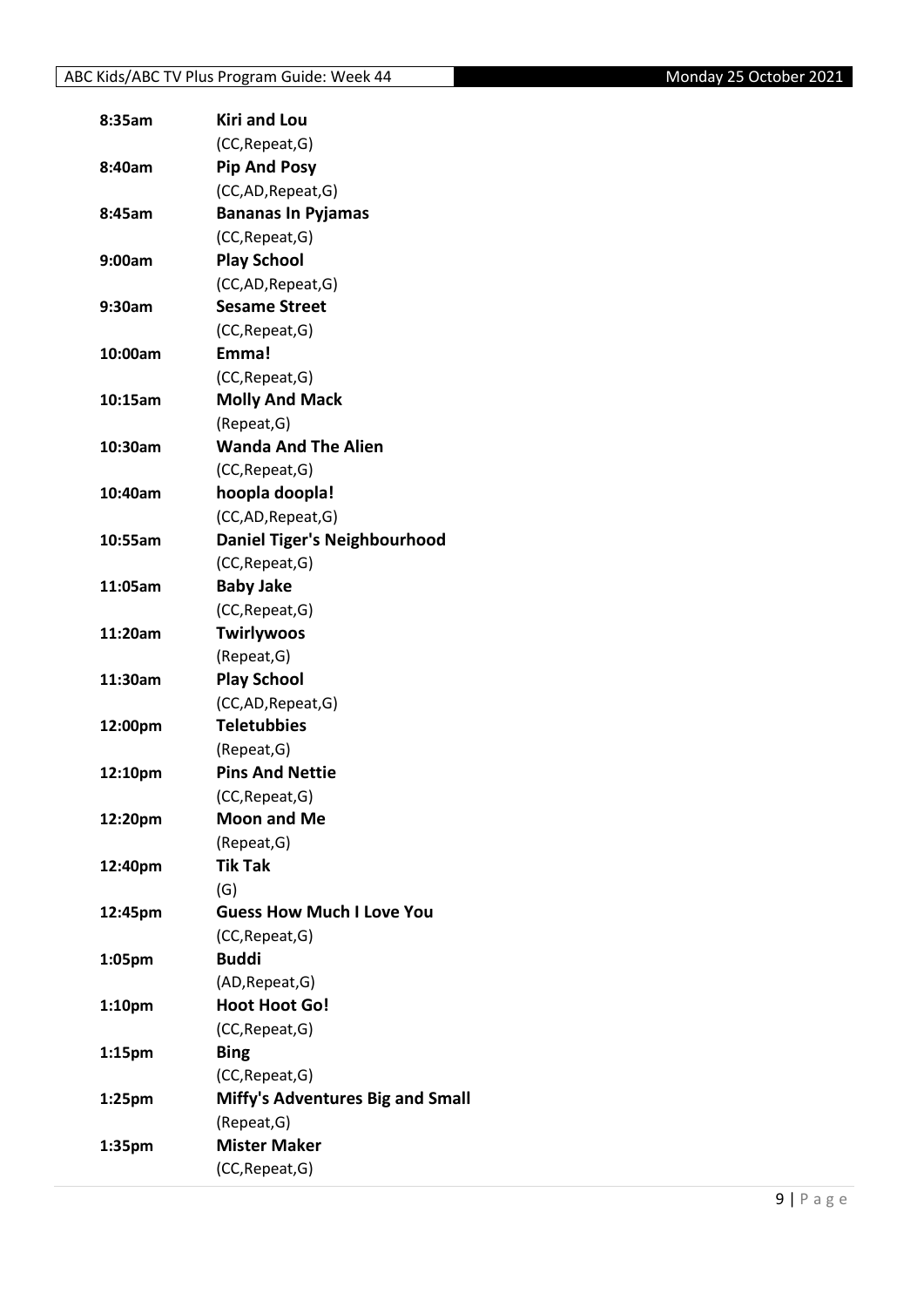| 1:55pm             | <b>Rusty Rivets</b>                                                                       |
|--------------------|-------------------------------------------------------------------------------------------|
|                    | (CC, Repeat, G)                                                                           |
| 2:05pm             | <b>Becca's Bunch</b>                                                                      |
|                    | (CC, Repeat, G)                                                                           |
| 2:20 <sub>pm</sub> | dirtgirlworld                                                                             |
|                    | (CC, Repeat, G)                                                                           |
| 2:30pm             | Wallykazam!                                                                               |
|                    | (Repeat, G)                                                                               |
| 2:55pm             | <b>Cookie Monster's Foodie Truck</b>                                                      |
|                    | (Repeat, G)                                                                               |
| 3:00pm             | <b>Molly Of Denali</b>                                                                    |
|                    | (CC, Repeat, G)                                                                           |
| 3:30pm             | <b>Play School</b>                                                                        |
|                    | (CC,AD,Repeat,G)                                                                          |
| 4:00pm             | <b>Bananas In Pyjamas</b>                                                                 |
|                    | (CC, Repeat, G)                                                                           |
| 4:10pm             | The Wiggles World                                                                         |
|                    | (Repeat, G)                                                                               |
| 4:25pm             | Thomas And Friends: Big World! Big Adventures!                                            |
|                    | (CC, Repeat, G)                                                                           |
| 4:35pm             | <b>Book Hungry Bears</b>                                                                  |
|                    | (Repeat, G)                                                                               |
| 4:45pm             | <b>Big Words Small Stories</b>                                                            |
|                    | (Repeat, G)                                                                               |
| 4:50pm             | <b>Play School Nursery Rhyme News Time</b>                                                |
|                    | (CC, Repeat, G)                                                                           |
| 5:05pm             | Remy & Boo                                                                                |
|                    | (CC,AD,Repeat,G)                                                                          |
| 5:15pm             | Dog Loves Books                                                                           |
|                    | (CC, Repeat, G)                                                                           |
| 5:20pm             | <b>PJ Masks</b>                                                                           |
|                    | (CC)                                                                                      |
| 5:35pm             | <b>Nella the Princess Knight</b>                                                          |
|                    | (CC, Repeat, G)                                                                           |
| 5:50pm             | Peppa Pig                                                                                 |
|                    | (CC, Repeat, G)                                                                           |
| 5:55pm             | <b>Octonauts</b>                                                                          |
|                    | (CC,AD,Repeat,G)                                                                          |
| 6:10pm             | <b>Hey Duggee: The Senses Badge</b>                                                       |
|                    | (CC, Repeat, G)                                                                           |
|                    | Roly has lost his best potato but Duggee finds it using his sense of smell. But what is a |
|                    | sense? Time for the Squirrels to learn about the five senses and earn their Senses Badge. |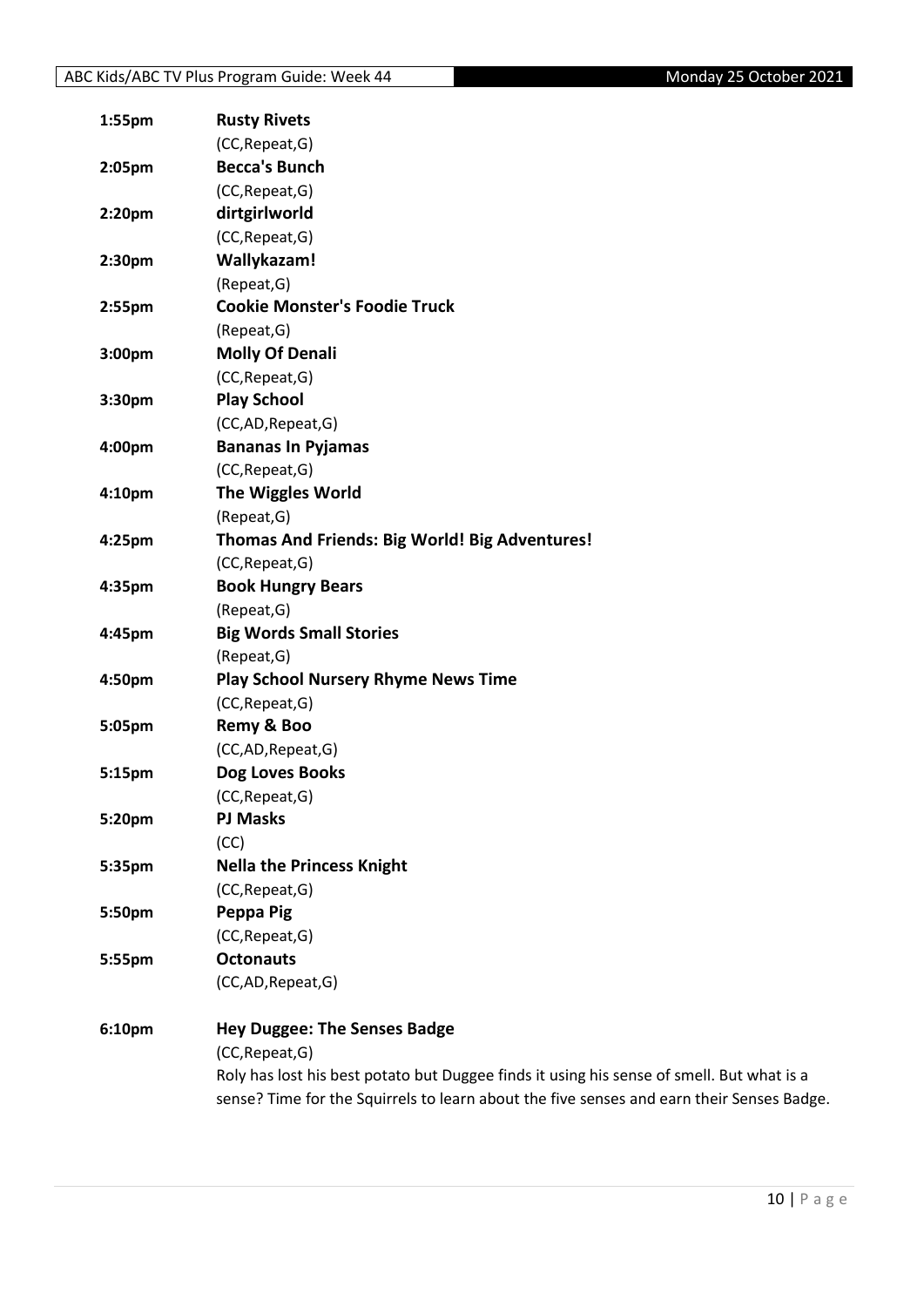| 6:20pm | <b>Bluey: Hospital</b><br>(CC,AD, Repeat, G)<br>Doctor Bluey is needed when Dad gets a very curious x-ray from Nurse Bingo. It seems he<br>has a cat in his tummy, leaving Bluey no choice but to operate immediately!                                                                                     |
|--------|------------------------------------------------------------------------------------------------------------------------------------------------------------------------------------------------------------------------------------------------------------------------------------------------------------|
| 6:25pm | <b>Shaun The Sheep: Cone Of Shame</b><br>(Repeat, G)<br>Bitzer is an all too willing invalid when he has to wear the cone of shame and is happy to<br>let the flock wait on him. That is, until Shaun rumbles his malingering and plots the<br>pooch's comeuppance.                                        |
| 6:40pm | Andy's Safari Adventures: Andy and the Hermit Crab<br>(CC, Repeat, G)<br>Jetting off in his safari-mobile, Andy heads to a Caribbean island and tracks down some<br>hermit crabs who reveal to him their novel way of all moving house at the same time!<br>But will Andy find the shell he's looking for? |
| 7:00pm | <b>Dino Dana: Mind Your Mammoth</b><br>(Repeat, G)<br>Dad needs some help taking care of Dexter but Dana would rather figure out what<br>mammoths use their trunks for. Maybe she can do both?                                                                                                             |
| 7:15pm | <b>Odd Squad: Ocean And The Fly</b><br>(Repeat, G)<br>Oona tells the story of when she switched bodies with a fly.                                                                                                                                                                                         |
| 7:30pm | Spicks And Specks: Emily Browning, Bill Hunter, Shane Jacobson, Dave O'Neil<br>(CC, Repeat, PG)<br>Joining Adam Hills are Emily Browning, Bill Hunter, Shane Jacobson, Dave O'Neil and The<br>Oompah Loompahs in this movie theme special.                                                                 |
| 8:00pm | <b>QI: Noodles</b><br>(CC, Repeat, PG) Final<br>Guests Matt Lucas, Jerry Springer and Cariad Lloyd join regular panellist Alan Davies and<br>host Sandi Toksvig to contemplate the theme 'noodles'. As usual, correctness and even<br>intelligence go out of the window in this quiz.                      |
| 8:30pm | David Attenborough's Rise Of Animals: From The Seas To The Skies<br>(CC, Repeat, G)<br>David begins his journey in the Chinese province of Yunnan, where he joins an<br>excavation team as they unearth creatures entombed in an ancient seabed 525 million<br>years ago.                                  |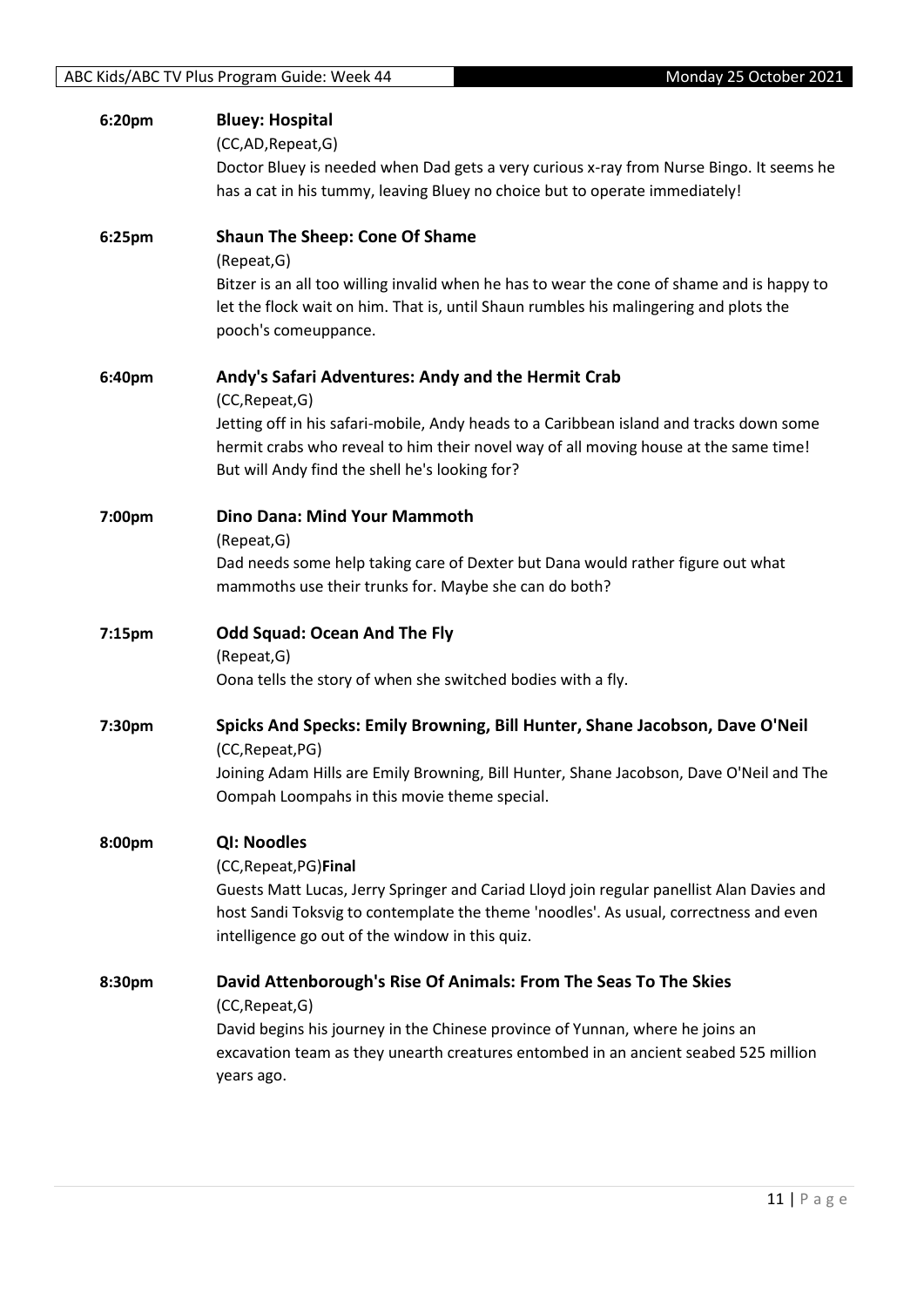| 9:35pm<br>*New | <b>George Clarke's Amazing Spaces</b><br>(CC,G)                                                                                                                                                                                              |
|----------------|----------------------------------------------------------------------------------------------------------------------------------------------------------------------------------------------------------------------------------------------|
| Episode*       | John, a tailor from London dreams of creating his own office space in the garden so he<br>can spend more time closer to home, after the arrival of a newborn baby.                                                                           |
| 10:25pm        | <b>Doctor Who: A Christmas Carol</b><br>(CC,AD,Repeat,PG,This program is rated PG, parental guidance is recommended for<br>viewers under fifteen years.)                                                                                     |
|                | The Eleventh Doctor returns with his companion Amy Pond in a clever twist on the much<br>loved A Christmas Carol, with special guest Sir Michael Gambon and singing sensation<br>Katherine Jenkins.                                          |
| 11:25pm        | Adam Hills: The Last Leg: David Tennant and Suzi Ruffell<br>(CC, Repeat, M, Coarse Language)                                                                                                                                                 |
|                | Adam Hills, Josh Widdicombe and Alex Brooker are joined by actor David Tennant and<br>comedian Suzi Ruffell for a comic review of the week's top stories.                                                                                    |
| 12:05am        | <b>Escape From The City: Macedon Ranges Vic: The Topfers</b><br>(CC, Repeat, G)                                                                                                                                                              |
|                | Painting enthusiast Helen is accompanied by presenter Simon Marnie as she searches for<br>a rural home that will house her growing art collection. Helen will be busy narrowing<br>down the style that she likes.                            |
| 1:00am         | <b>Red Dwarf: Twentica</b>                                                                                                                                                                                                                   |
|                | (CC, Repeat, PG)<br>The Dwarfers find themselves in an alternative version of America where modern<br>technology is prohibited, making Rimmer and Kryten illegal, so they try to bring down<br>the authoritarian regime. CAST: Craig Charles |
| 1:30am         | <b>Parks and Recreation: Pilot</b><br>(Repeat, PG)                                                                                                                                                                                           |
|                | The documentary cameras follow Leslie Knope, a mid-level bureaucrat in the Parks and<br>Recreation Department of Pawnee, Indiana. In an attempt to beautify her town Leslie<br>takes on what should be a fairly simple project               |
| 1:55am         | <b>30 Rock: Last Lunch</b><br>(Repeat, M, Adult Themes, Sexual References) Final                                                                                                                                                             |
|                | Jack fakes suicidal tendencies so that he and Liz can make up after they fight. In a final<br>showdown with Liz, Tracey is determined to stop the last eps of TGS so that he can<br>receive 30 million per his contract.                     |
| 2:15am         | Reno 911!: Kevlar for Her                                                                                                                                                                                                                    |
|                | (Repeat, M, Adult Themes, Coarse Language, Sexual References, Violence)<br>The department's new, women's specific bullet-proof vests have an unexpected side<br>effect: Super Knockers.                                                      |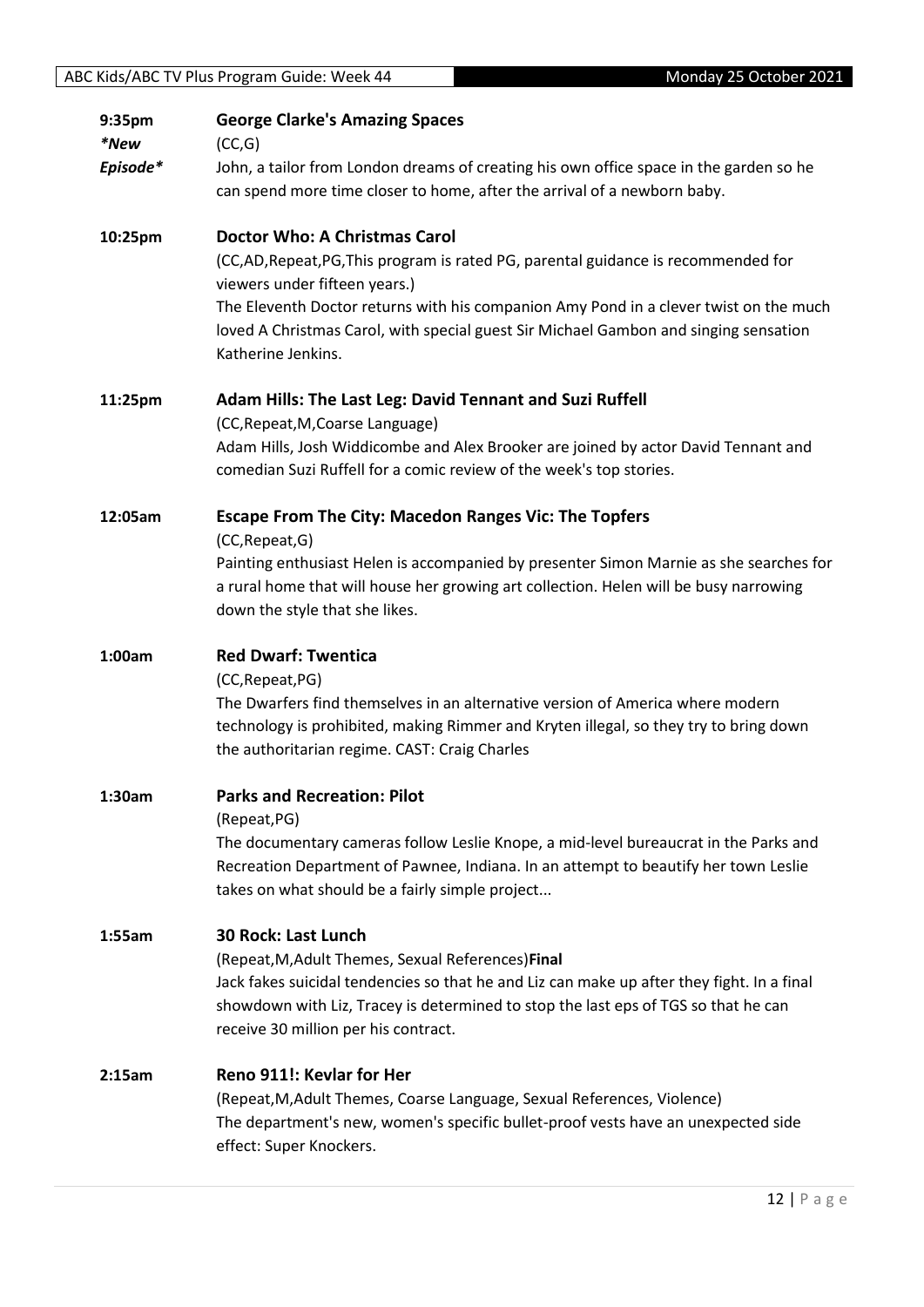#### ABC Kids/ABC TV Plus Program Guide: Week 44 Monday 25 October 2021

| 2:40am | <b>Squinters: Thunder Road</b><br>(CC, Repeat, M, Coarse Language, Sexual References)<br>Romi and Talia's parents use each other, while Macca's workmate pranks his cake. Lukas<br>can't convert his workmate, Bridget feigns sickness and Tina denies intimacy.                                                                                   |
|--------|----------------------------------------------------------------------------------------------------------------------------------------------------------------------------------------------------------------------------------------------------------------------------------------------------------------------------------------------------|
| 3:00am | <b>Growing Up Gracefully: Looking Your Best</b><br>(CC, Repeat, M, Coarse Language, Nudity, Sexual References)<br>In this episode, sisters Hannah & Eliza Reilly learn how to look their best from the<br>'Queen' of etiquette & beauty, June Dally Watkins. Hannah learns about appropriate<br>hem length, while Eliza fills her face with Botox. |
| 3:30am | <b>ABC News Update</b><br>(Repeat)<br>The headlines from ABC News, updating you on the day's top stories from across<br>Australia and around the world.                                                                                                                                                                                            |
| 3:35am | ABC TV Plus Programs Resume At 7.30pm<br>ABC TV Plus programs resume at 7.30pm, offering an unrivalled mix of scripted and non-<br>scripted comedy and entertainment shows every night. (Soundtrack provided by ABC<br>Jazz. Playlist details at abc.net.au/jazz).                                                                                 |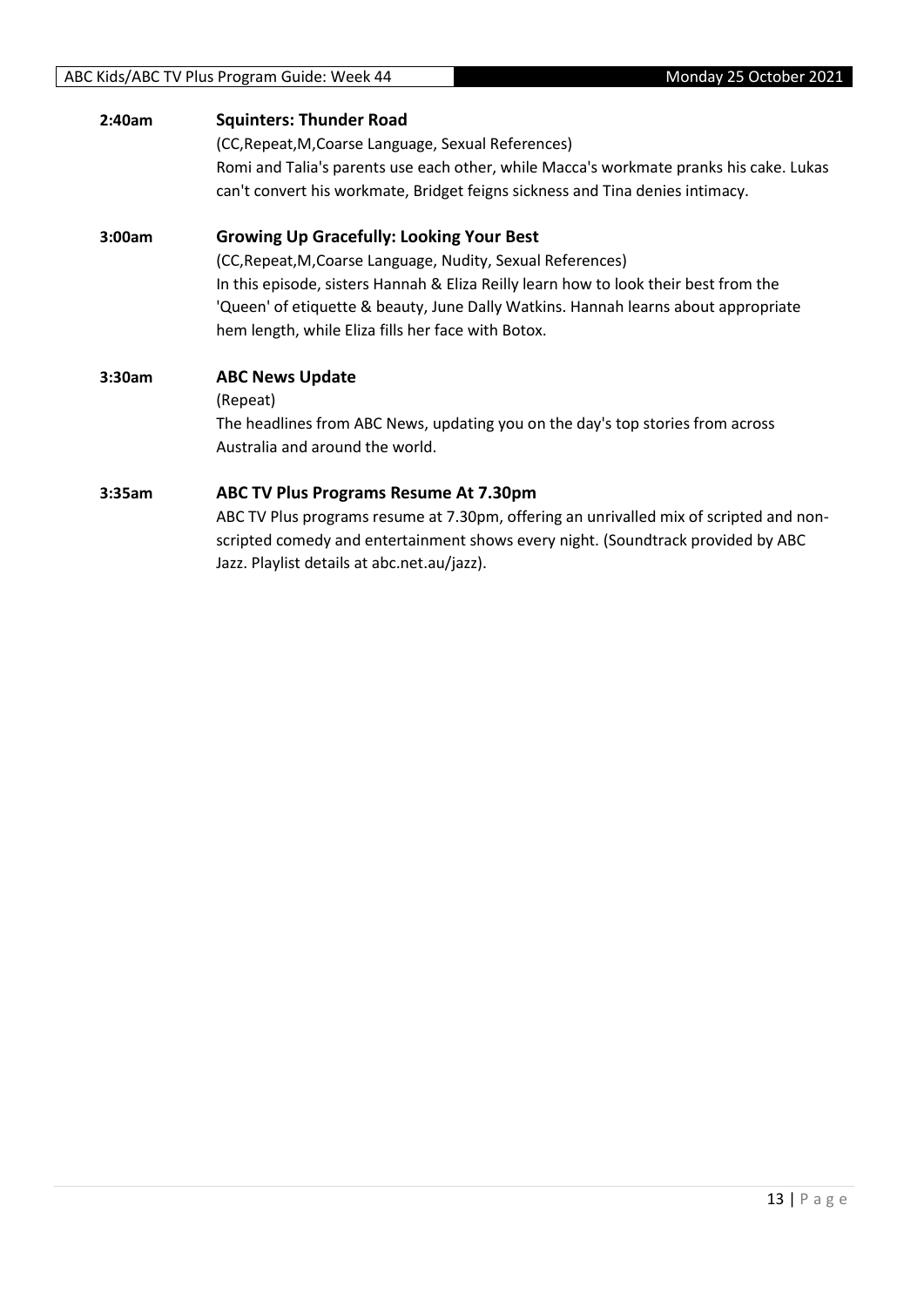## <span id="page-13-0"></span>**Tuesday, 26 October 2021**

| 5:00am | <b>Rainbow Chicks</b>          |
|--------|--------------------------------|
|        | (CC, Repeat, G)                |
| 5:05am | <b>Five Minutes More</b>       |
|        | (CC, Repeat, G)                |
| 5:10am | <b>Sarah And Duck</b>          |
|        | (Repeat, G)                    |
| 5:20am | <b>The Hive</b>                |
|        | (Repeat, G)                    |
| 5:30am | <b>Digby Dragon</b>            |
|        | (Repeat, G)                    |
| 5:40am | Ready, Jet, Go!                |
|        | (CC, Repeat, G)                |
| 5:55am | <b>Humpty's Big Adventure</b>  |
|        | (CC, Repeat, G)                |
| 6:00am | <b>Sesame Street</b>           |
|        | (CC, Repeat, G)                |
| 6:25am | Pocoyo                         |
|        | (Repeat, G)                    |
| 6:35am | <b>Noddy Toyland Detective</b> |
|        | (CC, Repeat, G)                |
| 6:45am | <b>Bob The Builder</b>         |
|        | (CC, Repeat, G)                |
| 7:00am | <b>Charlie And Lola</b>        |
|        | (CC, Repeat, G)                |
| 7:10am | Kazoops!                       |
|        | (CC, Repeat, G)                |
| 7:20am | <b>Olobob Top</b>              |
|        | (CC, Repeat, G)                |
| 7:25am | <b>Love Monster</b>            |
|        | (Repeat, G)                    |
| 7:35am | <b>Brave Bunnies</b>           |
|        | (CC, Repeat, G)                |
| 7:40am | <b>The Wonder Gang</b>         |
|        | (G)                            |
| 7:55am | Peppa Pig                      |
|        | (CC, Repeat, G)                |
| 8:00am | <b>Bluey</b>                   |
|        | (CC,AD, Repeat, G)             |
| 8:10am | <b>School Of Roars</b>         |
|        | (CC, Repeat, G)                |
| 8:20am | Kangaroo Beach                 |
|        | (CC, Repeat, G)                |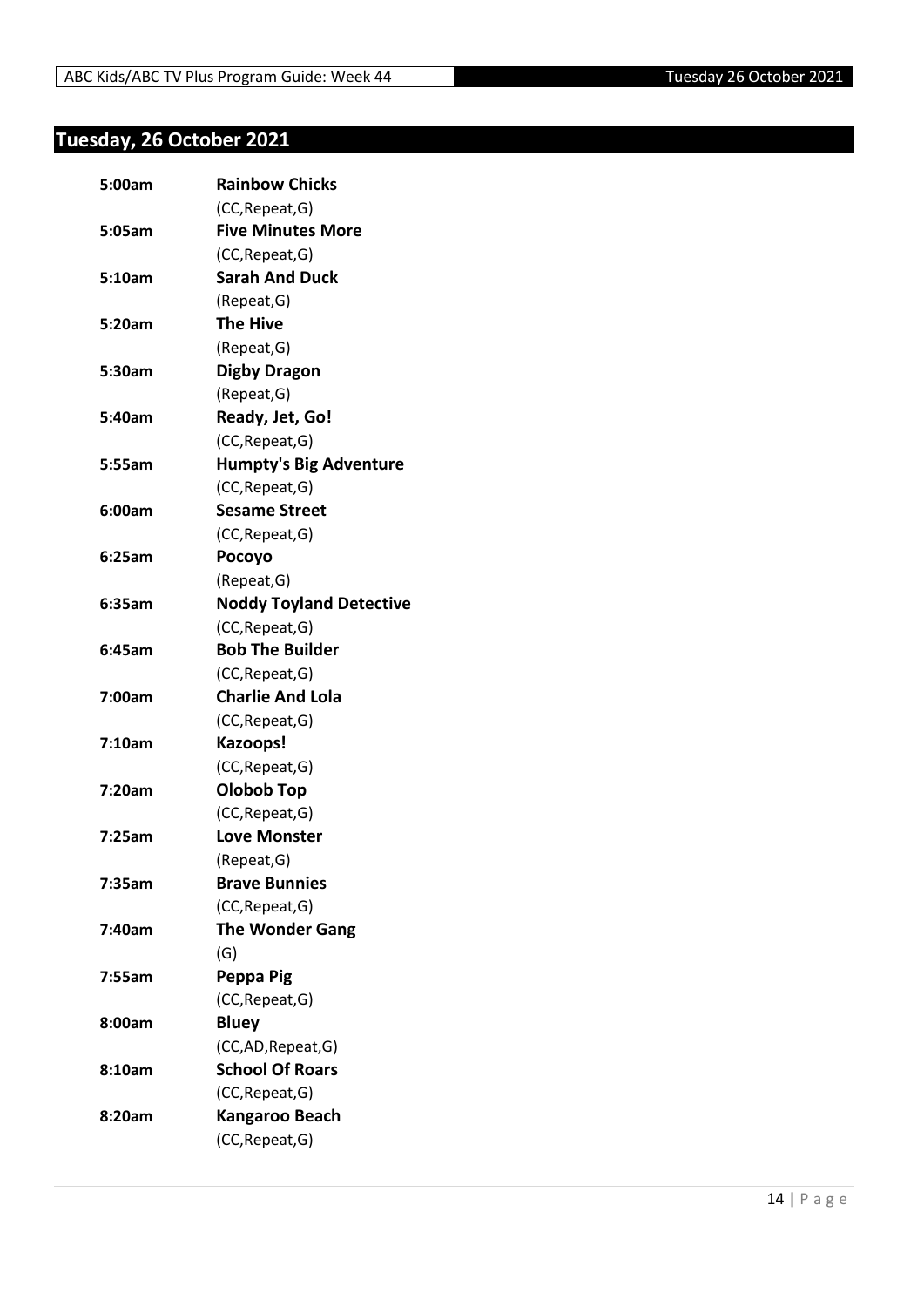| 8:35am             | <b>Kiri and Lou</b>                     |
|--------------------|-----------------------------------------|
|                    | (CC, Repeat, G)                         |
| 8:40am             | <b>Pip And Posy</b>                     |
|                    | (CC,AD,Repeat,G)                        |
| 8:45am             | <b>Bananas In Pyjamas</b>               |
|                    | (CC, Repeat, G)                         |
| 9:00am             | <b>Play School</b>                      |
|                    | (CC,AD, Repeat, G)                      |
| 9:30am             | <b>Sesame Street</b>                    |
|                    | (CC, Repeat, G)                         |
| 10:00am            | Emma!                                   |
|                    | (CC, Repeat, G)                         |
| 10:15am            | <b>Molly And Mack</b>                   |
|                    | (Repeat, G)                             |
| 10:30am            | <b>Wanda And The Alien</b>              |
|                    | (CC, Repeat, G)                         |
| 10:40am            | hoopla doopla!                          |
|                    | (CC, Repeat, G)                         |
| 10:55am            | <b>Daniel Tiger's Neighbourhood</b>     |
|                    | (CC, Repeat, G)                         |
| 11:05am            | <b>Baby Jake</b>                        |
|                    | (CC, Repeat, G)                         |
| 11:20am            | <b>Twirlywoos</b>                       |
|                    | (Repeat, G)                             |
| 11:30am            | <b>Play School</b>                      |
|                    | (CC,AD,Repeat,G)                        |
| 12:00pm            | <b>Teletubbies</b>                      |
|                    | (Repeat, G)                             |
| 12:10pm            | <b>Pins And Nettie</b>                  |
|                    | (CC, Repeat, G)                         |
| 12:20pm            | <b>Moon and Me</b>                      |
|                    | (CC, Repeat, G)                         |
|                    | <b>Tik Tak</b>                          |
| 12:40pm            |                                         |
|                    | (G)<br><b>Guess How Much I Love You</b> |
| 12:45pm            |                                         |
|                    | (CC, Repeat, G)<br><b>Buddi</b>         |
| 1:05pm             |                                         |
|                    | (AD, Repeat, G)                         |
| 1:10pm             | <b>Hoot Hoot Go!</b>                    |
|                    | (CC, Repeat, G)                         |
| 1:15 <sub>pm</sub> | <b>Bing</b>                             |
|                    | (CC, Repeat, G)                         |
| 1:25 <sub>pm</sub> | <b>Miffy's Adventures Big and Small</b> |
|                    | (Repeat, G)                             |
| 1:35pm             | <b>Mister Maker</b>                     |
|                    | (CC, Repeat, G)                         |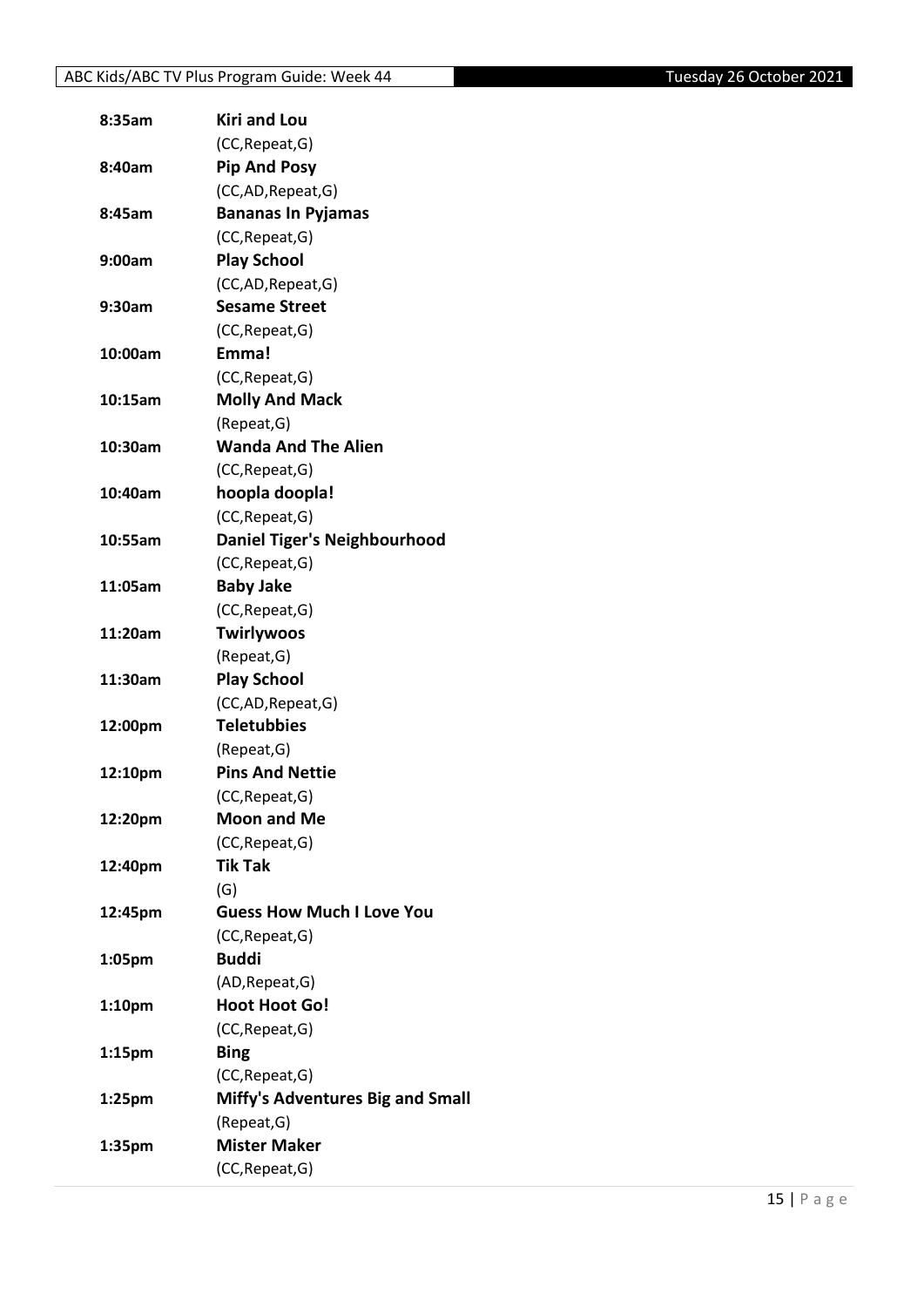| 1:55pm | <b>Rusty Rivets</b>                                                                      |
|--------|------------------------------------------------------------------------------------------|
|        | (CC, Repeat, G)                                                                          |
| 2:05pm | <b>Becca's Bunch</b>                                                                     |
|        | (CC, Repeat, G)                                                                          |
| 2:20pm | dirtgirlworld                                                                            |
|        | (CC, Repeat, G)                                                                          |
| 2:30pm | Wallykazam!                                                                              |
|        | (Repeat, G)                                                                              |
| 2:55pm | <b>Cookie Monster's Foodie Truck</b>                                                     |
|        | (Repeat, G)                                                                              |
| 3:00pm | <b>Molly Of Denali</b>                                                                   |
|        | (CC, Repeat, G)                                                                          |
| 3:30pm | <b>Play School</b>                                                                       |
|        | (CC,AD,Repeat,G)                                                                         |
| 4:00pm | <b>Bananas In Pyjamas</b>                                                                |
|        | (CC, Repeat, G)                                                                          |
| 4:10pm | The Wiggles World                                                                        |
|        | (Repeat, G)                                                                              |
| 4:25pm | Thomas And Friends: Big World! Big Adventures!                                           |
|        | (CC, Repeat, G)                                                                          |
| 4:35pm | <b>Book Hungry Bears</b>                                                                 |
|        | (Repeat, G)                                                                              |
| 4:45pm | <b>Big Words Small Stories</b>                                                           |
|        | (Repeat, G)                                                                              |
| 4:50pm | <b>Play School Nursery Rhyme News Time</b>                                               |
|        | (CC, Repeat, G)                                                                          |
| 5:05pm | Remy & Boo                                                                               |
|        | (CC,AD,Repeat,G)                                                                         |
| 5:15pm | Dog Loves Books                                                                          |
|        | (CC, Repeat, G)                                                                          |
| 5:20pm | <b>PJ Masks</b>                                                                          |
|        | (CC)                                                                                     |
| 5:35pm | <b>Nella the Princess Knight</b>                                                         |
|        | (CC, Repeat, G)                                                                          |
| 5:50pm | Peppa Pig                                                                                |
|        | (CC, Repeat, G)                                                                          |
| 5:55pm | <b>Octonauts</b>                                                                         |
|        | (CC,AD, Repeat, G)                                                                       |
| 6:10pm | <b>Hey Duggee: The Diplomacy Badge</b>                                                   |
|        | (CC, Repeat, G)                                                                          |
|        | Betty and Sargent Ant just want perfection, but no one seems to be listening to their    |
|        | shouting! They need a lesson in diplomacy to learn how to speak in a more sensitive way. |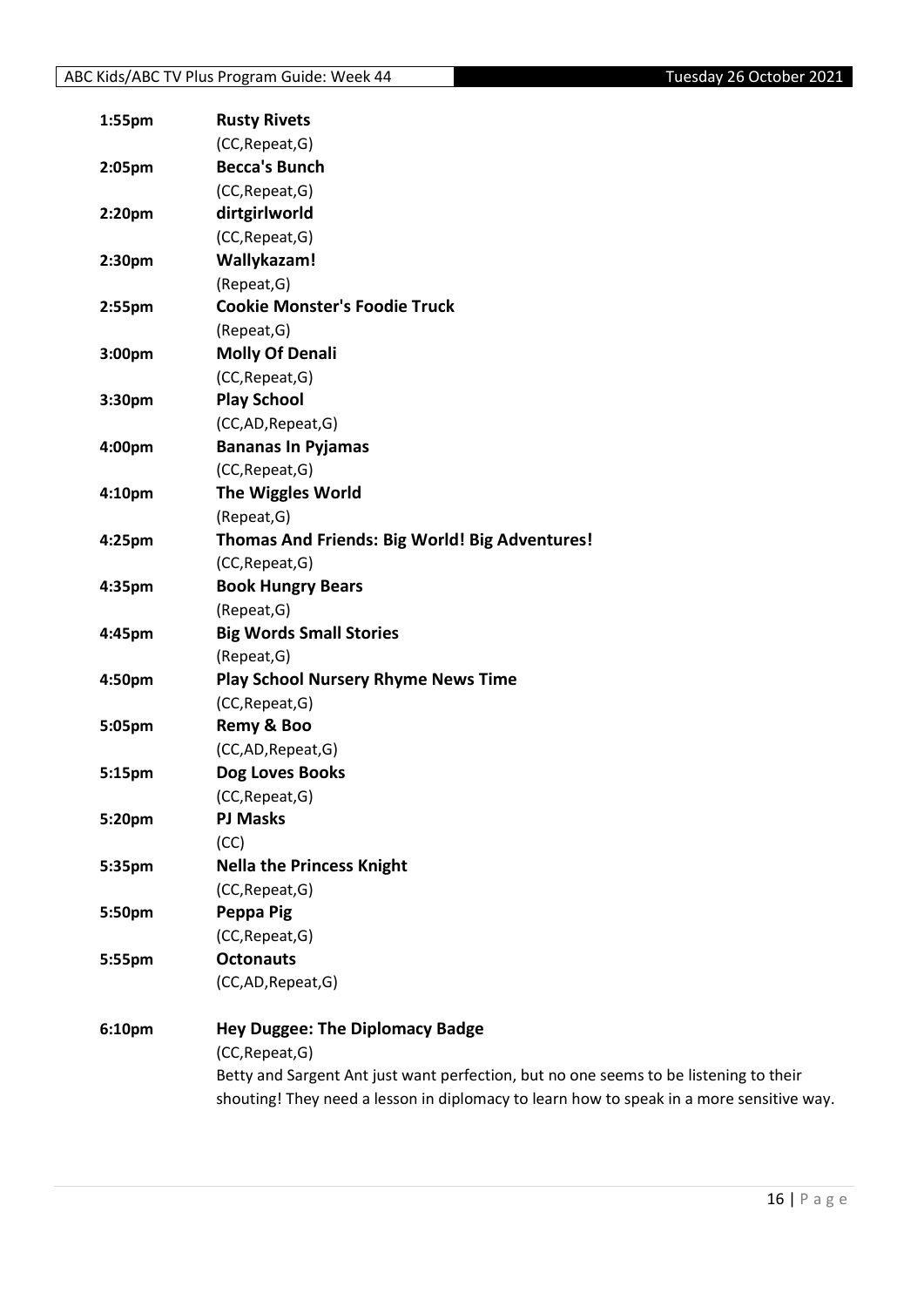| 6:20pm             | <b>Bluey: Keepy Uppy</b><br>(CC,AD,Repeat,G)<br>Bluey, Bingo and Mum are enjoying playing Keepy-Uppy around the house with their last<br>balloon, when Dad joins in and the game becomes the ultimate test of skill.                   |
|--------------------|----------------------------------------------------------------------------------------------------------------------------------------------------------------------------------------------------------------------------------------|
| 6:25pm             | <b>Shaun The Sheep: Baa-Gherita</b><br>(CC, Repeat, G)                                                                                                                                                                                 |
|                    | When the Farmer forgets to feed the sheep, Shaun and the flock treat themselves to<br>home baked pizza. When word gets out that the best pizza is from the 'Mossy Bottom<br>Takeaway', Shaun has to take production to the next level. |
| 6:40pm             | Andy's Safari Adventures: Andy and the Catfish<br>(CC, Repeat, G)                                                                                                                                                                      |
|                    | When Mr Hammond's precious photo of a catfish is destroyed, Andy heads to Dragon's<br>Breath Cave, in Africa, to track down a catfish and take a new picture.                                                                          |
| 7:00pm             | Dino Dana: Dino Catastrophe<br>(Repeat, G)                                                                                                                                                                                             |
|                    | Dana is cat-sitting Cai's cat Sabre when he follows a Baby Troodon out of Cai's apartment<br>and into the Triplex. Dana has to save the Baby Troodon from Sabre and get Sabre back<br>into Cai's apartment before she gets home.       |
| 7:15pm             | <b>Odd Squad: Hands On A Desk Chair</b><br>(Repeat, G)                                                                                                                                                                                 |
|                    | When Ms O leaves to conduct a super-secret mission, the agents compete to figure out<br>who is in charge.                                                                                                                              |
| 7:30pm             | Spicks And Specks: Mic Conway, Lawrence Mooney, Marina Prior & Denise<br><b>Scott</b><br>(CC, Repeat, PG)                                                                                                                              |
|                    | Joining Adam, Alan and Myf are ARIA award-winning musician, actor and fire eater Mic<br>Conway, stand-up comedian Lawrence Mooney, Australia's leading lady Marina Prior and<br>show favourite Denise Scott.                           |
| 8:00pm             | Spicks And Specks: Sarah Blasko, Frank Woodley, Brian Ritchie & Hamish Blake<br>(CC, Repeat, PG)                                                                                                                                       |
|                    | Joining Adam, Myf and Alan on Spicks and Specks tonight are Sarah Blasko, Frank<br>Woodley, Brian Ritchie and Hamish Blake.                                                                                                            |
| 8:30pm             | TBA                                                                                                                                                                                                                                    |
| 9:10 <sub>pm</sub> | <b>Ghosts</b>                                                                                                                                                                                                                          |
| *New<br>Episode*   | (CC, PG)<br>When the ghosts try to sabotage Alison's makeshift therapy session for Kitty, they<br>unwittingly face their own demons.                                                                                                   |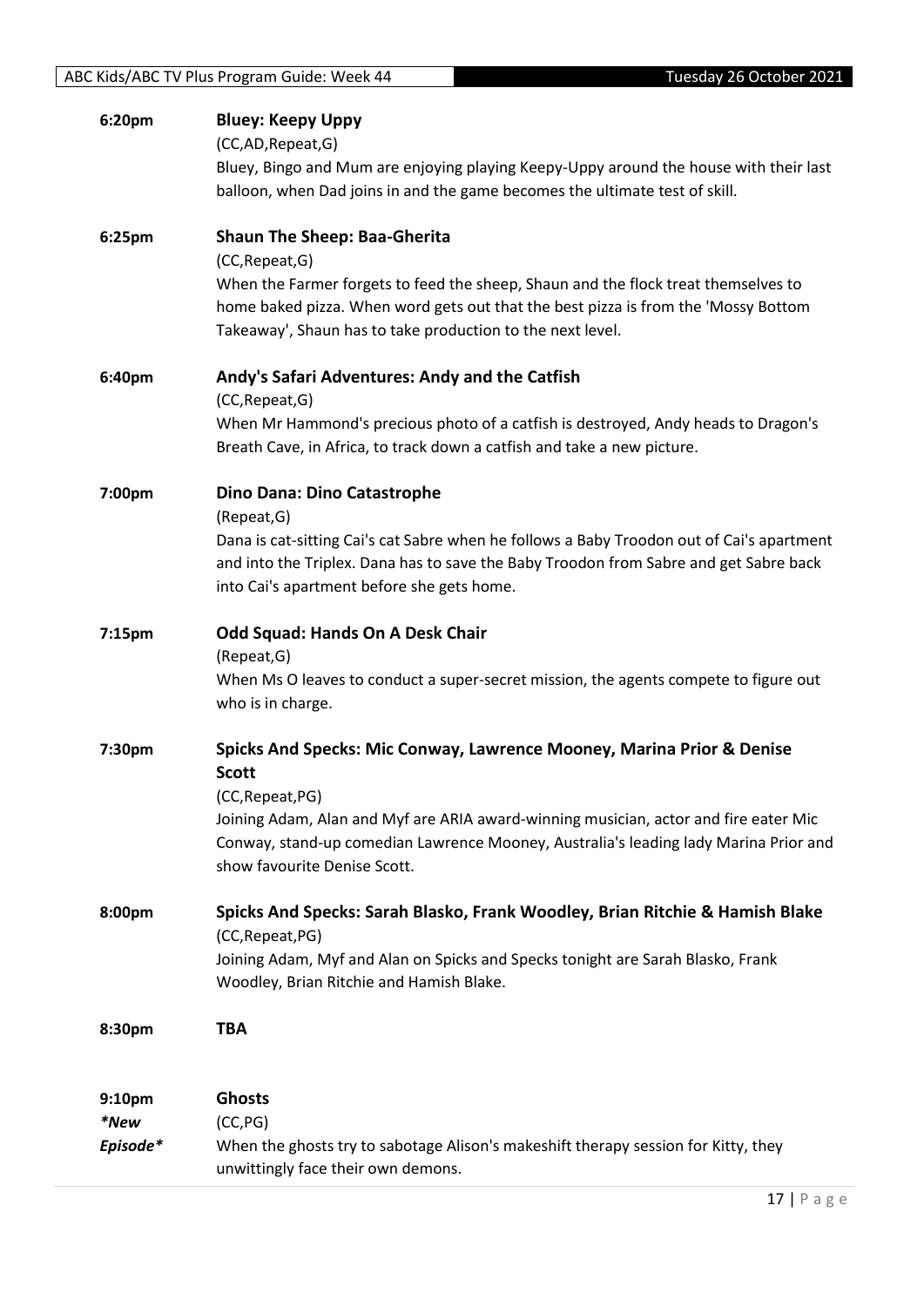| 9:40pm   | <b>This Time With Alan Partridge</b>                                                                                                                                                                                    |
|----------|-------------------------------------------------------------------------------------------------------------------------------------------------------------------------------------------------------------------------|
| *New     | (CC, M, Nudity, Sexual References)                                                                                                                                                                                      |
| Episode* | Alan takes to the skies with a flight in a Spitfire, while Jennie comes face to face with her                                                                                                                           |
|          | online troll. New band Cayman perform live.                                                                                                                                                                             |
| 10:10pm  | Frayed                                                                                                                                                                                                                  |
|          | (CC, Repeat, MA, Coarse Language)                                                                                                                                                                                       |
|          | Bev realises that the Coopers need her to lie to the cops and looks to profit from their<br>desperation. However, Bev's exploitative behaviour unravels when Jim comes to her side<br>in her hour of need.              |
| 11:00pm  | <b>Doctor Who: The Impossible Astronaut</b>                                                                                                                                                                             |
|          | (CC,AD, Repeat, PG, This program is rated PG, parental guidance is recommended for<br>viewers under fifteen years.)                                                                                                     |
|          | Four envelopes each containing a date, time and map reference, unsigned, but TARDIS<br>blue. Who sent them? And who received the missing number one?                                                                    |
| 11:45pm  | In The Long Run                                                                                                                                                                                                         |
|          | (CC, Repeat, PG)                                                                                                                                                                                                        |
|          | Bagpipes helps Valentine get match fit for a trial with Leyton Orient, while Agnes and                                                                                                                                  |
|          | Kirsty discover that one of their elderly neighbours has died alone in his flat.                                                                                                                                        |
| 12:10am  | Sick of It                                                                                                                                                                                                              |
|          | (CC, Repeat, M, Coarse Language, Sexual References)                                                                                                                                                                     |
|          | Down-on-his-luck taxi driver Karl comes to a big realisation when a noisy baby leaves him<br>at the end of his tether.                                                                                                  |
| 12:35am  | <b>Please Like Me: Degustation</b>                                                                                                                                                                                      |
|          | (CC, Repeat, M, Coarse Language)                                                                                                                                                                                        |
|          | Josh takes his divorced Mum and Dad to a cutting edge degustation dinner. As they work<br>their way through fifteen delicious and intimidating courses, wine is consumed,<br>emotions run high and secrets are spilled. |
| 1:00am   | The Stand Up Sketch Show                                                                                                                                                                                                |
|          | (CC, Repeat, M, Coarse Language, Sexual References)                                                                                                                                                                     |
|          | The Stand Up Sketch Show is back! This time it's bigger, funnier and more outrageous                                                                                                                                    |
|          | than ever before. Featuring Russell Kane, Larry Dean, Maisie Adam, Eshaan Akbar, Glenn                                                                                                                                  |
|          | Moore, Jayde Adams and Adam Rowe.                                                                                                                                                                                       |
| 1:25am   | <b>Parks and Recreation: Canvassing</b>                                                                                                                                                                                 |
|          | (Repeat, PG)                                                                                                                                                                                                            |
|          | Leslie and her committee go door-to-door to build support for her park project and<br>recruit members for an upcoming town hall meeting, but their mission doesn't go as<br>smoothly as Leslie hopes.                   |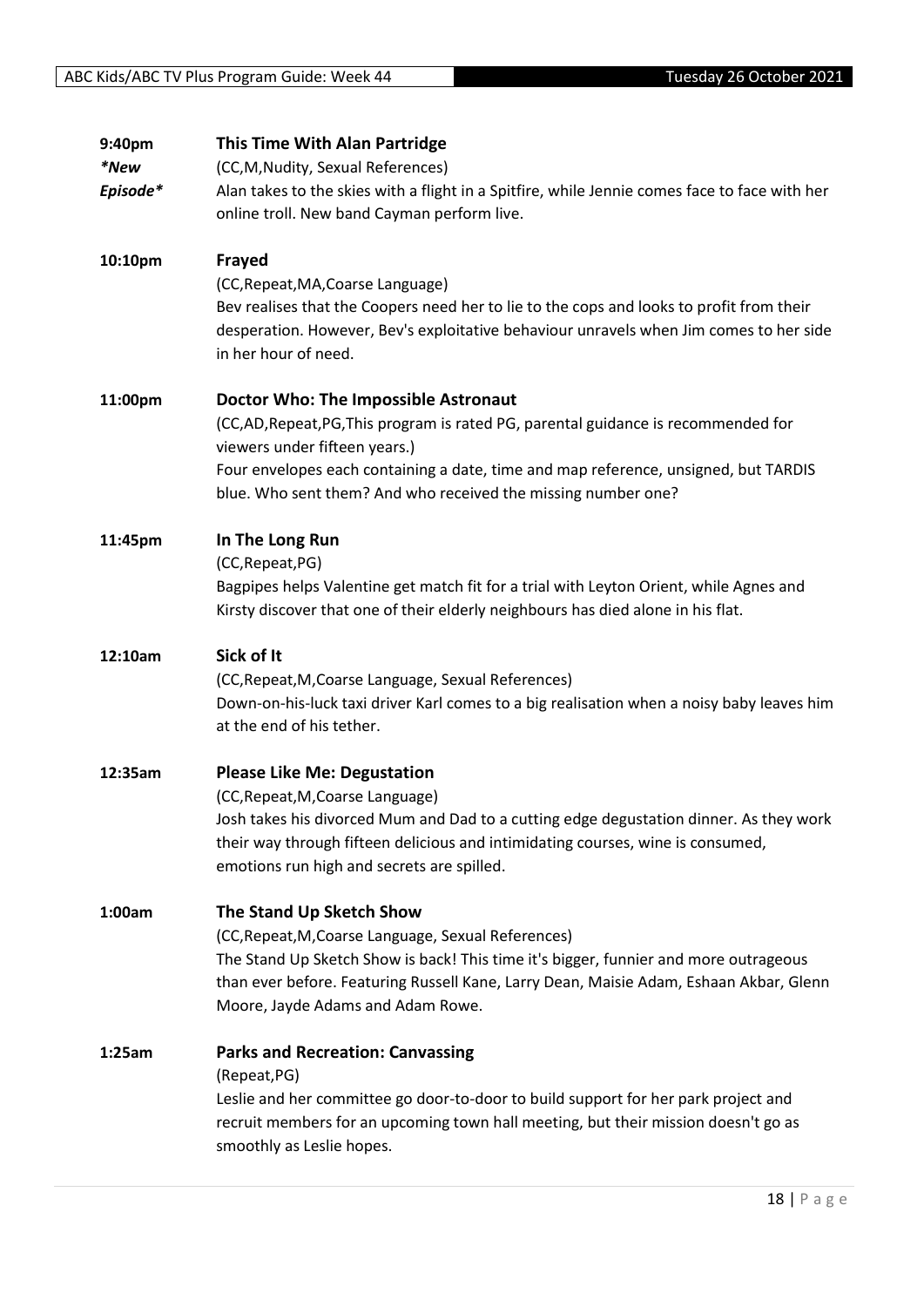| Reno 911!: Mayor Hernandez<br>1:45am |
|--------------------------------------|
|--------------------------------------|

(Repeat,M,Adult Themes, Sexual References, Violence) When Reno's Mayor shows up at the station asking for help, the deputies must decide whether to uphold the law, or uphold local government.

#### **2:10am Squinters: Bless The Broken Road**

(CC,Repeat,M,Coarse Language, Sexual References) Talia donates eggs and Gav donates sperm to Macca and Jess' IVF effort. Lukas seeks evidence against Alison, Gary fears he's become his dad and Tina is dismissed by headquarters for warning employees about asbestos.

#### **2:30am Growing Up Gracefully: Courtship**

(CC,Repeat,M,Coarse Language, Sexual References) In the good old days dating was simple. Hannah follows the old world advice from books & tests whether playing dumb on a date actually works, while Eliza creates a 'unique' experience with an adrenalin inducing surprise.

#### **3:00am ABC News Update**

(Repeat)

The headlines from ABC News, updating you on the day's top stories from across Australia and around the world.

#### **3:05am ABC TV Plus Programs Resume At 7.30pm**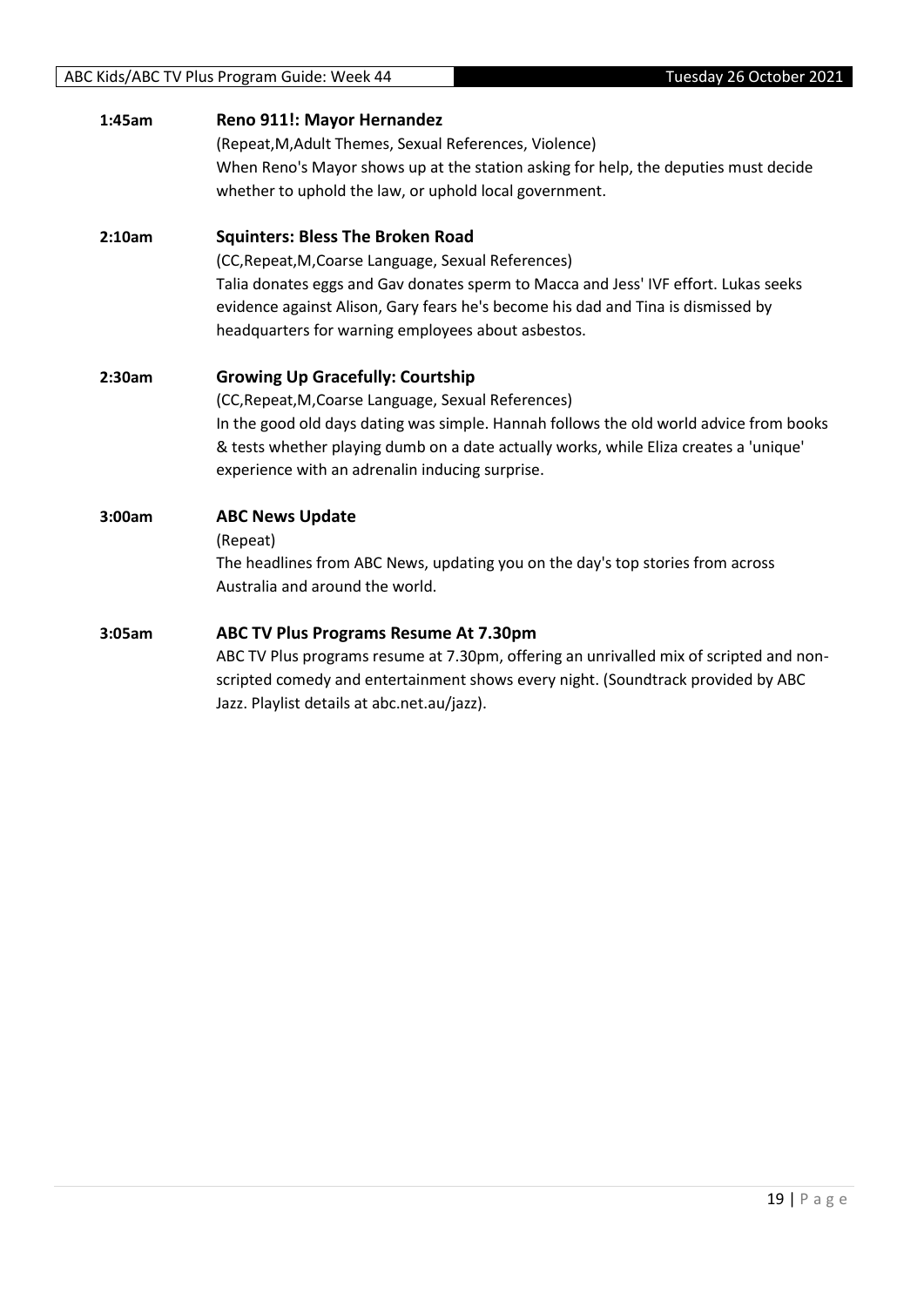## <span id="page-19-0"></span>**Wednesday, 27 October 2021**

| 5:00am | <b>Rainbow Chicks</b>          |
|--------|--------------------------------|
|        | (CC, Repeat, G)                |
| 5:05am | <b>Five Minutes More</b>       |
|        | (CC, Repeat, G)                |
| 5:10am | <b>Sarah And Duck</b>          |
|        | (Repeat, G)                    |
| 5:20am | <b>The Hive</b>                |
|        | (Repeat, G)                    |
| 5:30am | <b>Digby Dragon</b>            |
|        | (Repeat, G)                    |
| 5:40am | Ready, Jet, Go!                |
|        | (CC, Repeat, G)                |
| 5:55am | <b>Humpty's Big Adventure</b>  |
|        | (CC, Repeat, G)                |
| 6:00am | <b>Sesame Street</b>           |
|        | (CC, Repeat, G)                |
| 6:25am | Pocoyo                         |
|        | (Repeat, G)                    |
| 6:35am | <b>Noddy Toyland Detective</b> |
|        | (CC, Repeat, G)                |
| 6:45am | <b>Bob The Builder</b>         |
|        | (CC, Repeat, G)                |
| 7:00am | <b>Charlie And Lola</b>        |
|        | (CC, Repeat, G)                |
| 7:10am | Kazoops!                       |
|        | (CC, Repeat, G)                |
| 7:20am | Olobob Top                     |
|        | (CC, Repeat, G)                |
| 7:25am | <b>Love Monster</b>            |
|        | (Repeat, G)                    |
| 7:35am | <b>Brave Bunnies</b>           |
|        | (CC, Repeat, G)                |
| 7:40am | <b>The Wonder Gang</b>         |
|        |                                |
| 7:55am | Peppa Pig                      |
|        | (CC, Repeat, G)                |
| 8:00am | <b>Bluey</b>                   |
|        | (CC,AD, Repeat, G)             |
| 8:10am | <b>School Of Roars</b>         |
|        | (CC, Repeat, G)                |
| 8:20am | Kangaroo Beach                 |
|        | (CC, Repeat, G)                |
|        |                                |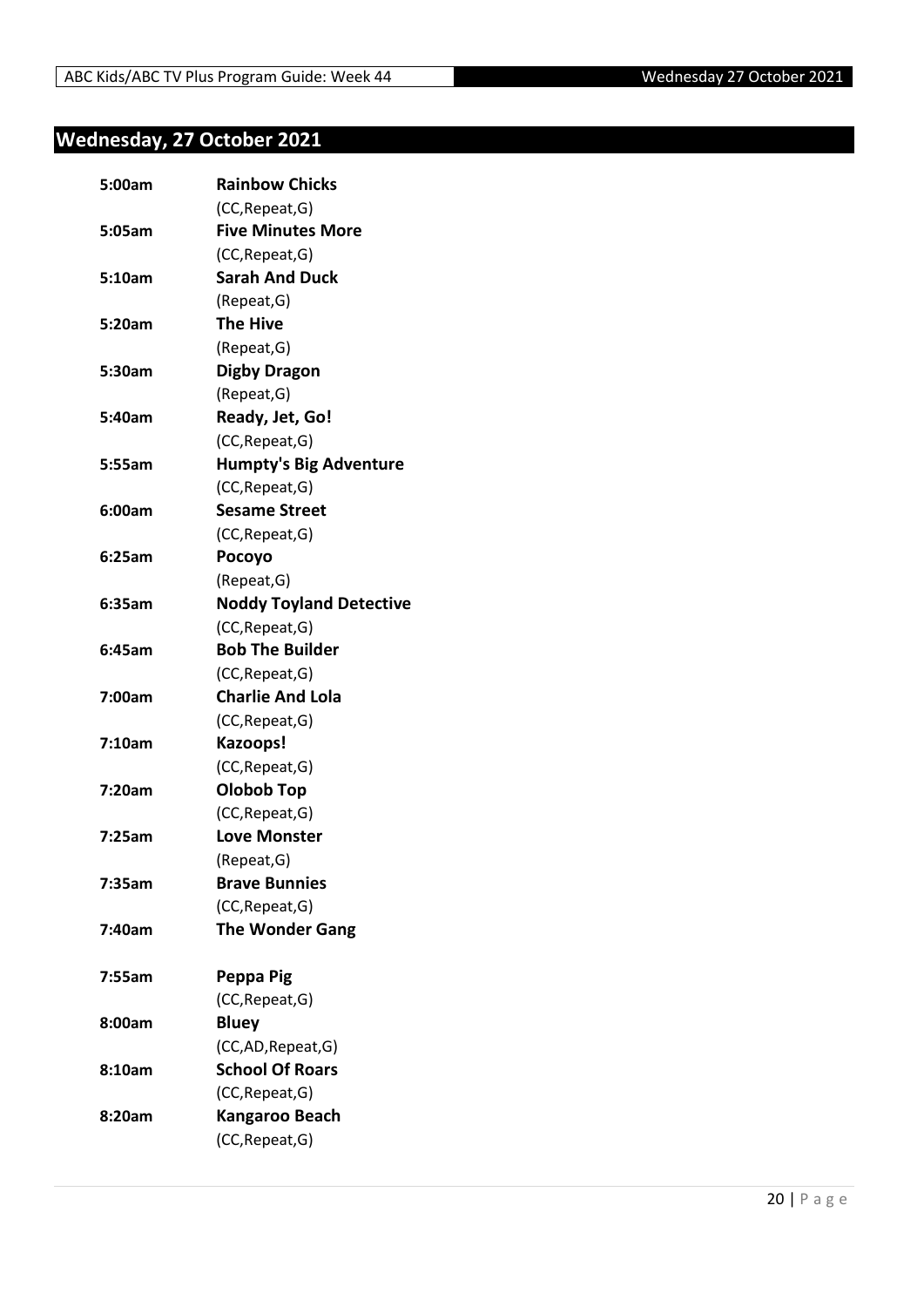| 8:35am             | <b>Kiri and Lou</b>                       |
|--------------------|-------------------------------------------|
|                    | (CC, Repeat, G)                           |
| 8:40am             | <b>Pip And Posy</b>                       |
|                    | (CC,AD, Repeat, G)                        |
| 8:45am             | <b>Bananas In Pyjamas</b>                 |
|                    | (CC, Repeat, G)                           |
| 9:00am             | <b>Play School</b>                        |
|                    | (CC,AD, Repeat, G)                        |
| 9:30am             | <b>Sesame Street</b>                      |
|                    | (CC, Repeat, G)                           |
| 10:00am            | Emma!                                     |
|                    | (CC, Repeat, G)                           |
| 10:15am            | <b>Molly And Mack</b>                     |
|                    | (Repeat, G)                               |
| 10:30am            | <b>Wanda And The Alien</b>                |
|                    | (CC, Repeat, G)                           |
| 10:40am            | hoopla doopla!                            |
|                    | (CC, Repeat, G)                           |
| 10:55am            | <b>Daniel Tiger's Neighbourhood</b>       |
|                    | (CC, Repeat, G)                           |
| 11:05am            | <b>Baby Jake</b>                          |
|                    | (CC, Repeat, G)                           |
| 11:20am            | <b>Twirlywoos</b>                         |
|                    | (CC, Repeat, G)                           |
| 11:30am            | <b>Play School</b>                        |
|                    | (CC,AD,Repeat,G)                          |
| 12:00pm            | <b>Teletubbies</b>                        |
|                    |                                           |
|                    | (CC, Repeat, G)<br><b>Pins And Nettie</b> |
| 12:10pm            |                                           |
|                    | (CC, Repeat, G)<br><b>Moon and Me</b>     |
| 12:20pm            |                                           |
|                    | (Repeat, G)                               |
| 12:40pm            | <b>Tik Tak</b>                            |
|                    | (G)                                       |
| 12:45pm            | <b>Guess How Much I Love You</b>          |
|                    | (CC, Repeat, G)                           |
| 1:05pm             | <b>Buddi</b>                              |
|                    | (AD, Repeat, G)                           |
| 1:10 <sub>pm</sub> | <b>Hoot Hoot Go!</b>                      |
|                    | (CC, Repeat, G)                           |
| 1:15 <sub>pm</sub> | <b>Bing</b>                               |
|                    | (CC, Repeat, G)                           |
| 1:25 <sub>pm</sub> | <b>Miffy's Adventures Big and Small</b>   |
|                    | (Repeat, G)                               |
| 1:35pm             | <b>Mister Maker</b>                       |
|                    | (CC, Repeat, G)                           |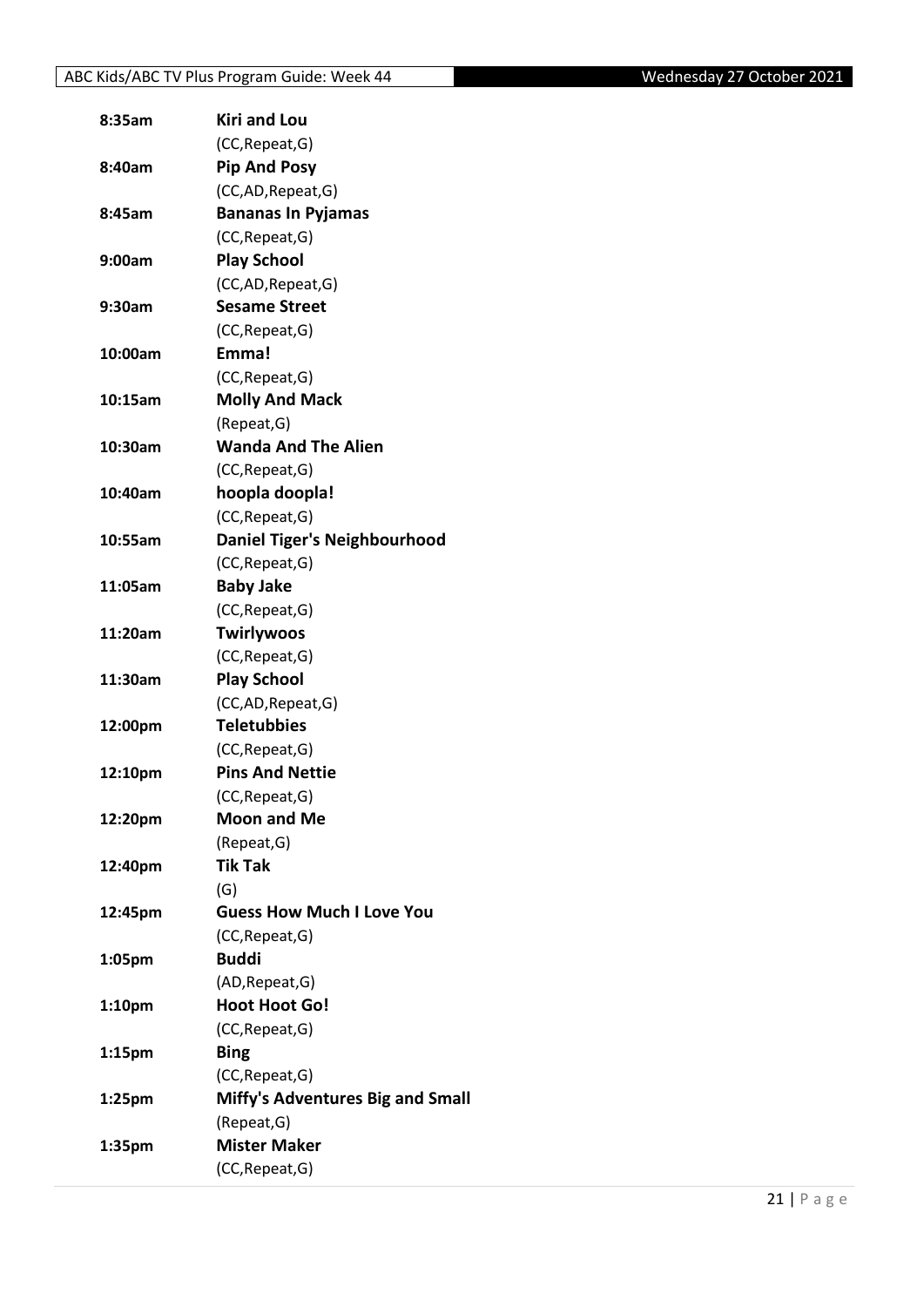| 1:55pm             | <b>Rusty Rivets</b>                                                                    |
|--------------------|----------------------------------------------------------------------------------------|
|                    | (CC, Repeat, G)                                                                        |
| 2:05pm             | <b>Becca's Bunch</b>                                                                   |
|                    | (CC, Repeat, G)                                                                        |
| 2:20pm             | dirtgirlworld                                                                          |
|                    | (CC, Repeat, G)                                                                        |
| 2:30pm             | Wallykazam!                                                                            |
|                    | (Repeat, G)                                                                            |
| 2:55pm             | <b>Cookie Monster's Foodie Truck</b>                                                   |
|                    | (Repeat, G)                                                                            |
| 3:00pm             | <b>Molly Of Denali</b>                                                                 |
|                    | (CC, Repeat, G)                                                                        |
| 3:30pm             | <b>Play School</b>                                                                     |
|                    | (CC,AD,Repeat,G)                                                                       |
| 4:00pm             | <b>Bananas In Pyjamas</b>                                                              |
|                    | (CC, Repeat, G)                                                                        |
| 4:10 <sub>pm</sub> | The Wiggles World                                                                      |
|                    | (Repeat, G)                                                                            |
| 4:25pm             | Thomas And Friends: Big World! Big Adventures!                                         |
|                    | (CC, Repeat, G)                                                                        |
| 4:35pm             | <b>Book Hungry Bears</b>                                                               |
|                    | (Repeat, G)                                                                            |
| 4:45pm             | <b>Big Words Small Stories</b>                                                         |
|                    | (Repeat, G)                                                                            |
| 4:50pm             | <b>Play School Nursery Rhyme News Time</b>                                             |
|                    | (CC, Repeat, G)                                                                        |
| 5:05pm             | Remy & Boo                                                                             |
|                    | (CC,AD,Repeat,G)                                                                       |
| 5:15pm             | Dog Loves Books                                                                        |
|                    | (Repeat, G)                                                                            |
| 5:20pm             | <b>PJ Masks</b>                                                                        |
|                    | (CC)                                                                                   |
| 5:35pm             | <b>Nella the Princess Knight</b>                                                       |
|                    | (CC, Repeat, G)                                                                        |
| 5:50pm             | Peppa Pig                                                                              |
|                    | (CC, Repeat, G)                                                                        |
| 5:55pm             | <b>Octonauts</b>                                                                       |
|                    | (CC, Repeat, G)                                                                        |
| 6:10pm             | <b>Hey Duggee: The Buddy Badge</b>                                                     |
|                    | (CC, Repeat, G)                                                                        |
|                    | Duggee hosts a Buddy Bonanza for Mrs Weaver and the Squirrels, with the aim of finding |
|                    | new buddies with common interests to them.                                             |
|                    |                                                                                        |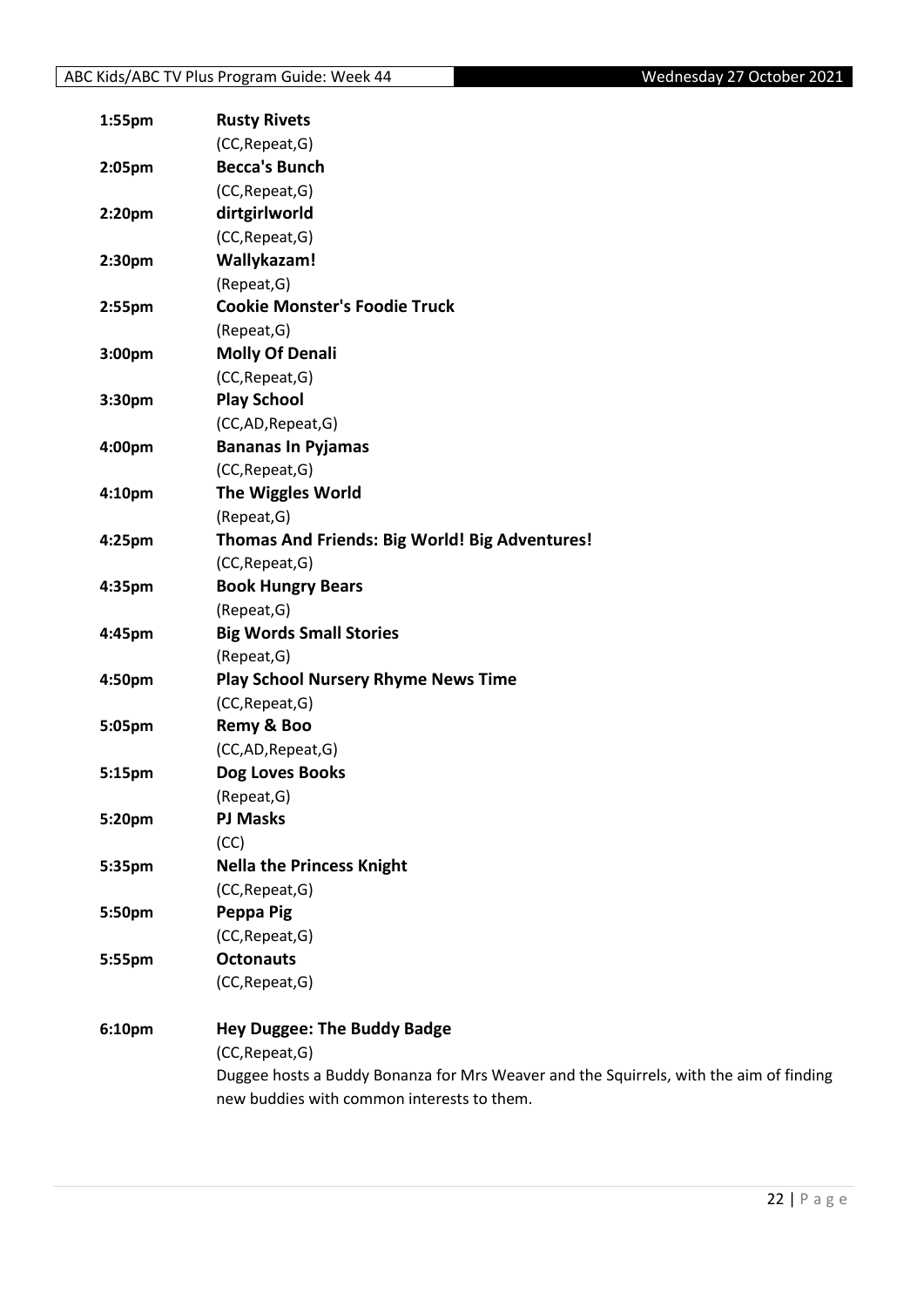| 6:20pm           | <b>Bluey: Shadowlands</b><br>(CC,AD,Repeat,G)<br>On a picnic in the park, Bluey and her friends play Shadowlands. But when Coco keeps<br>taking shortcuts, Bluey has to show her that following the rules can make the game more<br>fun.                                               |
|------------------|----------------------------------------------------------------------------------------------------------------------------------------------------------------------------------------------------------------------------------------------------------------------------------------|
| 6:25pm           | <b>Shaun The Sheep: CSI Mossy</b><br>(CC, Repeat, G)<br>Bitzer's annoying whistle is infuriating the residents of Mossy Farm but when it vanishes<br>'Detective Shaun' suspects theft. He resolves to track down the culprit, encountering<br>false leads and red herrings as he goes. |
| 6:40pm           | Andy's Safari Adventures: Andy and the Naked Mole Rat<br>(CC, Repeat, G)<br>Jen is preparing a holographic display on hard to spot animals and desperately needs a<br>scan of a naked mole rat, but can't track down the one living at Safari World.                                   |
| 7:00pm           | <b>Dino Dana: Dinner-Saur</b><br>(Repeat, G)<br>While out for dinner with her family, Dana spots a strange winged creature that has<br>characteristics of both dinosaurs and pterosaurs. But what is it?                                                                               |
| 7:15pm           | Odd Squad: There Is No O In O-Bot<br>(Repeat, G)<br>Otis and Olympia are stuck with a new robot partner.                                                                                                                                                                               |
| 7:30pm           | Spicks And Specks: Ella Hooper, Rich Hall, Daryl Cotton & Dave O'Neil<br>(CC, Repeat, G)<br>Joining Adam, Myf and Alan tonight are Ella Hooper, Rich Hall, Daryl Cotton and Dave<br>O'Neil.                                                                                            |
| 8:00pm           | <b>Would I Lie To You?</b><br>(CC, Repeat, PG)<br>Host Rob Brydon & team captains David Mitchell & Lee Mack are joined by space<br>scientist Dr Maggie Aderin-Pocock, comedian Phil Wang, actor Jason Watkins & Adam<br>Woodyatt to try & deceive their opponents with plausible lies. |
| 8:30pm           | <b>Art Works</b>                                                                                                                                                                                                                                                                       |
| *New<br>Episode* | (CC)<br>Art Works is dedicated to exploring the full spectrum of the arts in Australia. Hosted by<br>arts broadcaster Namila Benson, Art Works will reset the national artistic conversation<br>featuring a palette of ideas for everyone.                                             |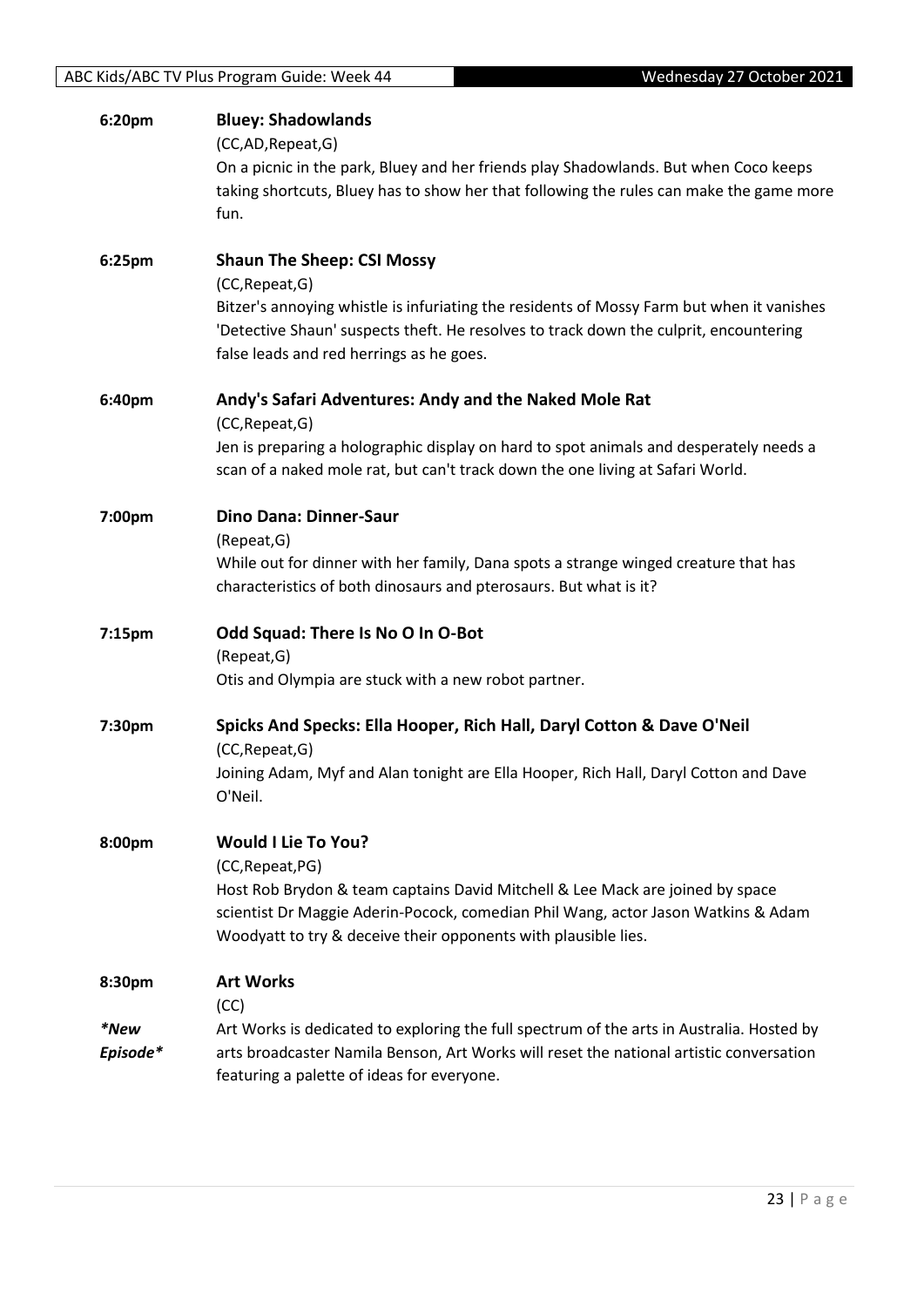| 9:00pm  | <b>Australia's Lost Impressionist</b><br>(CC, Repeat, PG)                                                                                          |
|---------|----------------------------------------------------------------------------------------------------------------------------------------------------|
|         | John Russell tells the fascinating story behind the only Australian artist at the centre of                                                        |
|         | the Impressionist movement in France and how his famous friendships forever changed                                                                |
|         | the way the world sees colour.                                                                                                                     |
| 10:00pm | Doctor Who: Day Of The Moon                                                                                                                        |
|         | (CC,AD,Repeat,PG,This program is rated PG, parental guidance is recommended for                                                                    |
|         | viewers under fifteen years.)                                                                                                                      |
|         | The Doctor is locked in the perfect prison, while Amy, Rory and River Song are being                                                               |
|         | hunted down across America by the FBI.                                                                                                             |
| 10:50pm | <b>Restoration Australia: Seacroft</b>                                                                                                             |
|         | (CC,AD, Repeat, Aboriginal and Torres Strait Islander viewers are advised that the                                                                 |
|         | following program contains images and voices of people who have died)                                                                              |
|         | Host Anthony Burke meets a couple who are saving an important example of Federation                                                                |
|         | Queen Anne architecture in coastal NSW, while dealing with a profound health crisis.                                                               |
| 11:45pm | Louis Theroux: Law & Disorder in Philadelphia                                                                                                      |
|         | (CC, Repeat, M, Adult Themes, Coarse Language, Violence)                                                                                           |
|         | Louis Theroux signs up for his most dangerous assignment - patrolling the crime-ridden                                                             |
|         | streets of Philadelphia with local law enforcement - to find out why crime and violence in                                                         |
|         | the city is so bad.                                                                                                                                |
| 12:45am | <b>Parks and Recreation: The Reporter</b>                                                                                                          |
|         | (Repeat, PG)                                                                                                                                       |
|         | When Leslie invites a reporter to do a story on her park project, she and her committee                                                            |
|         | have trouble staying on message. Leslie calls on Mark to help save the story, but he only<br>makes the situation worse.                            |
|         |                                                                                                                                                    |
| 1:10am  | <b>Reno 911!: Coconut Nut Clusters</b>                                                                                                             |
|         | (Repeat, M, Adult Themes, Violence)                                                                                                                |
|         | For a change from the trials of law enforcement, the deputies raise money by going door<br>to door selling delicious snacks: Coconut Nut Clusters! |
|         |                                                                                                                                                    |
| 1:30am  | <b>Squinters: Take a Back Road</b>                                                                                                                 |
|         | (CC, Repeat, M, Coarse Language, Sexual References) Final                                                                                          |
|         | Talia and Romi work through shared Christmas plans, Jess worries people will think she's                                                           |
|         | a grandmother to her baby and Lukas discovers his mother had Alzheimer's. Bridget wins<br>back Gary and Tina stages a sit in.                      |
|         |                                                                                                                                                    |
| 1:55am  | <b>Growing Up Gracefully: Hosting A Party</b>                                                                                                      |
|         | (CC, Repeat, M, Adult Themes, Coarse Language, Drug Use)                                                                                           |
|         | Hannah & Eliza find out how to make friends & be popular. They follow old & new advice                                                             |
|         | on making conversation, planning a party & being the perfect hostess. Eliza uses the<br>internet to become a cool girl & find her squad.           |
|         |                                                                                                                                                    |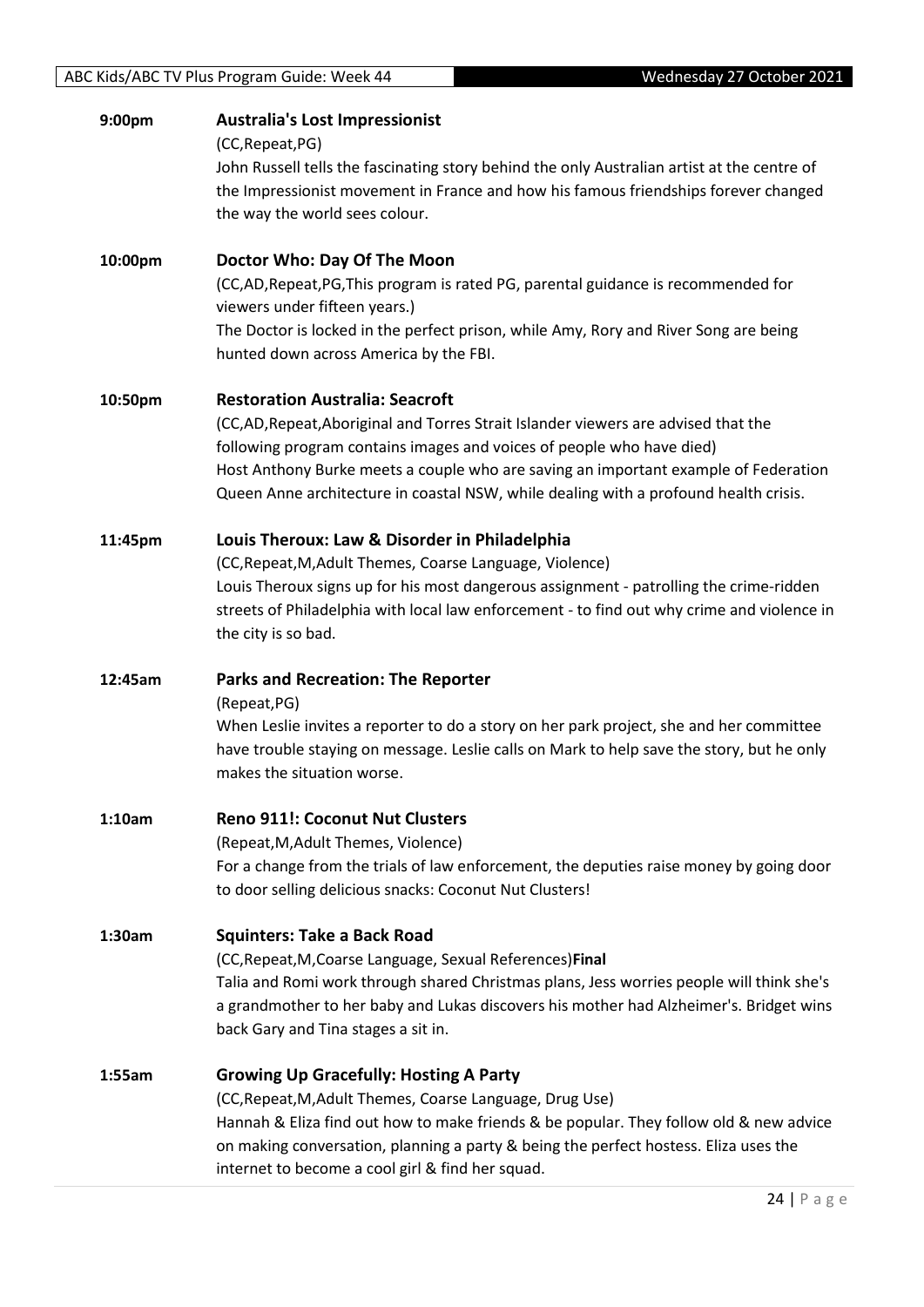#### **2:25am ABC News Update**

#### (Repeat)

The headlines from ABC News, updating you on the day's top stories from across Australia and around the world.

#### **2:30am ABC TV Plus Programs Resume At 7.30pm**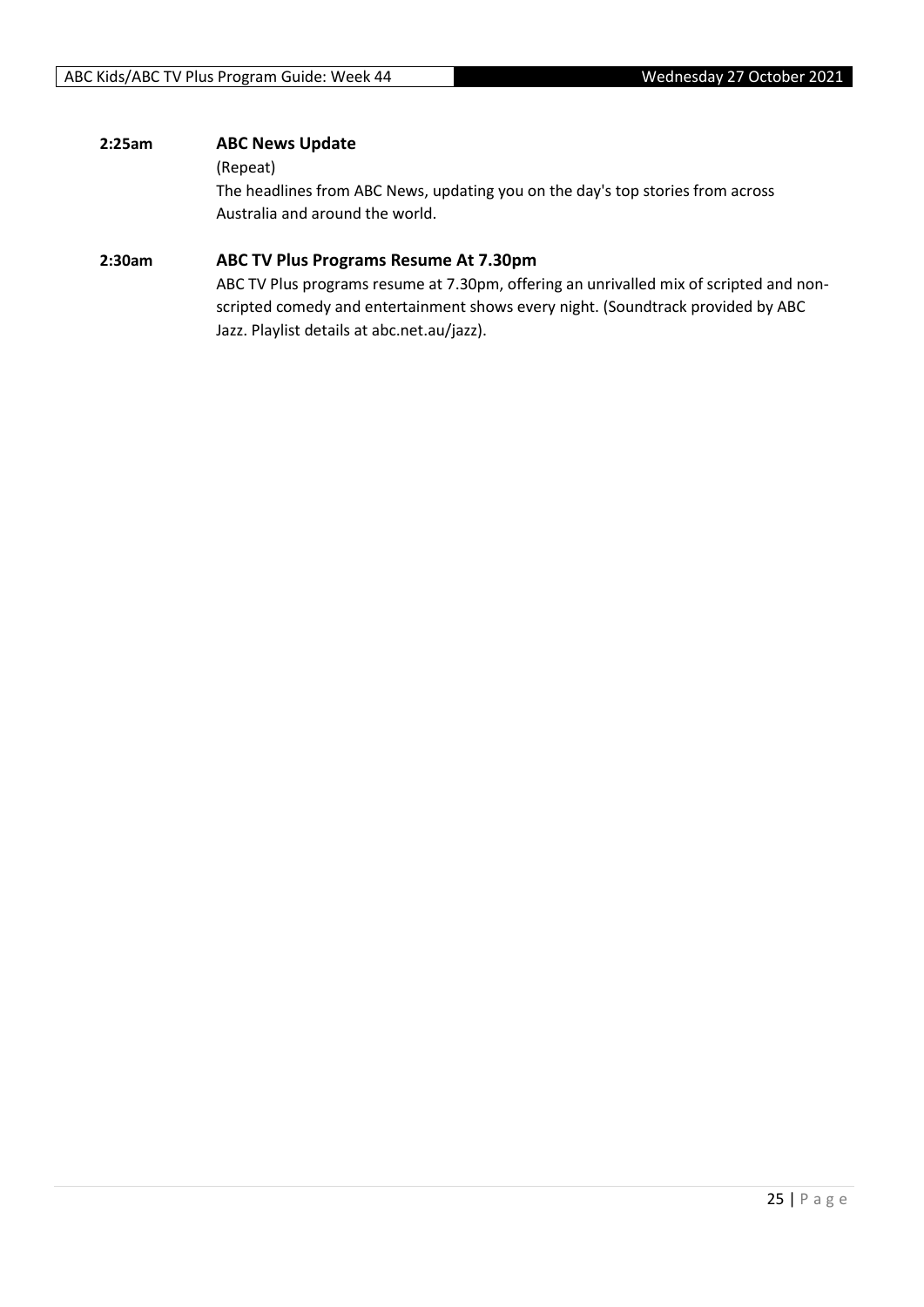## <span id="page-25-0"></span>**Thursday, 28 October 2021**

| 5:00am | <b>Rainbow Chicks</b>          |
|--------|--------------------------------|
|        | (CC, Repeat, G)                |
| 5:05am | <b>Five Minutes More</b>       |
|        | (CC, Repeat, G)                |
| 5:10am | <b>Sarah And Duck</b>          |
|        | (Repeat, G)                    |
| 5:20am | The Hive                       |
|        | (Repeat, G)                    |
| 5:30am | <b>Digby Dragon</b>            |
|        | (Repeat, G)                    |
| 5:40am | Ready, Jet, Go!                |
|        | (CC, Repeat, G)                |
| 5:55am | <b>Humpty's Big Adventure</b>  |
|        | (CC, Repeat, G)                |
| 6:00am | <b>Sesame Street</b>           |
|        | (CC, Repeat, G)                |
| 6:25am | Pocoyo                         |
|        | (Repeat, G)                    |
| 6:35am | <b>Noddy Toyland Detective</b> |
|        | (CC, Repeat, G)                |
| 6:45am | <b>Bob The Builder</b>         |
|        | (CC, Repeat, G)                |
| 7:00am | <b>Charlie And Lola</b>        |
|        | (CC, Repeat, G)                |
| 7:10am | Kazoops!                       |
|        | (CC, Repeat, G)                |
| 7:20am | <b>Olobob Top</b>              |
|        | (CC, Repeat, G)                |
| 7:25am | <b>Love Monster</b>            |
|        | (Repeat, G)                    |
| 7:35am | <b>Brave Bunnies</b>           |
|        | (CC, Repeat, G)                |
| 7:40am | <b>The Wonder Gang</b>         |
| 7:55am | Peppa Pig                      |
|        | (CC, Repeat, G)                |
| 8:00am | <b>Bluey</b>                   |
|        | (CC,AD, Repeat, G)             |
| 8:10am | <b>School Of Roars</b>         |
|        | (CC, Repeat, G)                |
| 8:20am | Kangaroo Beach                 |
|        | (CC, Repeat, G)                |
|        |                                |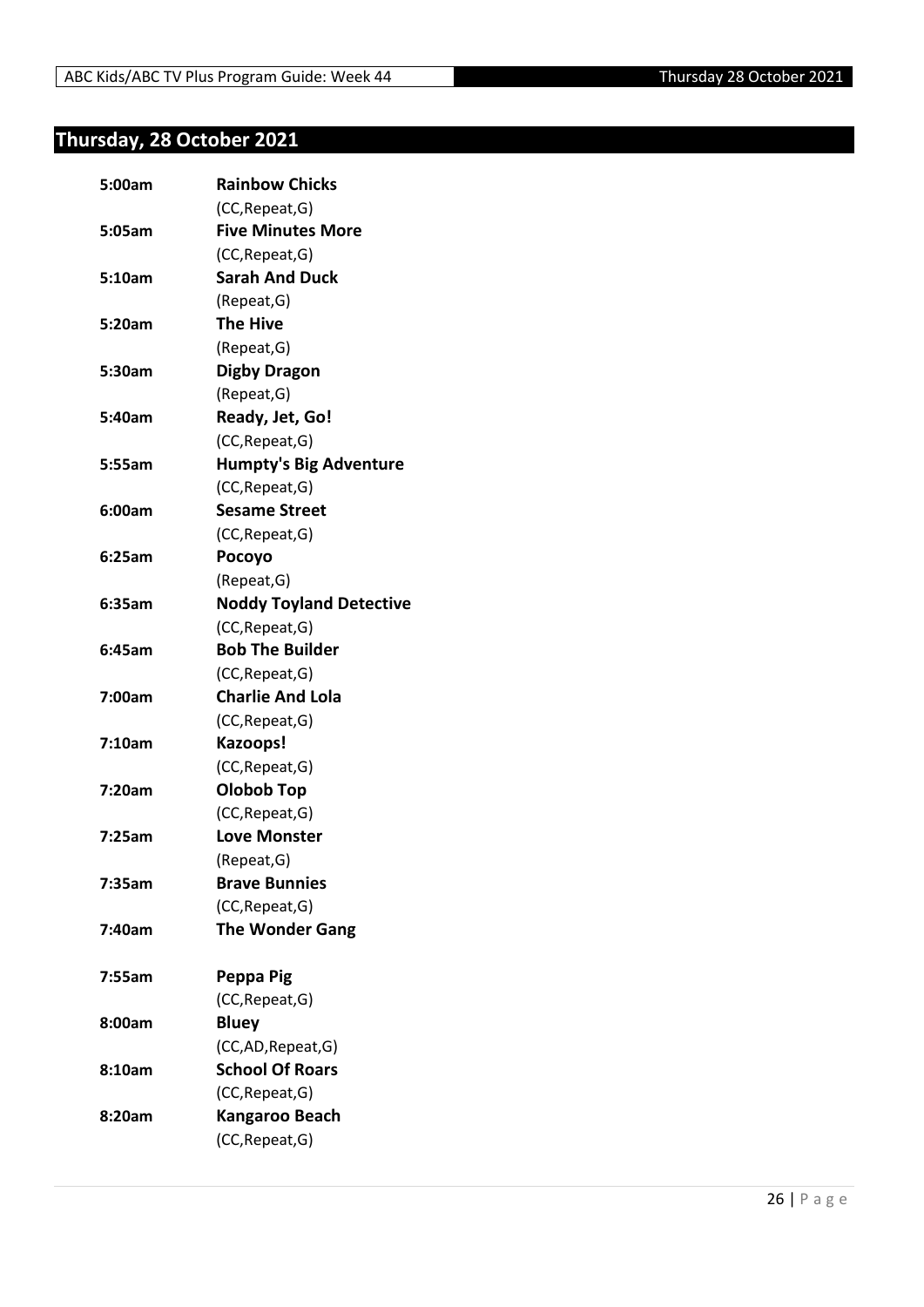| 8:35am             | <b>Kiri and Lou</b>                     |
|--------------------|-----------------------------------------|
|                    | (CC, Repeat, G)                         |
| 8:40am             | <b>Pip And Posy</b>                     |
|                    | (CC,AD, Repeat, G)                      |
| 8:45am             | <b>Bananas In Pyjamas</b>               |
|                    | (CC, Repeat, G)                         |
| 9:00am             | <b>Play School</b>                      |
|                    | (CC,AD, Repeat, G)                      |
| 9:30am             | <b>Sesame Street</b>                    |
|                    | (CC, Repeat, G)                         |
| 10:00am            | Emma!                                   |
|                    | (CC, Repeat, G)                         |
| 10:15am            | <b>Molly And Mack</b>                   |
|                    | (Repeat, G)                             |
| 10:30am            | <b>Wanda And The Alien</b>              |
|                    | (CC, Repeat, G)                         |
| 10:40am            | hoopla doopla!                          |
|                    | (CC, Repeat, G)                         |
| 10:55am            | <b>Daniel Tiger's Neighbourhood</b>     |
|                    | (CC, Repeat, G)                         |
| 11:05am            | <b>Baby Jake</b>                        |
|                    | (CC, Repeat, G)                         |
| 11:20am            | <b>Twirlywoos</b>                       |
|                    | (Repeat, G)                             |
| 11:30am            | <b>Play School</b>                      |
|                    | (CC,AD, Repeat, G)                      |
| 12:00pm            | <b>Teletubbies</b>                      |
|                    | (CC, Repeat, G)                         |
| 12:10pm            | <b>Pins And Nettie</b>                  |
|                    | (CC, Repeat, G)                         |
|                    | <b>Moon and Me</b>                      |
| 12:20pm            | (Repeat, G)                             |
|                    | <b>Tik Tak</b>                          |
| 12:40pm            |                                         |
|                    | (G)<br><b>Guess How Much I Love You</b> |
| 12:45pm            |                                         |
|                    | (CC, Repeat, G)<br><b>Buddi</b>         |
| 1:05pm             |                                         |
|                    | (AD, Repeat, G)                         |
| 1:10pm             | <b>Hoot Hoot Go!</b>                    |
|                    | (CC, Repeat, G)                         |
| 1:15 <sub>pm</sub> | <b>Bing</b>                             |
|                    | (CC, Repeat, G)                         |
| 1:25 <sub>pm</sub> | <b>Miffy's Adventures Big and Small</b> |
|                    | (Repeat, G)                             |
| 1:35pm             | <b>Mister Maker</b>                     |
|                    | (CC, Repeat, G)                         |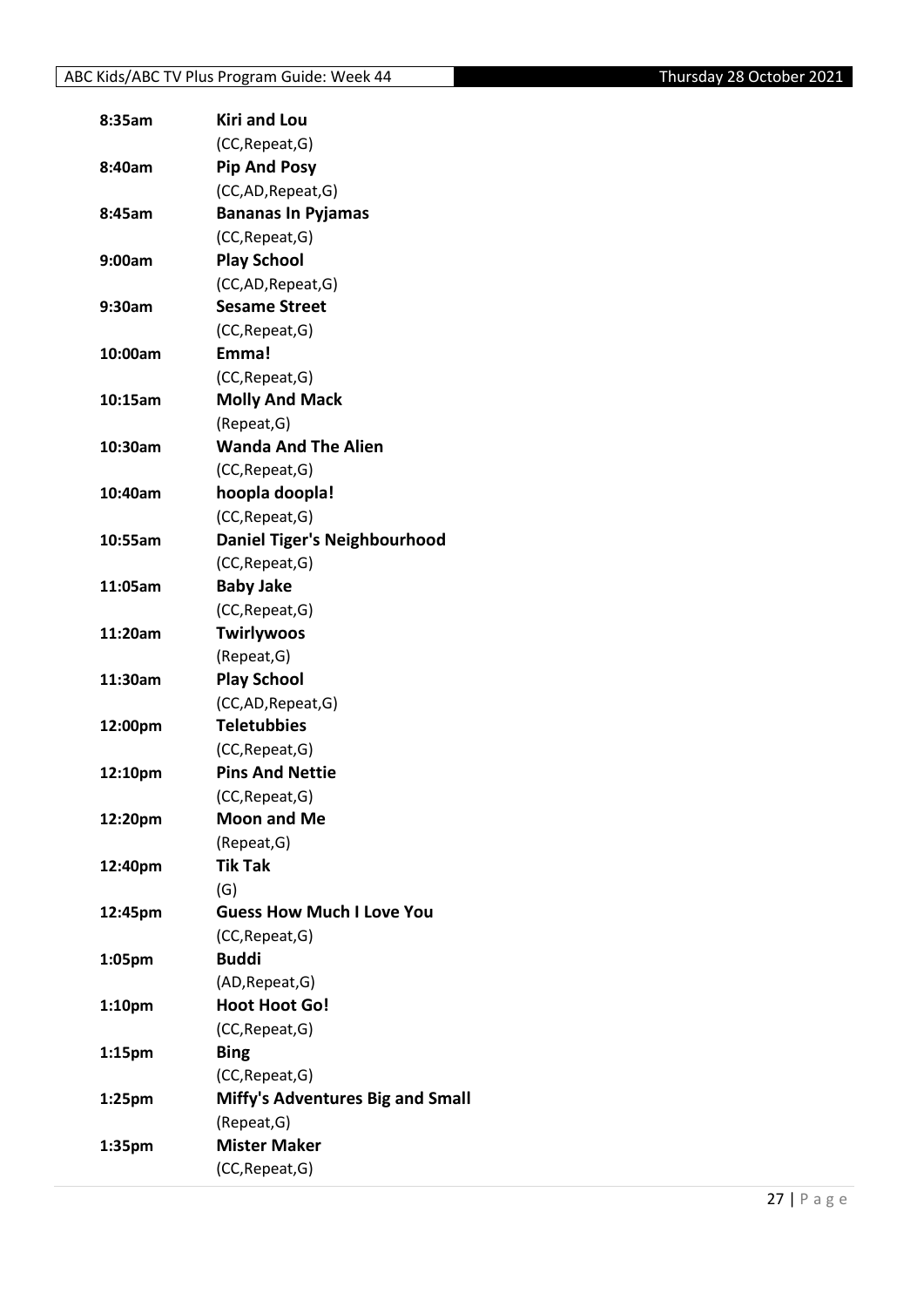| 1:55pm | <b>Rusty Rivets</b>                                                                       |
|--------|-------------------------------------------------------------------------------------------|
|        | (CC, Repeat, G)                                                                           |
| 2:05pm | <b>Becca's Bunch</b>                                                                      |
|        | (CC, Repeat, G)                                                                           |
| 2:20pm | dirtgirlworld                                                                             |
|        | (CC, Repeat, G)                                                                           |
| 2:30pm | Wallykazam!                                                                               |
|        | (Repeat, G)                                                                               |
| 2:55pm | <b>Cookie Monster's Foodie Truck</b>                                                      |
|        | (Repeat, G)                                                                               |
| 3:00pm | <b>Molly Of Denali</b>                                                                    |
|        | (CC, Repeat, G)                                                                           |
| 3:30pm | <b>Play School</b>                                                                        |
|        | (CC,AD,Repeat,G)                                                                          |
| 4:00pm | <b>Bananas In Pyjamas</b>                                                                 |
|        | (CC, Repeat, G)                                                                           |
| 4:10pm | The Wiggles World                                                                         |
|        | (Repeat, G)                                                                               |
| 4:25pm | Thomas And Friends: Big World! Big Adventures!                                            |
|        | (CC, Repeat, G)                                                                           |
| 4:35pm | <b>Book Hungry Bears</b>                                                                  |
|        | (Repeat, G)                                                                               |
| 4:45pm | <b>Big Words Small Stories</b>                                                            |
|        | (Repeat, G)                                                                               |
| 4:50pm | <b>Play School Nursery Rhyme News Time</b>                                                |
|        | (CC, Repeat, G)                                                                           |
| 5:05pm | Remy & Boo                                                                                |
|        | (CC,AD,Repeat,G)                                                                          |
| 5:15pm | Dog Loves Books                                                                           |
|        | (CC, Repeat, G)                                                                           |
| 5:20pm | <b>PJ Masks</b>                                                                           |
|        | (CC)                                                                                      |
| 5:35pm | <b>Nella the Princess Knight</b>                                                          |
|        | (CC, Repeat, G)                                                                           |
| 5:50pm | Peppa Pig                                                                                 |
|        | (CC, Repeat, G)                                                                           |
| 5:55pm | <b>Octonauts</b>                                                                          |
|        | (CC, Repeat, G)                                                                           |
| 6:10pm | <b>Hey Duggee: The Bridge Badge</b>                                                       |
|        | (CC, Repeat, G)                                                                           |
|        | It's bridge building time the squirrels help a quarreling group of Gerbils sort out their |
|        | longstanding disagreement.                                                                |
|        |                                                                                           |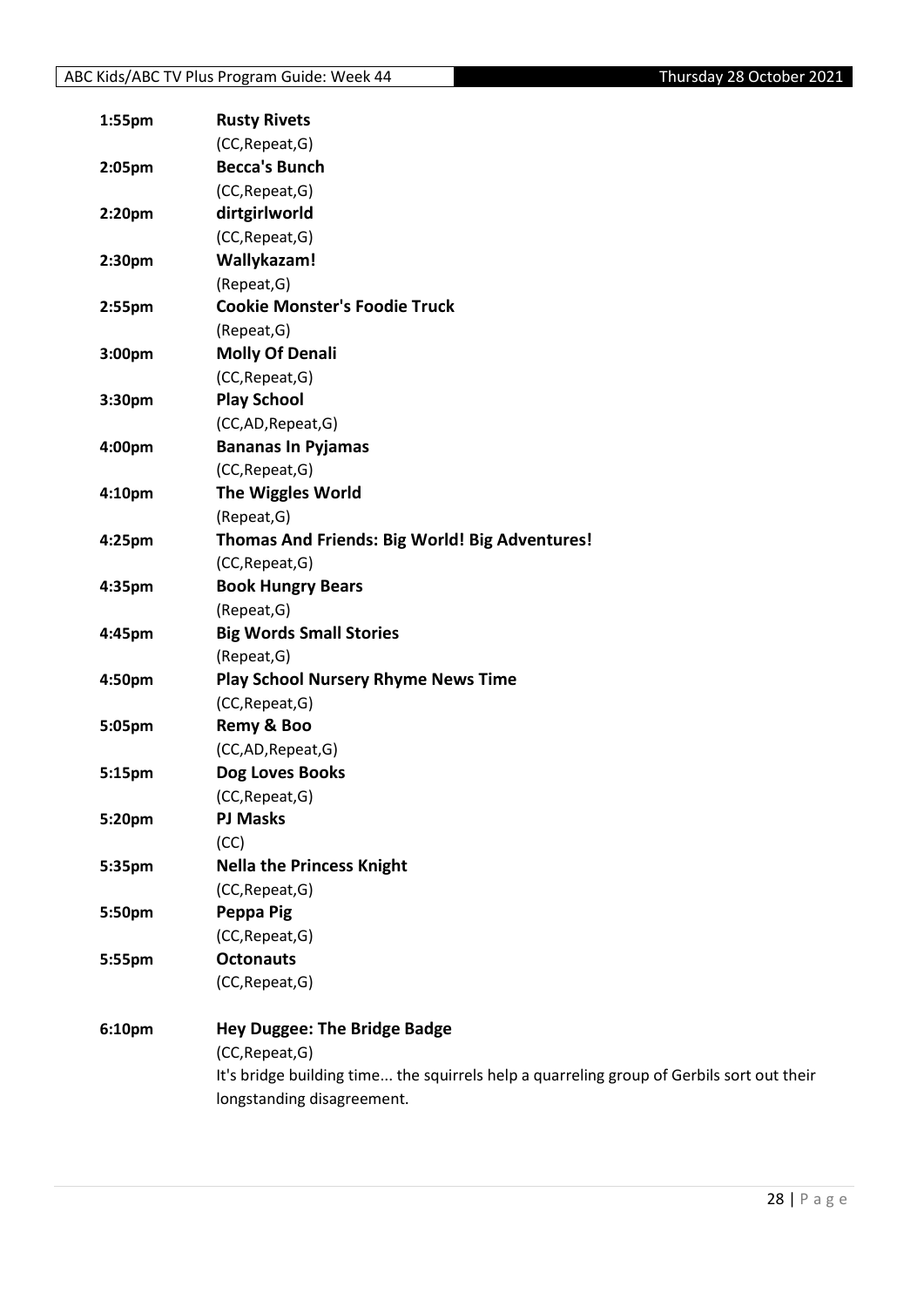| 6:20pm         | <b>Bluey: The Weekend</b><br>(CC,AD,Repeat,G)<br>At the weekend, Bluey and Bingo are playing in the garden with Dad. But Bingo gets<br>upset when she discovers a walking leaf insect and Dad is too caught up in the game to<br>notice.                |
|----------------|---------------------------------------------------------------------------------------------------------------------------------------------------------------------------------------------------------------------------------------------------------|
| 6:25pm         | <b>Shaun The Sheep: Box Fresh</b>                                                                                                                                                                                                                       |
|                | (CC, Repeat, G)<br>The Farmer takes delivery of this year's fashion essential - designer sneakers. Keeping<br>them clean while performing a farmer's daily tasks proves to be a challenge. Luckily,<br>Bitzer is around to help him keep them spotless. |
| 6:40pm         | Andy's Safari Adventures: Andy and the Mountain Goats<br>(CC, Repeat, G)                                                                                                                                                                                |
|                | When Andy destroys a salty rock that Mr Hammond had collected for the mountain goat<br>enclosure, Andy must head off to the rocky mountains of North America in search of a<br>new one.                                                                 |
| 7:00pm         | <b>Dino Dana: Dino Puppet Show</b><br>(Repeat, G)                                                                                                                                                                                                       |
|                | Dana wants to figure out if the Deinosuchus sleeps with one eye open while Dad tries to<br>get Dexter to go to sleep. To solve both problems, Dana puts on a puppet show for<br>Dexter that turns into a Deino-sized fantasy adventure.                 |
| 7:15pm         | <b>Odd Squad: Shapely University</b><br>(Repeat, G)                                                                                                                                                                                                     |
|                | Agents compete against rival Odd Squad agents to solve an odd problem.                                                                                                                                                                                  |
| 7:30pm         | Spicks And Specks: Ignatius Jones, Elenoa Rokobaro, Dave O'Neil & Anthony<br><b>Morgan</b><br>(CC, Repeat, PG)                                                                                                                                          |
|                | Joining Adam Hills are Ignatius Jones, Elenoa Rokobaro, Dave O'Neil and Anthony<br>Morgan.                                                                                                                                                              |
| 8:00pm         | Spicks And Specks: Brian McFadden, Tom Zutaut, Felicity Ward & Jason Byrne<br>(CC, Repeat, PG)                                                                                                                                                          |
|                | Adam, Myf and Alan are joined by Brian McFadden, Tom Zutaut, Felicity Ward and Jason<br>Byrne.                                                                                                                                                          |
| 8:30pm<br>*New | Penn And Teller: Fool Us: Teller's Wonderland<br>(CC, PG)                                                                                                                                                                                               |
| Episode*       | Featured magicians include Ryan and Johnny Hayashi, Nathaniel Segal, Jandro and Bill<br>Goodwin.                                                                                                                                                        |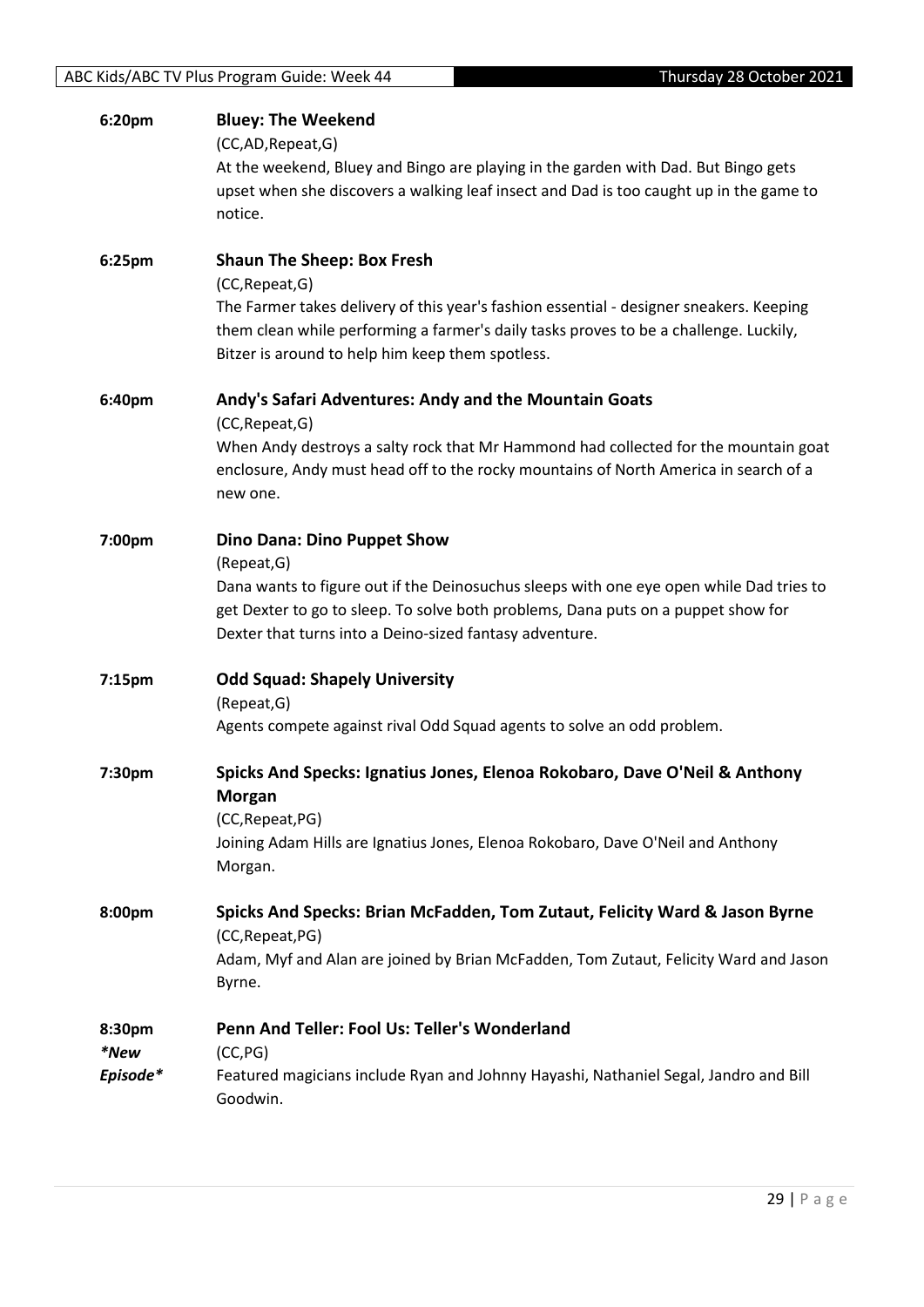| 9:10pm  | <b>Hard Quiz</b><br>(CC, Repeat)<br>Only one winner can take home Tom Gleeson's Big Brass Mug! Expert topics include<br>Manchester City, Australian Blue Tongued Lizards, Mariah Carey, and The Babysitters<br>Club.                                                                                         |
|---------|--------------------------------------------------------------------------------------------------------------------------------------------------------------------------------------------------------------------------------------------------------------------------------------------------------------|
| 9:40pm  | Gruen<br>(CC, Repeat)<br>The Gruen team decode and expose all the messaging we fall for. Whether it's a juice<br>label that thinks it's your long lost best friend or a gorgeous white line design on a Kmart<br>plate, nothing will escape the Gruen gaze.                                                  |
| 10:15pm | Doctor Who: The Curse Of The Black Spot<br>(CC,AD,Repeat,PG,This program is rated PG, parental guidance is recommended for<br>viewers under fifteen years.)<br>The TARDIS is marooned onboard a seventeenth century pirate ship whose crew are<br>being attacked by a mysterious and beautiful sea creature. |
| 11:00pm | You Can't Ask That: Nudists<br>(CC, Repeat, MA, Nudity)<br>No topic is off limits in this funny and heart-felt look at body image, self love and what it<br>means to chill in the nude.                                                                                                                      |
| 11:35pm | David Attenborough's Rise Of Animals: From The Seas To The Skies<br>(CC, Repeat, G)<br>David begins his journey in the Chinese province of Yunnan, where he joins an<br>excavation team as they unearth creatures entombed in an ancient seabed 525 million<br>years ago.                                    |
| 12:35am | Lucy The Human Chimp<br>(CC, Repeat, PG, This program contains animal treatment that may concern some viewers)<br>Chimpanzee Lucy was raised as a human in a suburban family home where she was<br>taught to communicate. Out of an experiment filled with surprises, a beautiful friendship<br>was born.    |
| 1:45am  | <b>Parks and Recreation: Boys Club</b><br>(Repeat, PG)<br>Leslie tries to make her way into the old boys club of politics by going to a casual get-<br>together, but she quickly faces a tough ethical choice. Meanwhile, Andy has a secret plan<br>to surprise Ann.                                         |
| 2:05am  | Reno 911!: Back in Black<br>(Repeat, M, Sexual References)<br>Dangle takes time to connect with long-lost relatives: his black half-bother and half-sister<br>from his Father's other, secret family on Chicago.                                                                                             |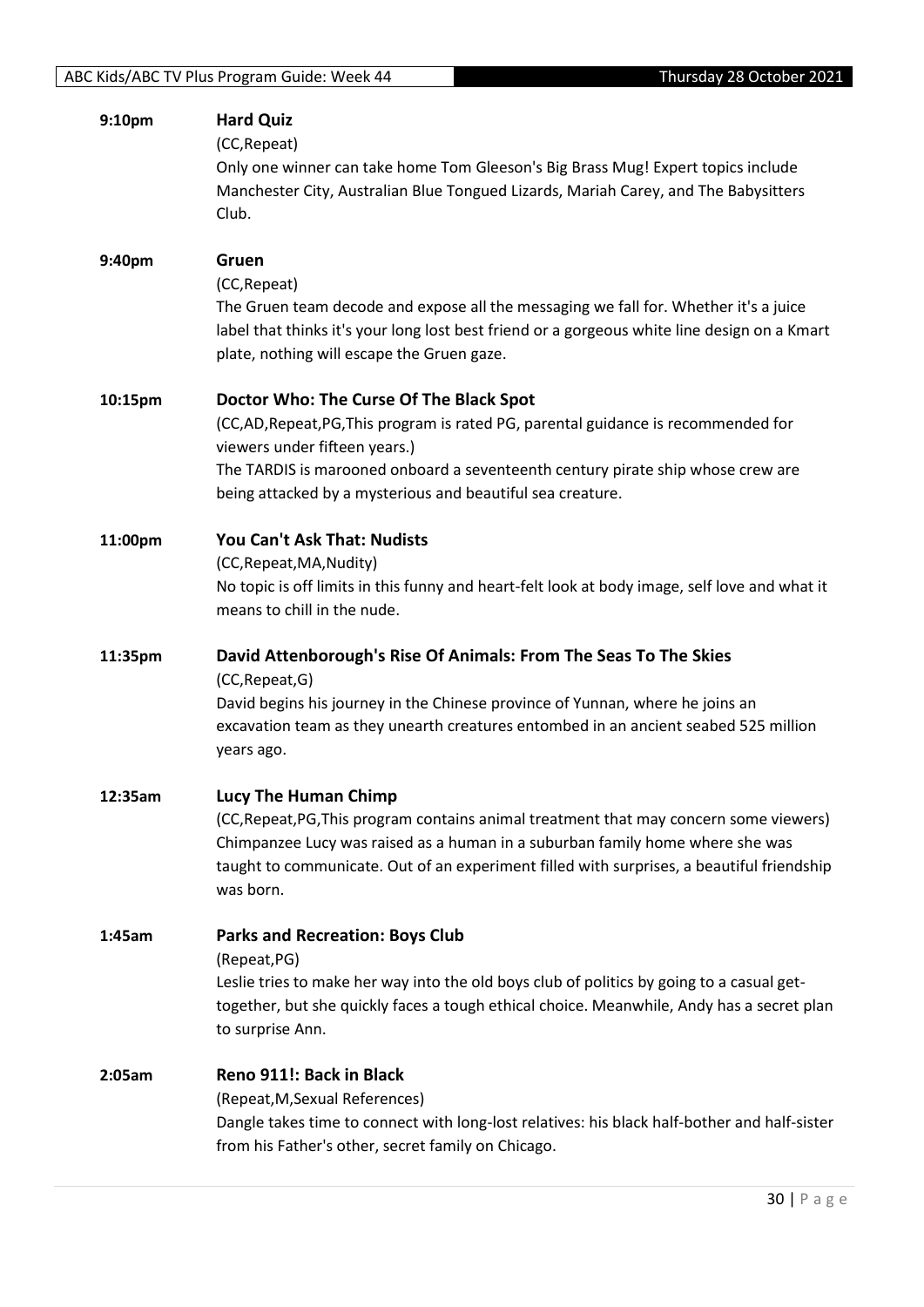#### ABC Kids/ABC TV Plus Program Guide: Week 44 Thursday 28 October 2021

#### **2:25am Growing Up Gracefully: The Matter Of Sex**

(CC,Repeat,MA,Adult Themes, Coarse Language, Nudity, Sexual References, Sex Scenes,This program contains content that may be confronting to some viewers) What should & shouldn't ladies do when it comes to sex? Hannah follows advice from the past with the help of a 'purity' coach. Eliza visits a sex dungeon for tips on spanking her boyfriend & learns how to love herself.

#### **2:55am ABC News Update**

(Repeat)

The headlines from ABC News, updating you on the day's top stories from across Australia and around the world.

#### **3:00am ABC TV Plus Programs Resume At 7.30pm**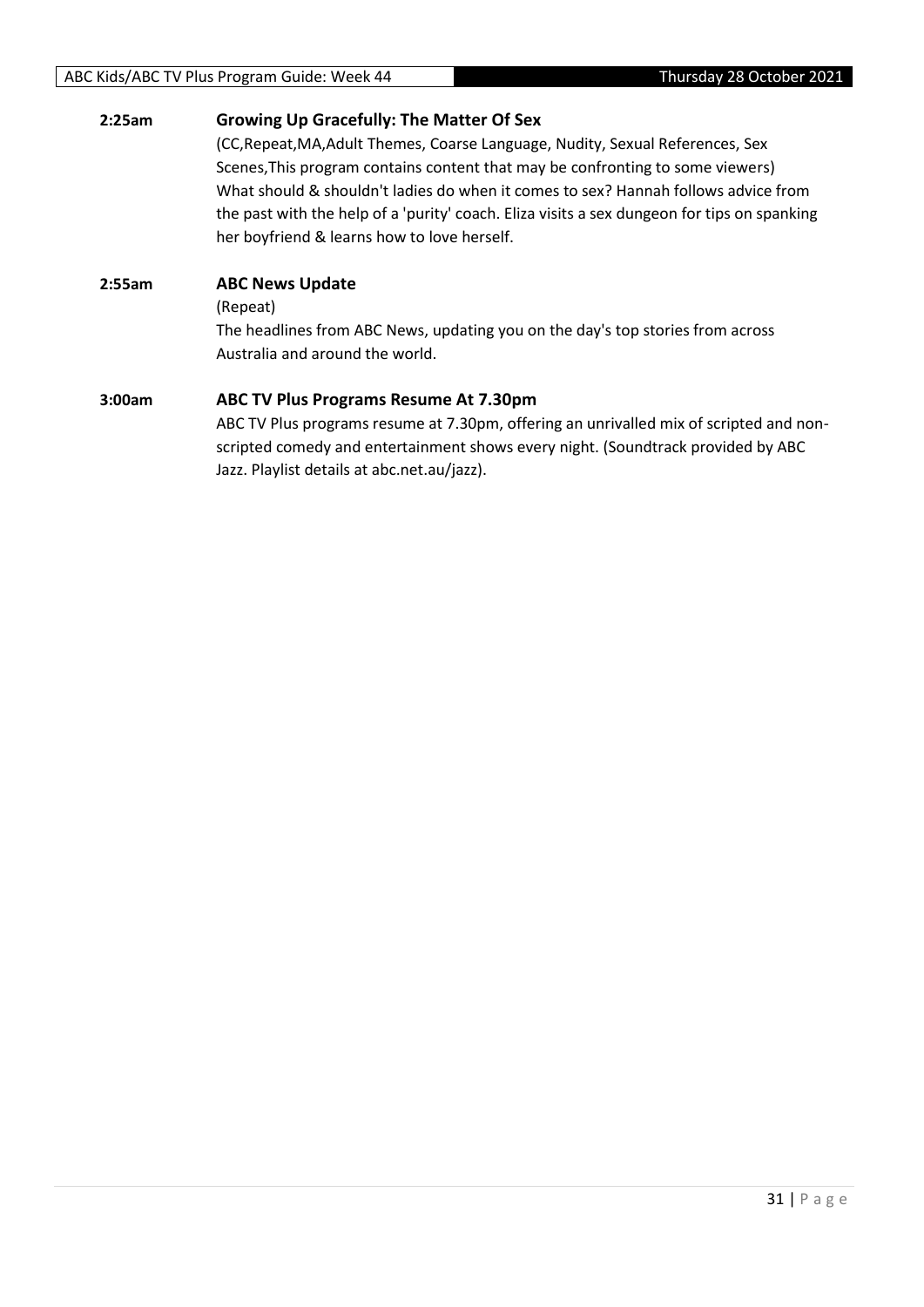## <span id="page-31-0"></span>**Friday, 29 October 2021**

| 5:00am | <b>Rainbow Chicks</b>          |
|--------|--------------------------------|
|        | (CC, Repeat, G)                |
| 5:05am | <b>Five Minutes More</b>       |
|        | (CC, Repeat, G)                |
| 5:10am | <b>Sarah And Duck</b>          |
|        | (Repeat, G)                    |
| 5:20am | <b>The Hive</b>                |
|        | (Repeat, G)                    |
| 5:30am | <b>Digby Dragon</b>            |
|        | (Repeat, G)                    |
| 5:40am | Ready, Jet, Go!                |
|        | (CC, Repeat, G)                |
| 5:55am | <b>Humpty's Big Adventure</b>  |
|        | (CC, Repeat, G)                |
| 6:00am | <b>Sesame Street</b>           |
|        | (CC, Repeat, G)                |
| 6:25am | Pocoyo                         |
|        | (Repeat, G)                    |
| 6:35am | <b>Noddy Toyland Detective</b> |
|        | (CC, Repeat, G)                |
| 6:45am | <b>Bob The Builder</b>         |
|        | (CC, Repeat, G)                |
| 7:00am | <b>Charlie And Lola</b>        |
|        | (CC, Repeat, G)                |
| 7:10am | Kazoops!                       |
|        | (CC, Repeat, G)                |
| 7:20am | <b>Olobob Top</b>              |
|        | (CC, Repeat, G)                |
| 7:25am | <b>Love Monster</b>            |
|        | (Repeat, G)                    |
| 7:35am | <b>Brave Bunnies</b>           |
|        | (CC, Repeat, G)                |
| 7:40am | <b>The Wonder Gang</b>         |
|        |                                |
| 7:55am | Peppa Pig                      |
|        | (CC, Repeat, G)                |
| 8:00am | <b>Bluey</b>                   |
|        | (CC,AD, Repeat, G)             |
| 8:10am | <b>School Of Roars</b>         |
|        | (CC, Repeat, G)                |
| 8:20am | Kangaroo Beach                 |
|        | (CC, Repeat, G)                |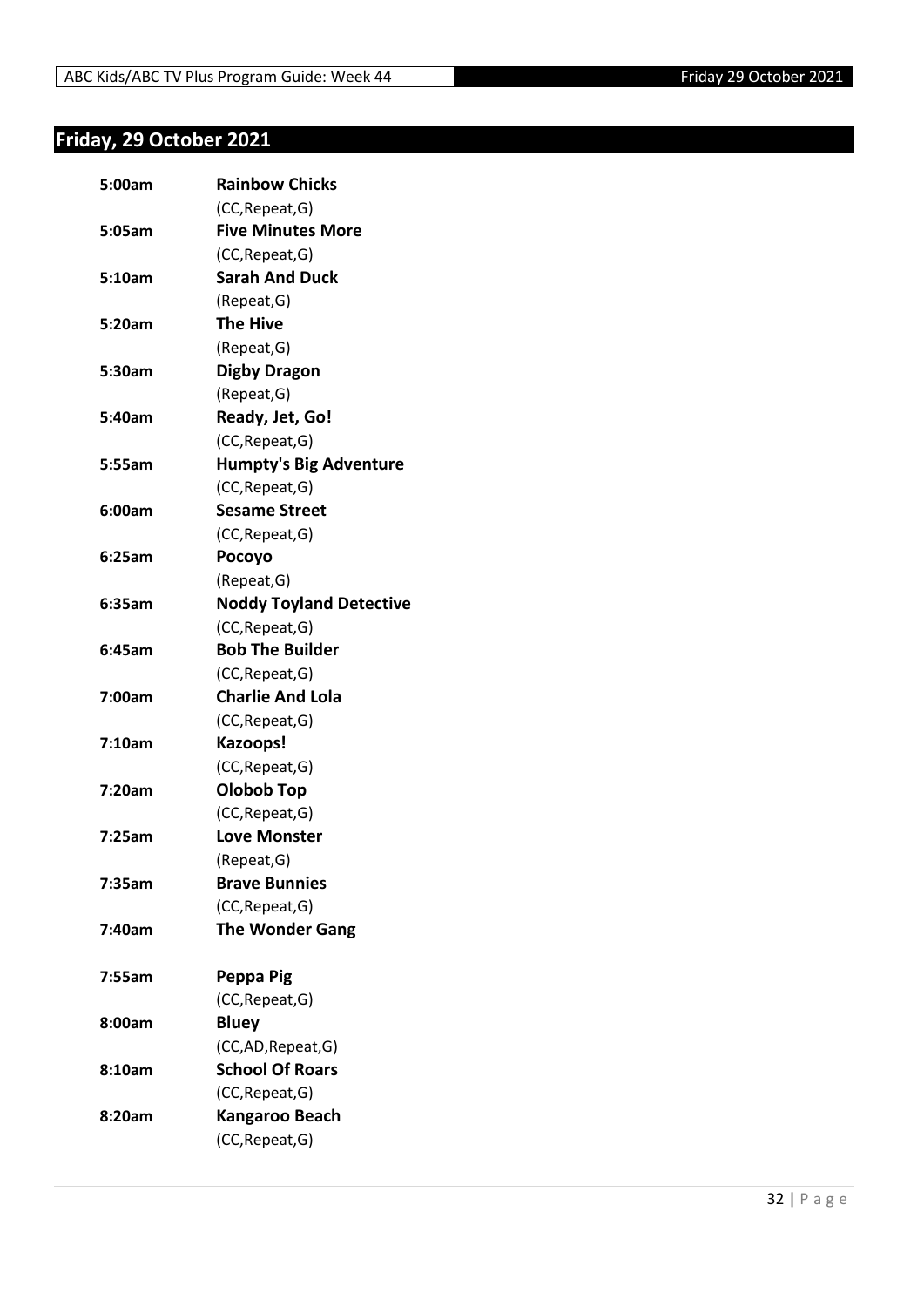| 8:35am             | <b>Kiri and Lou</b>                     |
|--------------------|-----------------------------------------|
|                    | (CC, Repeat, G)                         |
| 8:40am             | <b>Pip And Posy</b>                     |
|                    | (CC,AD, Repeat, G)                      |
| 8:45am             | <b>Bananas In Pyjamas</b>               |
|                    | (CC, Repeat, G)                         |
| 9:00am             | <b>Play School</b>                      |
|                    | (CC,AD, Repeat, G)                      |
| 9:30am             | <b>Sesame Street</b>                    |
|                    | (CC, Repeat, G)                         |
| 10:00am            | Emma!                                   |
|                    | (CC, Repeat, G)                         |
| 10:15am            | <b>Molly And Mack</b>                   |
|                    | (CC, Repeat, G)                         |
| 10:30am            | <b>Wanda And The Alien</b>              |
|                    | (CC, Repeat, G)                         |
| 10:40am            | hoopla doopla!                          |
|                    | (CC, Repeat, G)                         |
| 10:55am            | <b>Daniel Tiger's Neighbourhood</b>     |
|                    | (CC, Repeat, G)                         |
| 11:05am            | <b>Baby Jake</b>                        |
|                    | (CC, Repeat, G)                         |
| 11:20am            | <b>Twirlywoos</b>                       |
|                    | (Repeat, G)                             |
| 11:30am            | <b>Play School</b>                      |
|                    | (CC,AD, Repeat, G)                      |
| 12:00pm            | <b>Teletubbies</b>                      |
|                    | (CC, Repeat, G)                         |
| 12:10pm            | <b>Pins And Nettie</b>                  |
|                    | (CC, Repeat, G)                         |
| 12:20pm            | <b>Moon and Me</b>                      |
|                    | (Repeat, G)                             |
| 12:40pm            | <b>Tik Tak</b>                          |
|                    | (G)                                     |
| 12:45pm            | <b>Guess How Much I Love You</b>        |
|                    | (CC, Repeat, G)                         |
| 1:05pm             | <b>Buddi</b>                            |
|                    | (AD, Repeat, G)                         |
| 1:10 <sub>pm</sub> | <b>Hoot Hoot Go!</b>                    |
|                    | (CC, Repeat, G)                         |
| 1:15pm             | <b>Bing</b>                             |
|                    | (CC, Repeat, G)                         |
| 1:25 <sub>pm</sub> | <b>Miffy's Adventures Big and Small</b> |
|                    | (Repeat, G)                             |
| 1:35pm             | <b>Mister Maker</b>                     |
|                    | (CC, Repeat, G)                         |
|                    |                                         |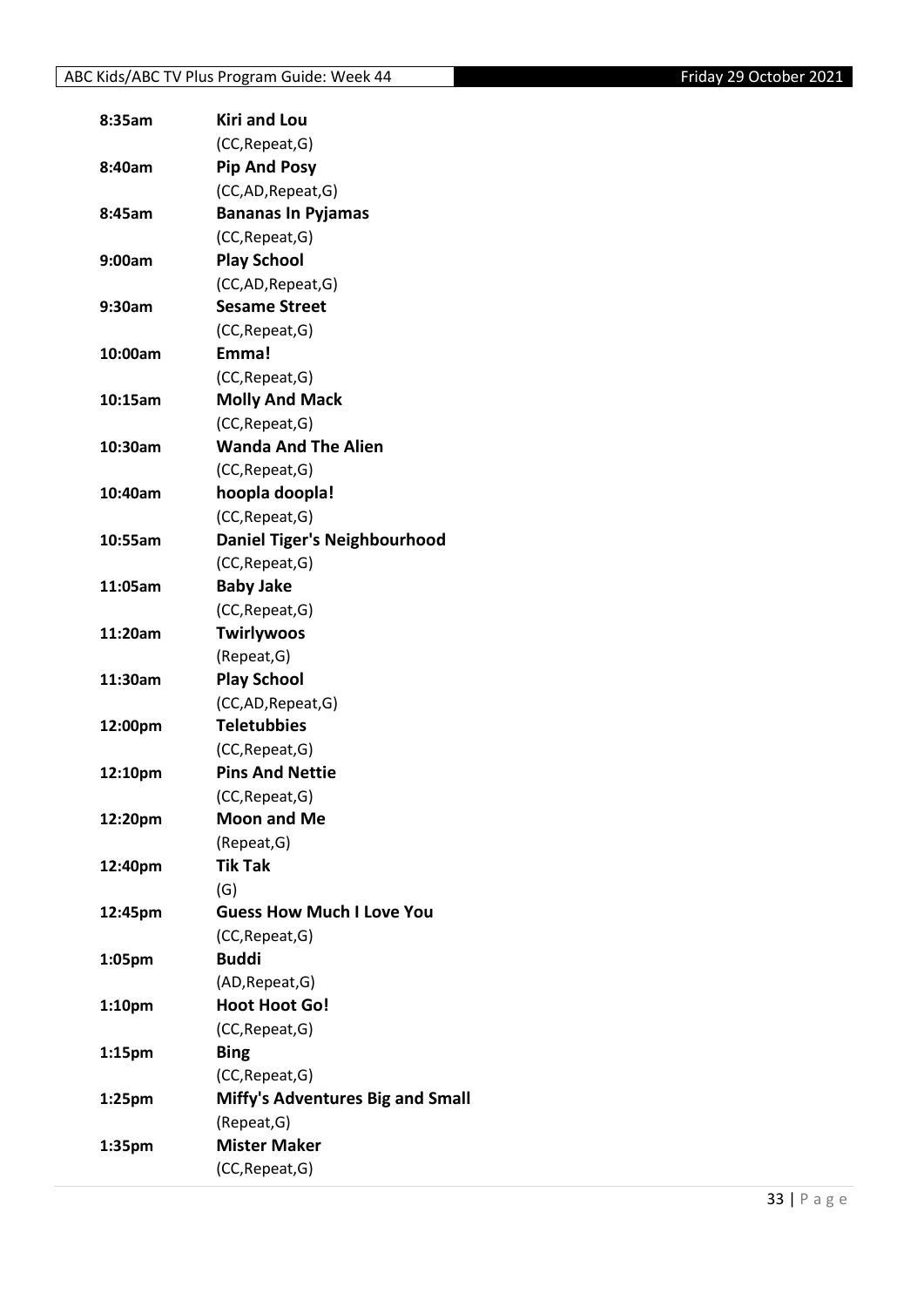| 1:55pm             | <b>Rusty Rivets</b>                                                                    |
|--------------------|----------------------------------------------------------------------------------------|
|                    | (CC, Repeat, G)                                                                        |
| 2:05pm             | <b>Becca's Bunch</b>                                                                   |
|                    | (CC, Repeat, G)                                                                        |
| 2:20 <sub>pm</sub> | dirtgirlworld                                                                          |
|                    | (CC, Repeat, G)                                                                        |
| 2:30 <sub>pm</sub> | Wallykazam!                                                                            |
|                    | (Repeat, G)                                                                            |
| 2:55pm             | <b>Cookie Monster's Foodie Truck</b>                                                   |
|                    | (Repeat, G)                                                                            |
| 3:00pm             | <b>Molly Of Denali</b>                                                                 |
|                    | (CC, Repeat, G)                                                                        |
| 3:30pm             | <b>Play School</b>                                                                     |
|                    | (CC,AD,Repeat,G)                                                                       |
| 4:00pm             | <b>Bananas In Pyjamas</b>                                                              |
|                    | (CC, Repeat, G)                                                                        |
| 4:10 <sub>pm</sub> | <b>The Wiggles World</b>                                                               |
|                    | (Repeat, G)                                                                            |
| 4:25pm             | Thomas And Friends: Big World! Big Adventures!                                         |
|                    | (CC, Repeat, G)                                                                        |
| 4:35pm             | <b>Book Hungry Bears</b>                                                               |
|                    | (Repeat, G)                                                                            |
| 4:45pm             | <b>Big Words Small Stories</b>                                                         |
|                    | (Repeat, G)                                                                            |
| 4:50pm             | <b>Play School Nursery Rhyme News Time</b>                                             |
|                    | (CC, Repeat, G)                                                                        |
| 5:05pm             | Remy & Boo                                                                             |
|                    | (CC,AD,Repeat,G)                                                                       |
| 5:15pm             | Dog Loves Books                                                                        |
|                    | (CC, Repeat, G)                                                                        |
| 5:20pm             | <b>PJ Masks</b>                                                                        |
|                    | (CC)                                                                                   |
| 5:35pm             | <b>Nella the Princess Knight</b>                                                       |
|                    | (CC, Repeat, G)                                                                        |
| 5:50pm             | Peppa Pig                                                                              |
|                    | (CC, Repeat, G)                                                                        |
| 5:55pm             | <b>Octonauts</b>                                                                       |
|                    | (CC, Repeat, G)                                                                        |
| 6:10pm             | <b>Hey Duggee: The Telling Time Badge</b>                                              |
|                    | (CC, Repeat, G)                                                                        |
|                    | John the Crab needs help planning a surprise party for Nigel. But it will only work if |
|                    | everyone is on time with the preparations.                                             |
|                    |                                                                                        |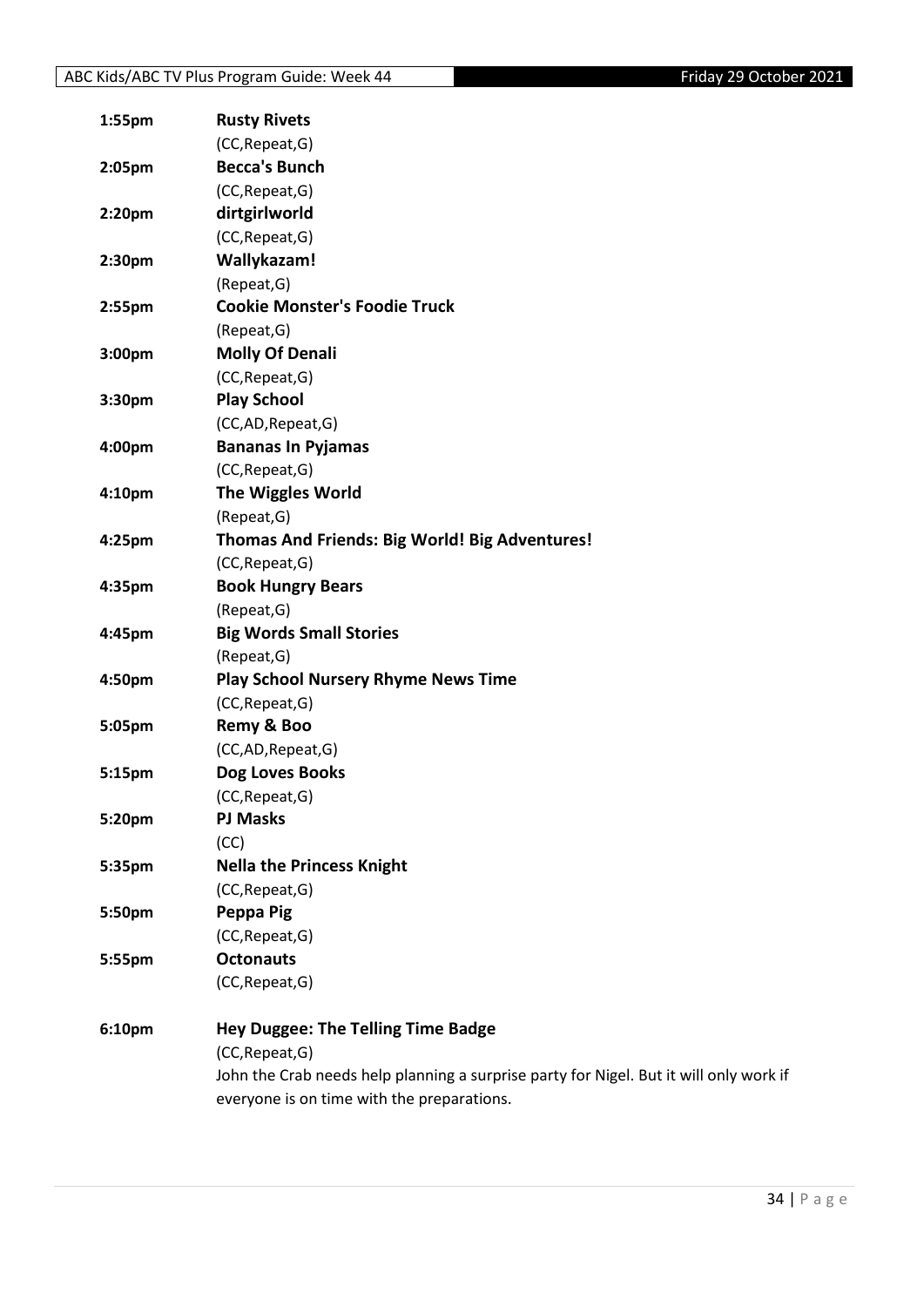| 6:20pm                             | <b>Bluey: BBQ</b><br>(CC,AD, Repeat, G)<br>It's lunchtime on Bluey's back deck! But every BBQ needs a side salad, so Bingo's relaxing<br>sit-down will have to wait until she finds every colour of capsicum her cousin's asked for!                                                                     |
|------------------------------------|----------------------------------------------------------------------------------------------------------------------------------------------------------------------------------------------------------------------------------------------------------------------------------------------------------|
| 6:25pm                             | <b>Shaun The Sheep: Super Sheep</b><br>(CC, Repeat, G)<br>The pigs bullying behaviour is annoying all the animals on the farm whena hero<br>appears. Dressed in a costume last seen on the washing line and wielding a borrowed<br>leaf blower; 'Super Sheep' restores peace to the farm.                |
| 6:40pm                             | Andy's Safari Adventures: Andy and the African Penguins<br>(CC, Repeat, G)<br>When the temperature of the African penguin enclosure accidentally gets lowered, Jen<br>must return it to the right one immediately, but can't remember what it was.                                                       |
| 7:00pm                             | Dino Dana: Dino Zone (Part 1)<br>(Repeat, G)<br>Saara is having a sleep-over with her friend Olivia and Dana wants to join in. So she tries<br>to frighten Saara and Olivia by telling three spooky dino tales that pay homage to famous<br>horror movies.                                               |
| 7:15pm                             | <b>Odd Squad: Slow Day</b><br>(Repeat, G)<br>Otis and Olympia investigate why people in town are stuck in slow motion.                                                                                                                                                                                   |
| 7:30pm                             | <b>Spicks And Specks: 200th Episode Spectacular</b><br>(CC, Repeat, PG)<br>Australia's favourite music quiz show celebrates its 200th episode. Join host Adam Hills,<br>team captains Myf Warhurst and Alan Brough, and guests to celebrate this milestone.                                              |
| 8:00pm                             | <b>Hard Quiz</b><br>(CC, Repeat, PG)<br>Four experts, four topics, but only one Big Brass Mug. Gold Logie winner Tom Gleeson<br>asks hard-hitting questions about Dolly Parton, the Toy Story films, Pete Sampras and<br>dogs?!                                                                          |
| 8:30pm<br>*ABC Linear<br>Premiere* | <b>Movie: Ghost Stories</b><br>(2017, M, Adult Themes, Coarse Language)<br>Professor Phillip Goodman devotes his life to exposing phony psychics and fraudulent<br>supernatural shenanigans. His scepticism soon gets put to the test when he receives<br>news of three chilling and inexplicable cases. |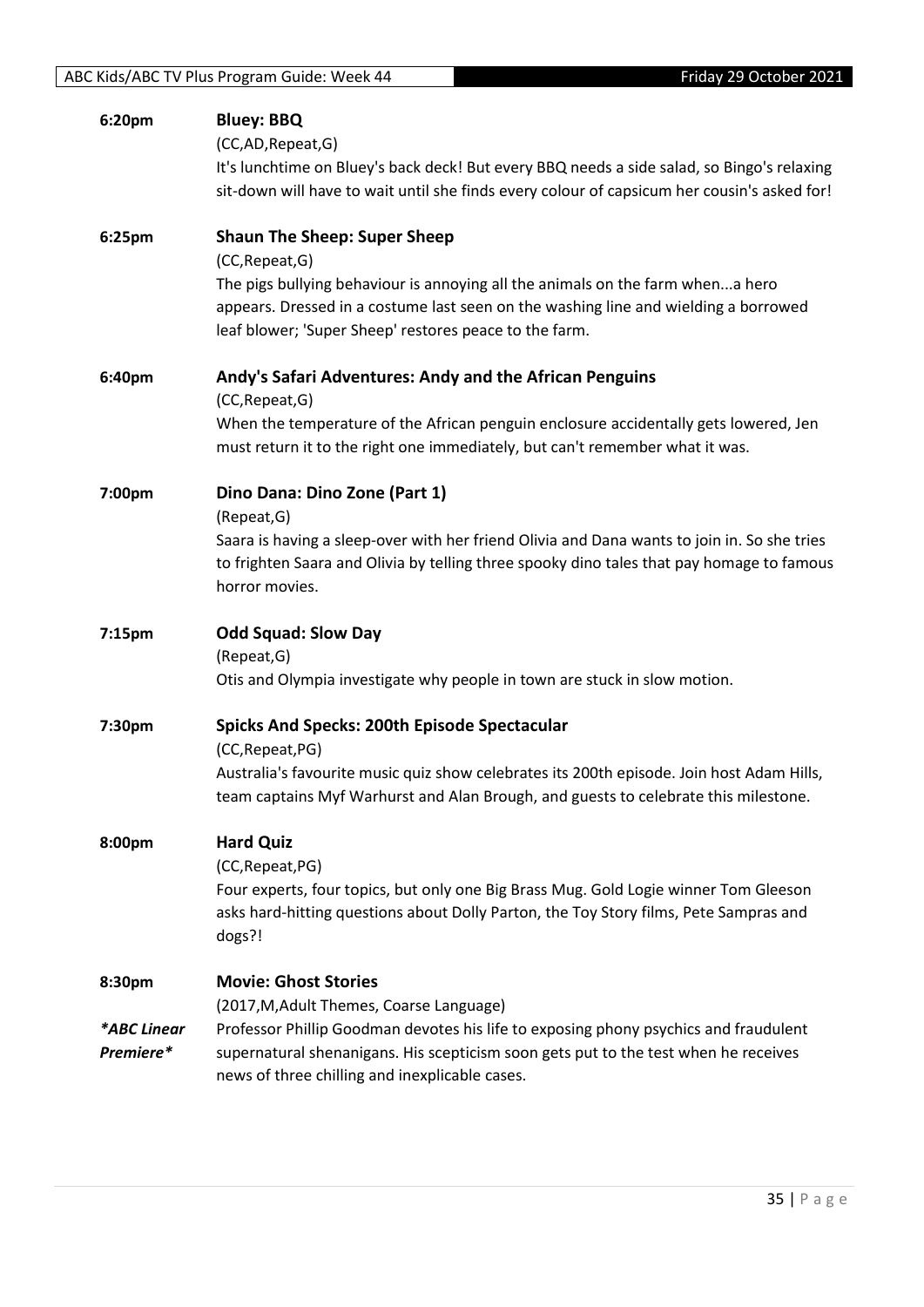#### ABC Kids/ABC TV Plus Program Guide: Week 44 Friday 29 October 2021

#### **10:05pm Doctor Who: The Doctor's Wife**

(CC,AD,Repeat,PG,This program is rated PG, parental guidance is recommended for viewers under fifteen years.)

The Doctor receives a distress signal from an old friend. Could there really be another living Time Lord out there? The Doctor follows the signal to a junkyard planet populated by a very strange family.

#### **10:55pm Art Works**

(CC,Repeat)

Art Works is dedicated to exploring the full spectrum of the arts in Australia. Hosted by arts broadcaster Namila Benson, Art Works will reset the national artistic conversation featuring a palette of ideas for everyone.

#### **11:25pm Anh's Brush With Fame: Alan Jones**

(CC,Repeat,PG)

Alan Jones is Australia's most influential broadcaster. He shares stories from his humble childhood where he always put his hand up to get involved. What will he think of 'the Alan' that Anh sees and captures on canvas?

#### **11:55pm Live At The Apollo**

(CC,Repeat,M,Coarse Language, Sexual References) Mock the Week chairman Dara O Briain comperes the comedy show at London's Hammersmith Apollo. He warms up the audience before introducing routines by standup stars Felicity Ward and Mo Gilligan.

#### **12:40am QI: Noodles**

#### (CC,Repeat,PG)**Final**

Guests Matt Lucas, Jerry Springer and Cariad Lloyd join regular panellist Alan Davies and host Sandi Toksvig to contemplate the theme 'noodles'. As usual, correctness and even intelligence go out of the window in this quiz.

#### **1:10am Parks and Recreation: The Banquet**

(Repeat,PG)

Leslie attends a banquet honoring her mother and discovers what it takes to get what you want in the political arena. Meanwhile, Tom and Mark bail on the banquet to go to a bar and pick up some women.

#### **1:35am Reno 911!: Undercover at Burger Cousin**

(Repeat,M,Adult Themes, Sexual References) To stop a string of robberies at a local burger joint, Deputies go to work as fast food employees, where they meet a boss even tougher than Lieutenant Dangle.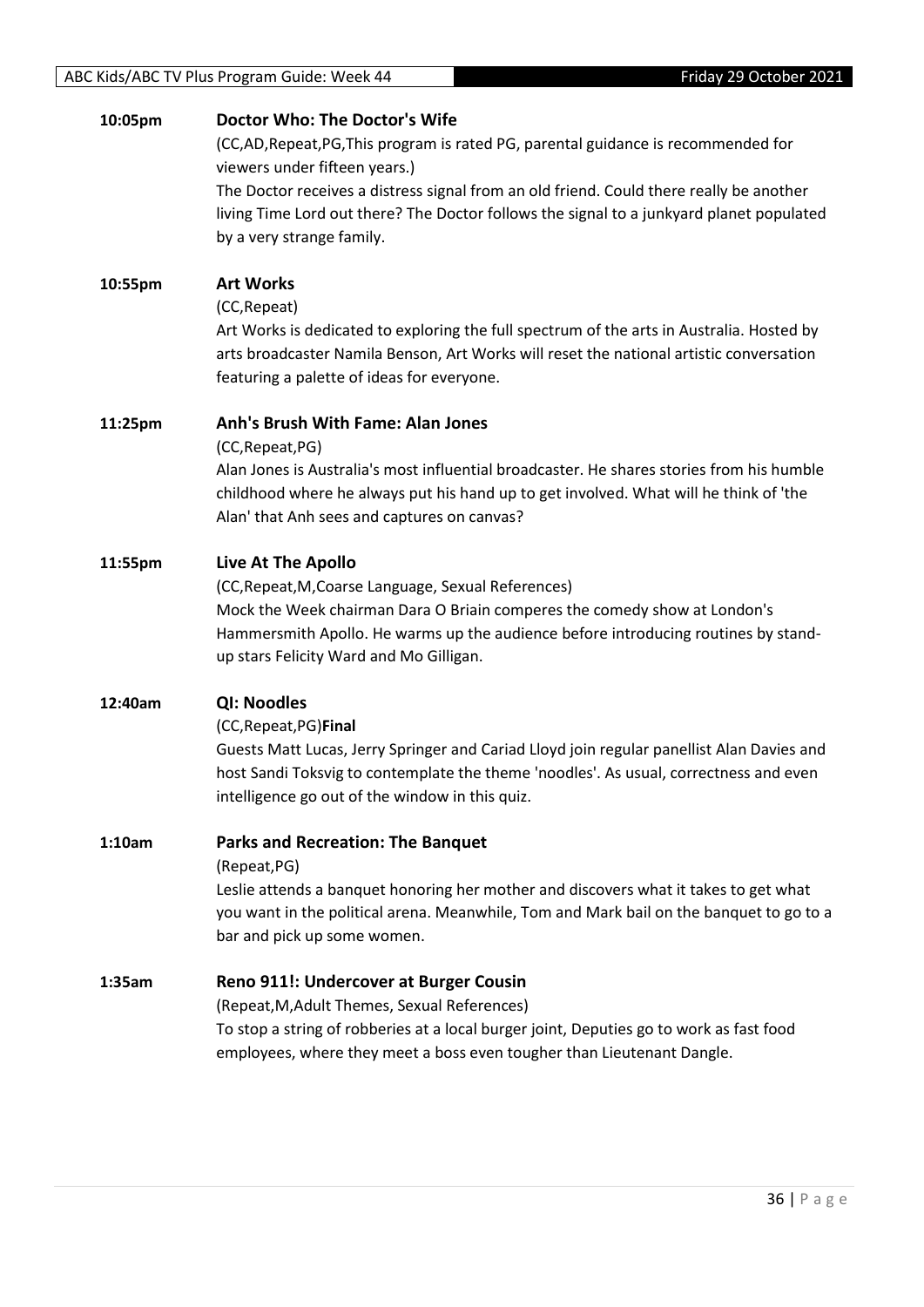#### **1:55am Growing Up Gracefully: Career**

(CC,Repeat,M,Adult Themes, Coarse Language) How should young ladies navigate the workforce? Eliza goes big to get an employer's attention & tests being a 'bitch' to get ahead. Hannah tests the old method of being a nurturing mother to the boys at work.

**2:20am ABC News Update** (Repeat) The headlines from ABC News, updating you on the day's top stories from across Australia and around the world.

#### **2:25am ABC TV Plus Programs Resume At 7.30pm**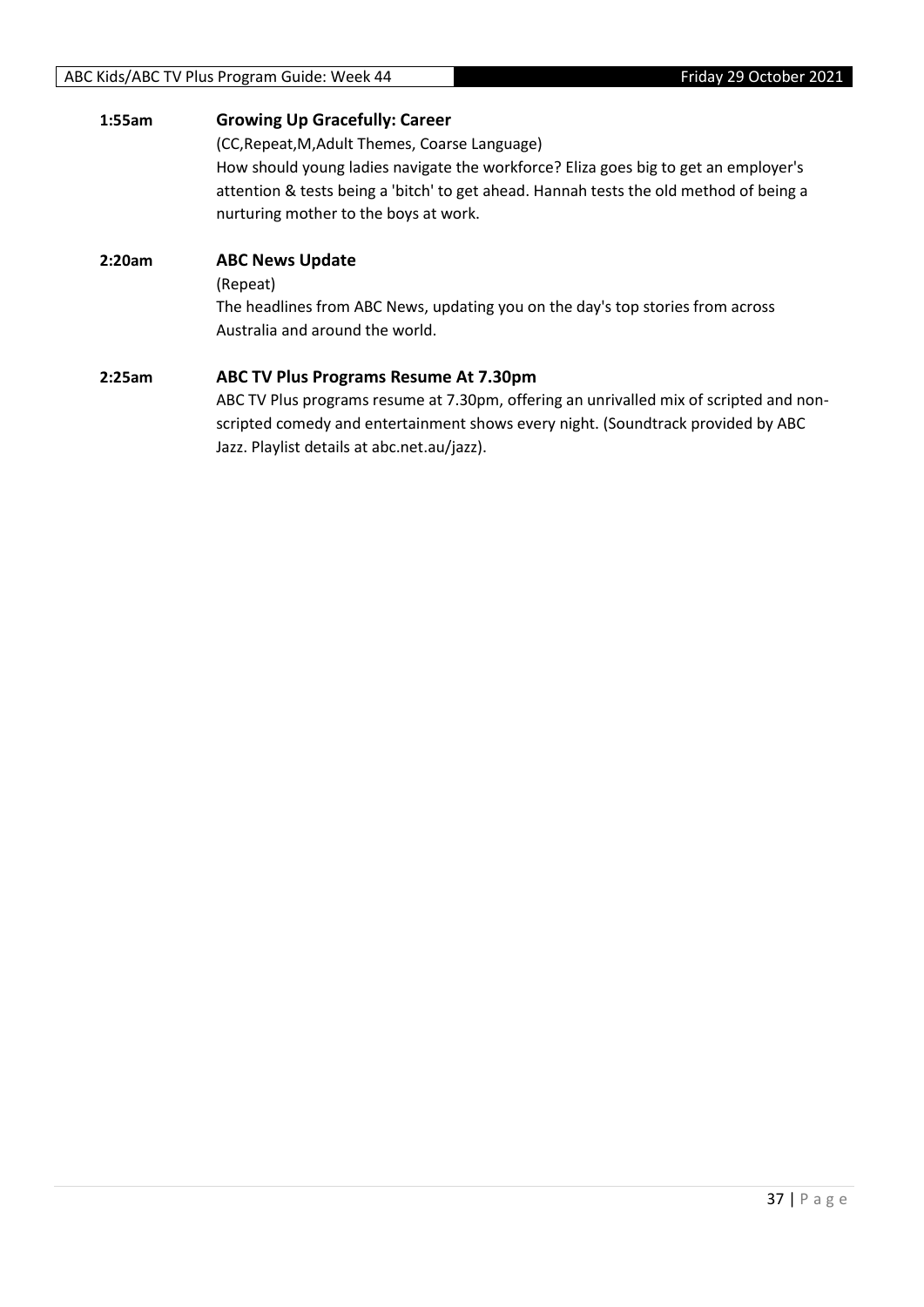## <span id="page-37-0"></span>**Saturday, 30 October 2021**

| 5:00am | <b>Rainbow Chicks</b>          |
|--------|--------------------------------|
|        | (CC, Repeat, G)                |
| 5:05am | <b>Five Minutes More</b>       |
|        | (CC, Repeat, G)                |
| 5:10am | <b>Sarah And Duck</b>          |
|        | (Repeat, G)                    |
| 5:20am | <b>The Hive</b>                |
|        | (Repeat, G)                    |
| 5:30am | <b>Digby Dragon</b>            |
|        | (Repeat, G)                    |
| 5:40am | Ready, Jet, Go!                |
|        | (CC, Repeat, G)                |
| 5:55am | <b>Humpty's Big Adventure</b>  |
|        | (CC, Repeat, G)                |
| 6:00am | <b>Sesame Street</b>           |
|        | (CC, Repeat, G)                |
| 6:30am | Pocoyo                         |
|        | (Repeat, G)                    |
| 6:35am | <b>Noddy Toyland Detective</b> |
|        | (CC, Repeat, G)                |
| 6:45am | <b>Bob The Builder</b>         |
|        | (CC, Repeat, G)                |
| 7:00am | <b>Charlie And Lola</b>        |
|        | (CC, Repeat, G)                |
| 7:10am | Kazoops!                       |
|        | (CC, Repeat, G)                |
| 7:20am | Olobob Top                     |
|        | (CC, Repeat, G)                |
| 7:25am | <b>Love Monster</b>            |
|        | (Repeat,G)                     |
| 7:35am | <b>Brave Bunnies</b>           |
|        | (CC, Repeat, G)                |
| 7:40am | <b>The Wonder Gang</b>         |
|        | (G)                            |
| 7:55am | Peppa Pig                      |
|        | (CC, Repeat, G)                |
| 8:00am | <b>Bluey</b>                   |
|        | (CC,AD, Repeat, G)             |
| 8:10am | <b>School Of Roars</b>         |
|        | (CC, Repeat, G)                |
| 8:20am | The Adventures Of Paddington   |
|        | (CC,AD, Repeat, G)             |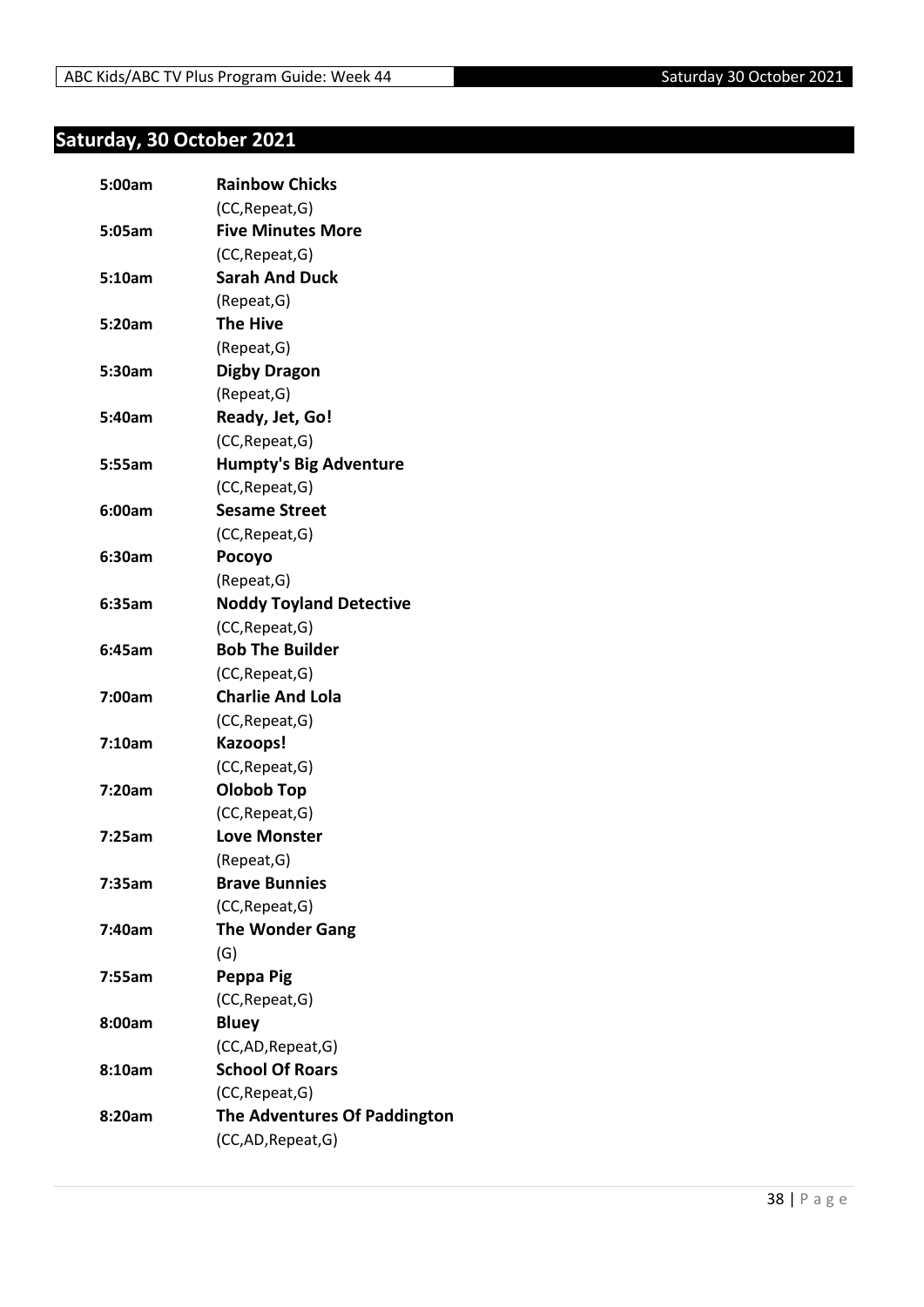| 8:35am             | <b>Kiri and Lou</b>                     |
|--------------------|-----------------------------------------|
|                    | (CC, Repeat, G)                         |
| 8:40am             | <b>Pip And Posy</b>                     |
|                    | (CC,AD, Repeat, G)                      |
| 8:45am             | <b>Bananas In Pyjamas</b>               |
|                    | (CC, Repeat, G)                         |
| 9:00am             | <b>Play School</b>                      |
|                    | (CC,AD, Repeat, G)                      |
| 9:30am             | <b>Sesame Street</b>                    |
|                    | (CC, Repeat, G)                         |
| 10:00am            | Emma!                                   |
|                    | (CC, Repeat, G)                         |
| 10:15am            | <b>Molly And Mack</b>                   |
|                    | (Repeat, G)                             |
| 10:30am            | <b>Wanda And The Alien</b>              |
|                    | (CC, Repeat, G)                         |
| 10:40am            | hoopla doopla!                          |
|                    | (CC,AD, Repeat, G)                      |
| 10:55am            | <b>Daniel Tiger's Neighbourhood</b>     |
|                    | (CC, Repeat, G)                         |
| 11:05am            | <b>Baby Jake</b>                        |
|                    | (CC, Repeat, G)                         |
| 11:20am            | <b>Twirlywoos</b>                       |
|                    | (Repeat, G)                             |
| 11:35am            | <b>Big Words Small Stories</b>          |
|                    | (Repeat, G)                             |
| 11:40am            | <b>Sally &amp; Possum</b>               |
|                    | (CC, Repeat, G)                         |
| 12:00pm            | <b>Teletubbies</b>                      |
|                    | (CC, Repeat, G)                         |
| 12:10pm            | In The Night Garden                     |
|                    | (CC, Repeat, G)                         |
| 12:40pm            | <b>Tik Tak</b>                          |
|                    | (G)                                     |
| 12:45pm            | <b>Guess How Much I Love You</b>        |
|                    | (CC, Repeat, G)                         |
| 1:05pm             | <b>Buddi</b>                            |
|                    | (AD, Repeat, G)                         |
| 1:10 <sub>pm</sub> | <b>Hoot Hoot Go!</b>                    |
|                    | (CC, Repeat, G)                         |
|                    | <b>Bing</b>                             |
| 1:15pm             |                                         |
|                    | (CC, Repeat, G)                         |
| 1:25 <sub>pm</sub> | <b>Miffy's Adventures Big and Small</b> |
|                    | (Repeat, G)                             |
| 1:40pm             | Pablo                                   |
|                    | (CC, Repeat, G)                         |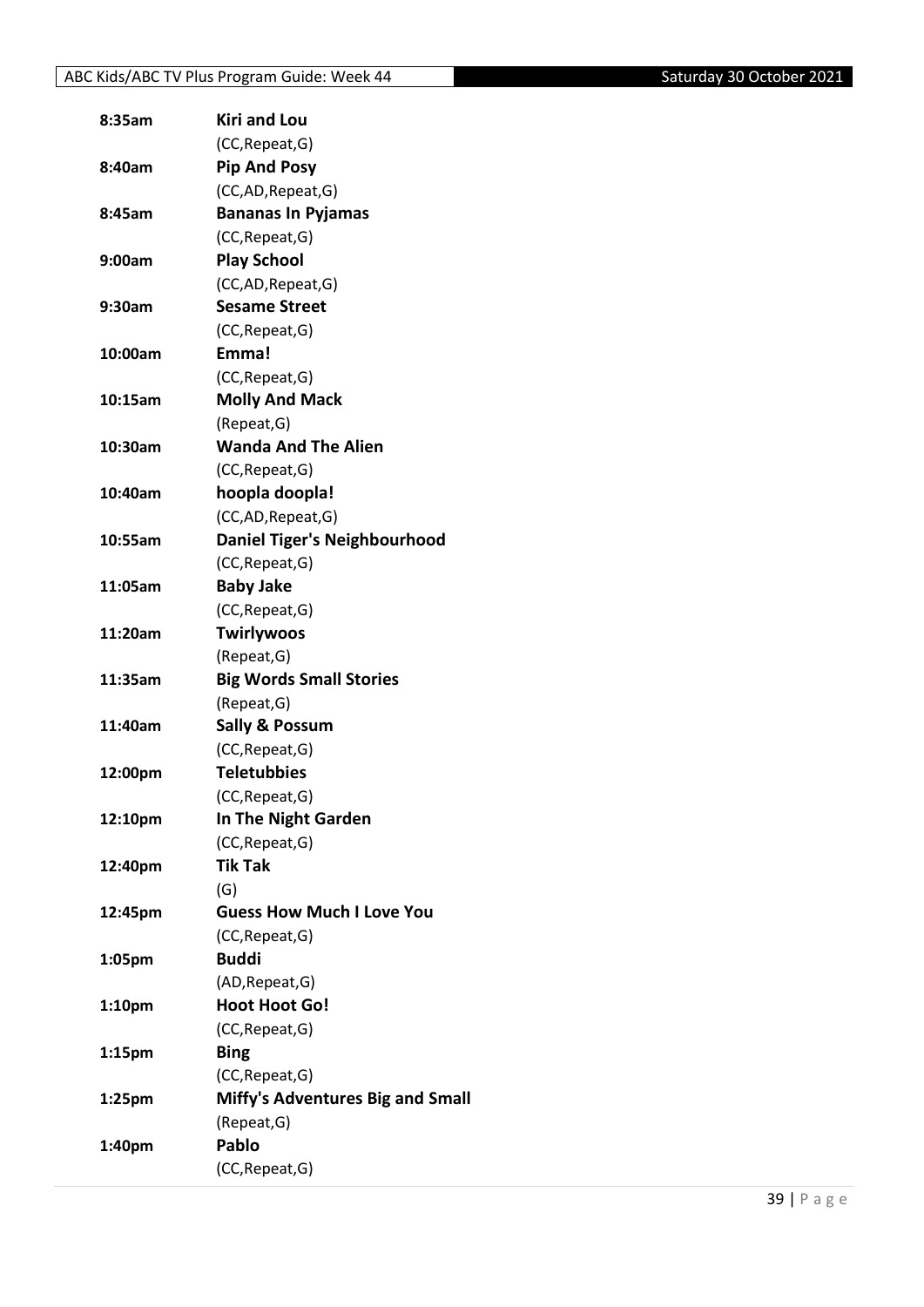| 1:55pm    | <b>Rusty Rivets</b>                                                                       |
|-----------|-------------------------------------------------------------------------------------------|
|           | (CC, Repeat, G)                                                                           |
| 2:05pm    | <b>Becca's Bunch</b>                                                                      |
|           | (CC, Repeat, G)                                                                           |
| 2:20pm    | <b>Get Grubby TV</b>                                                                      |
|           | (CC, Repeat, G)                                                                           |
| 2:30pm    | Wallykazam!                                                                               |
|           | (Repeat, G)                                                                               |
| $2:55$ pm | <b>Elmo's World</b>                                                                       |
|           | (Repeat)                                                                                  |
| 3:05pm    | <b>Curious George</b>                                                                     |
|           | (Repeat, G)                                                                               |
| 3:30pm    | <b>Play School</b>                                                                        |
|           | (CC,AD,Repeat,G)                                                                          |
| 4:00pm    | <b>Bananas In Pyjamas</b>                                                                 |
|           | (CC, Repeat, G)                                                                           |
| 4:10pm    | <b>The Wiggles World</b>                                                                  |
|           | (Repeat, G)                                                                               |
| 4:25pm    | Thomas And Friends: Big World! Big Adventures!                                            |
|           | (CC, Repeat, G)                                                                           |
| 4:35pm    | <b>Book Hungry Bears</b>                                                                  |
|           | (Repeat, G)                                                                               |
| 4:45pm    | <b>Big Words Small Stories</b>                                                            |
|           | (Repeat, G)                                                                               |
| 4:50pm    | <b>Play School Story Time</b>                                                             |
|           | (CC, Repeat, G)                                                                           |
| 5:05pm    | Remy & Boo                                                                                |
|           | (CC,AD,Repeat,G)                                                                          |
| 5:15pm    | Dog Loves Books                                                                           |
|           | (CC, Repeat, G)                                                                           |
| 5:20pm    | <b>PJ Masks</b>                                                                           |
|           | (CC)                                                                                      |
| 5:35pm    | <b>Nella the Princess Knight</b>                                                          |
|           | (CC, Repeat, G)                                                                           |
| 5:50pm    | Peppa Pig                                                                                 |
|           | (CC, Repeat, G)                                                                           |
| 5:55pm    | <b>Octonauts</b>                                                                          |
|           | (CC, Repeat, G)                                                                           |
| 6:10pm    | <b>Hey Duggee: The Training Badge</b>                                                     |
|           | (CC, Repeat, G)                                                                           |
|           | Duggee struggles to organise the Squirrels in order of height and keeping them focused    |
|           | on the task. Sounds like the Squirrels need some training to improve their concentration. |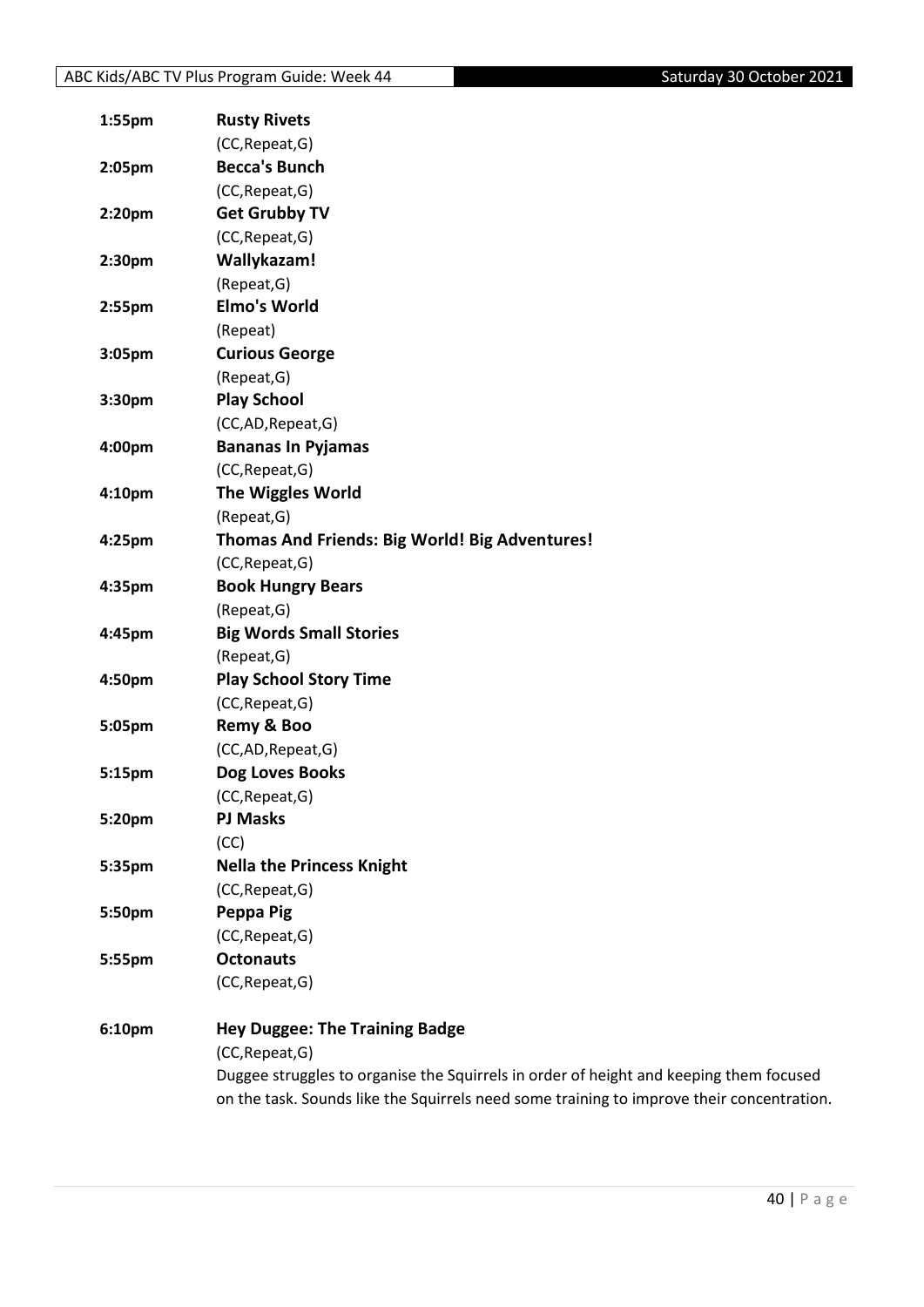| 6:20pm           | <b>Bluey: Fruitbat</b><br>(CC,AD,Repeat,G)<br>Not wanting to go to bed, Bluey tries to dream about being a nocturnal fruit bat so she<br>can stay up all night long and soon finds herself flying through the night sky.                                                                                                               |
|------------------|----------------------------------------------------------------------------------------------------------------------------------------------------------------------------------------------------------------------------------------------------------------------------------------------------------------------------------------|
| 6:30pm           | The Hive: The Pumpkin Patch Puzzle<br>(Repeat, G)<br>Buzzbee has to learn patience when he enters a pumpkin-growing competition and<br>solves a problem with the Hive's Halloween party.                                                                                                                                               |
| 7:00pm           | <b>Grace's Amazing Machines: Flying Machines</b><br>(CC,AD,Repeat,G)<br>Grace shows off three amazing machines that can all fly. Grace flies a huge Airship,<br>shows off an electric flying machine with 18 rotors and goes for a fly on a Paratrike.                                                                                 |
| 7:15pm           | <b>Sir Mouse: The Statue</b><br>(CC,AD,Repeat,G)<br>King asks Mouse and Dragon to carry a heavy statue of him to the mountain top. They'll<br>need the help of Sir Knight for this challenging mission!                                                                                                                                |
| 7:30pm           | Spicks And Specks: Amy Taylor, Denise Scott, Stephanie Kabanyana<br><b>Kanyandekwe &amp; Tom Ballard</b><br>(CC, Repeat, PG)<br>Adam, Myf and Alan find out all about Synesthesia, what Amyl and the Sniffers said to<br>Agro, whether Tom Ballard can tap dance and what Dee Snyder and Denise Scott's love<br>child would look like. |
| 8:20pm           | <b>Live At The Apollo</b><br>(CC, Repeat, M, Coarse Language)<br>Gina Yashere comperes the comedy show at London's Hammersmith Apollo. She warms<br>up the audience before introducing routines by 2018 Britain's Got Talent winner Lost<br>Voice Guy and Mock the Week regular Ed Gamble.                                             |
| 9:05pm           | The Stand Up Sketch Show<br>(CC)                                                                                                                                                                                                                                                                                                       |
| *New<br>Episode* | The Stand Up Sketch Show is back! This time it's bigger, funnier and more outrageous<br>than ever before. Featuring Seann Walsh, Sarah Keyworth, Tessa Coates, Iain Stirling, Fin<br>Taylor and Judi Love.                                                                                                                             |
| 9:30pm           | Sammy J<br>(CC, Repeat, PG)<br>Biting, bite-sized comedy as Sammy J and his team of troublemakers tackle the news of<br>the week.                                                                                                                                                                                                      |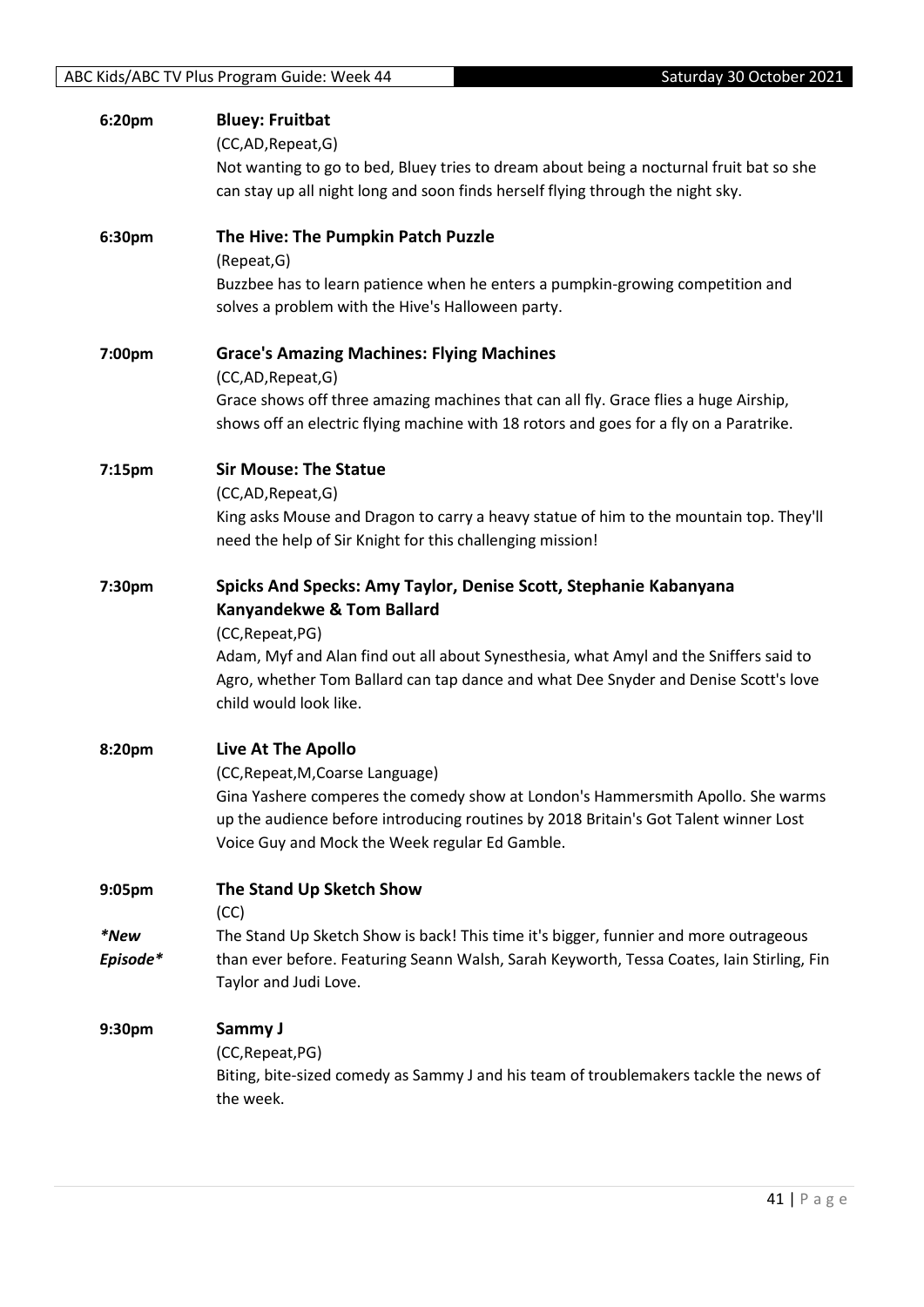| 9:35pm  | Penn And Teller: Fool Us: Teller's Wonderland                                                    |
|---------|--------------------------------------------------------------------------------------------------|
|         | (CC, Repeat, PG)                                                                                 |
|         | Featured magicians include Ryan and Johnny Hayashi, Nathaniel Segal, Jandro and Bill<br>Goodwin. |
|         |                                                                                                  |
| 10:15pm | <b>Ghosts</b>                                                                                    |
|         | (CC, Repeat, PG)                                                                                 |
|         | When the ghosts try to sabotage Alison's makeshift therapy session for Kitty, they               |
|         | unwittingly face their own demons.                                                               |
| 10:45pm | <b>This Time With Alan Partridge</b>                                                             |
|         | (CC, Repeat, M, Nudity, Sexual References)                                                       |
|         | Alan takes to the skies with a flight in a Spitfire, while Jennie comes face to face with her    |
|         | online troll. New band Cayman perform live.                                                      |
| 11:15pm | <b>Would I Lie To You?</b>                                                                       |
|         | (CC, Repeat, PG)                                                                                 |
|         | Host Rob Brydon & team captains David Mitchell & Lee Mack are joined by space                    |
|         | scientist Dr Maggie Aderin-Pocock, comedian Phil Wang, actor Jason Watkins & Adam                |
|         | Woodyatt to try & deceive their opponents with plausible lies.                                   |
| 11:45pm | <b>Unprotected Sets: Rob Christensen</b>                                                         |
|         | (CC, Repeat, M, Coarse Language, Sexual References)                                              |
|         | Rob was born and raised in Brooklyn. Looking to fit in, he found himself joining a crew          |
|         | and selling drugs. To escape that lifestyle, he joined the Air Force, went to college and        |
|         | took on stand-up comedy.                                                                         |
| 12:10am | <b>Bridget Christie: Stand Up For Her</b>                                                        |
|         | (CC, Repeat, MA, Coarse Language)                                                                |
|         | The award-winning comedian Bridget Christie performs the best of her stand up in                 |
|         | London. Bridget illustrates all that's wrong with casual everyday sexism while extracting        |
|         | every possible laugh along the way.                                                              |
| 1:00am  | <b>Red Dwarf: Twentica</b>                                                                       |
|         | (CC, Repeat, PG)                                                                                 |
|         | The Dwarfers find themselves in an alternative version of America where modern                   |
|         | technology is prohibited, making Rimmer and Kryten illegal, so they try to bring down            |
|         | the authoritarian regime. CAST: Craig Charles                                                    |
| 1:30am  | <b>Escape From The City: Macedon Ranges Vic: The Topfers</b>                                     |
|         | (CC, Repeat, G)                                                                                  |
|         | Painting enthusiast Helen is accompanied by presenter Simon Marnie as she searches for           |
|         | a rural home that will house her growing art collection. Helen will be busy narrowing            |
|         | down the style that she likes.                                                                   |
|         |                                                                                                  |